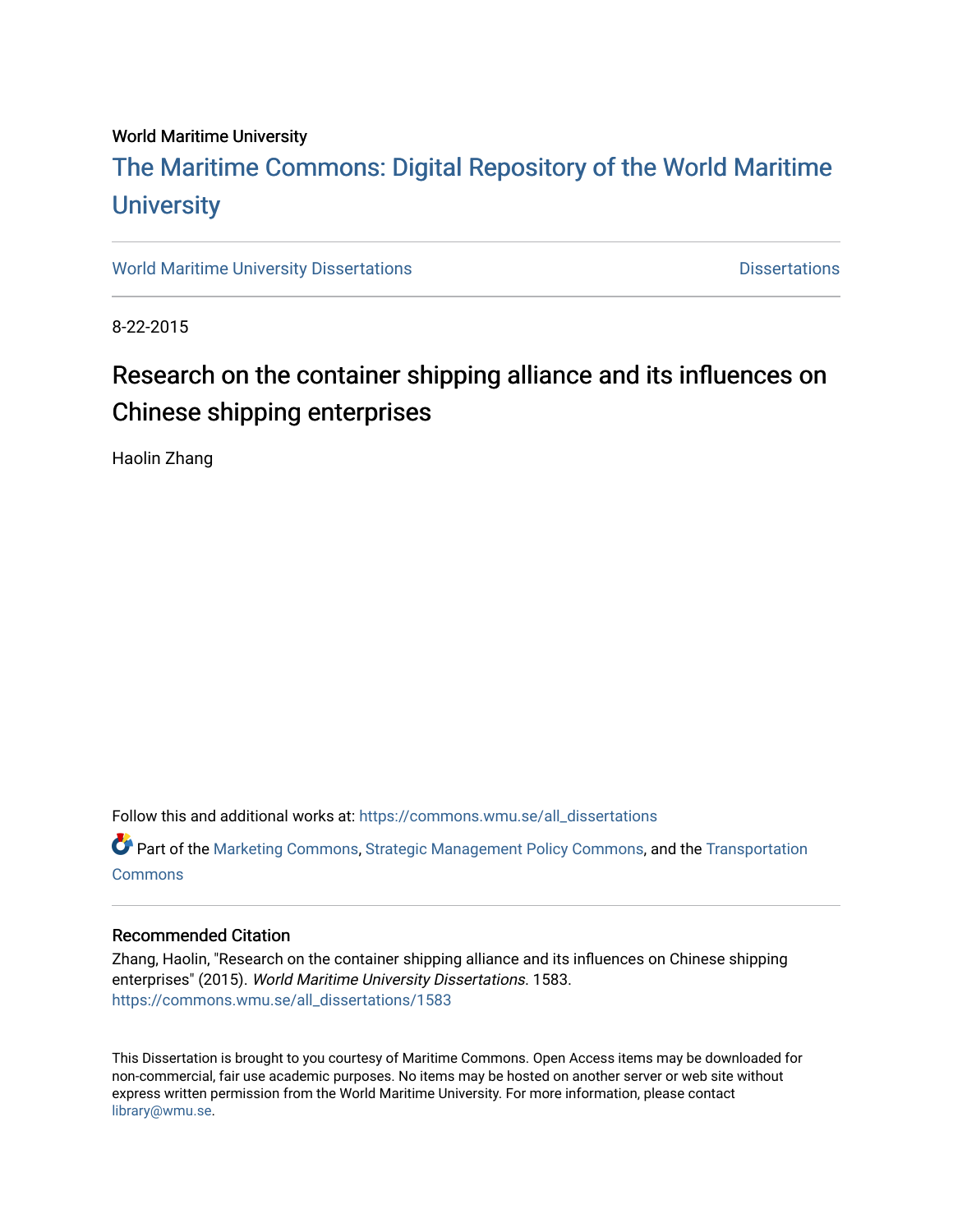# World Maritime University



## Research on the container shipping alliance and its influences on Chinese shipping enterprises

By

### **ZHANG HAOLIN**

China

A research paper submitted to the World Maritime University in partial

Fulfilment of the requirements for the award of the degree of

### **MASTER OF SCIENCE**

2015

Copyright Zhang Haolin,2015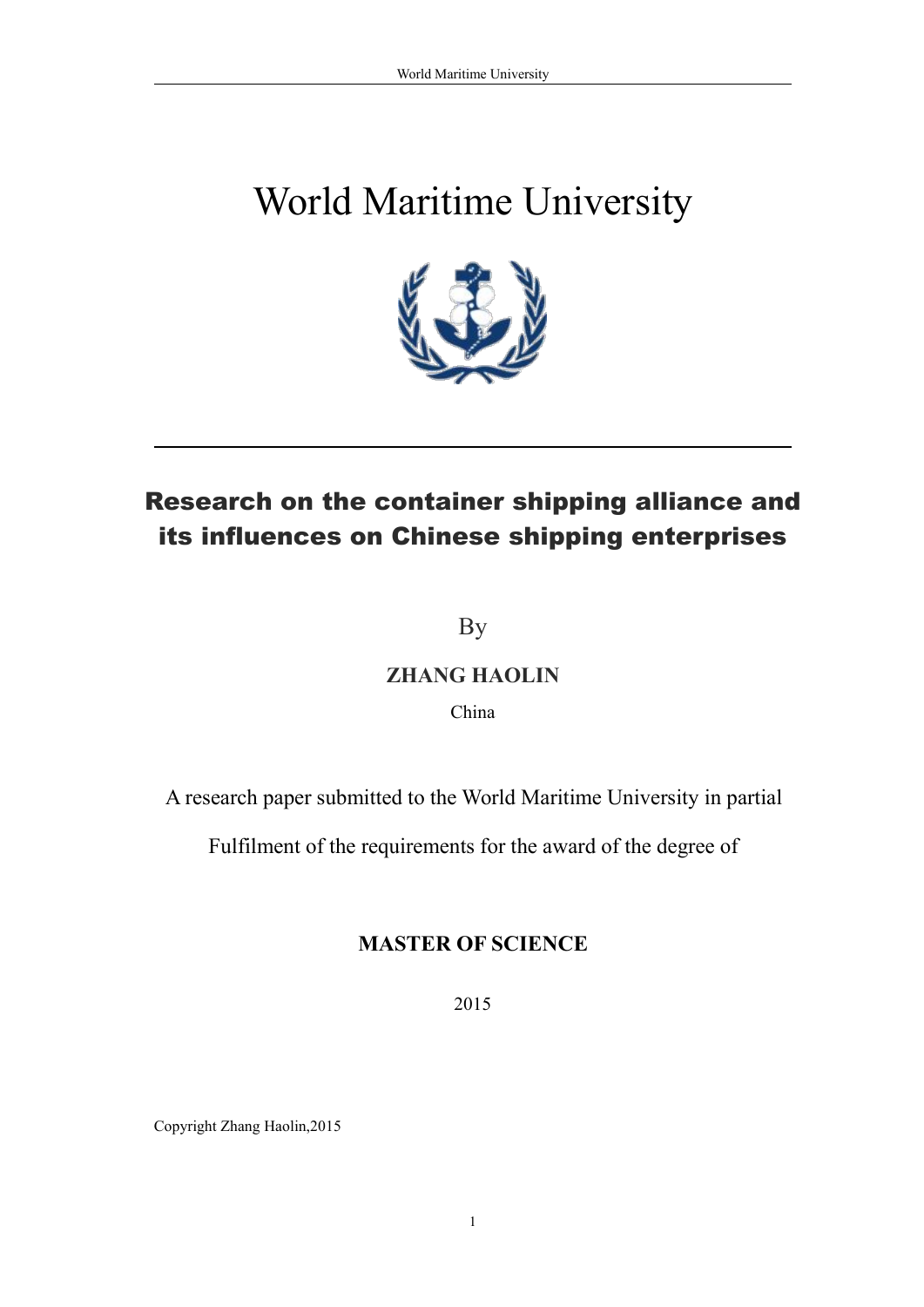### <span id="page-2-0"></span>**Declaration**

I certify that all the material in this research paper that is not my own work has been identified,and that no material is included for which a degree has previously been conferred on me.

The contents of this research paper reflect my own personal views, and are not necessarily endorsed by the University.

 $(Signature)$ :

 $(Date)$ :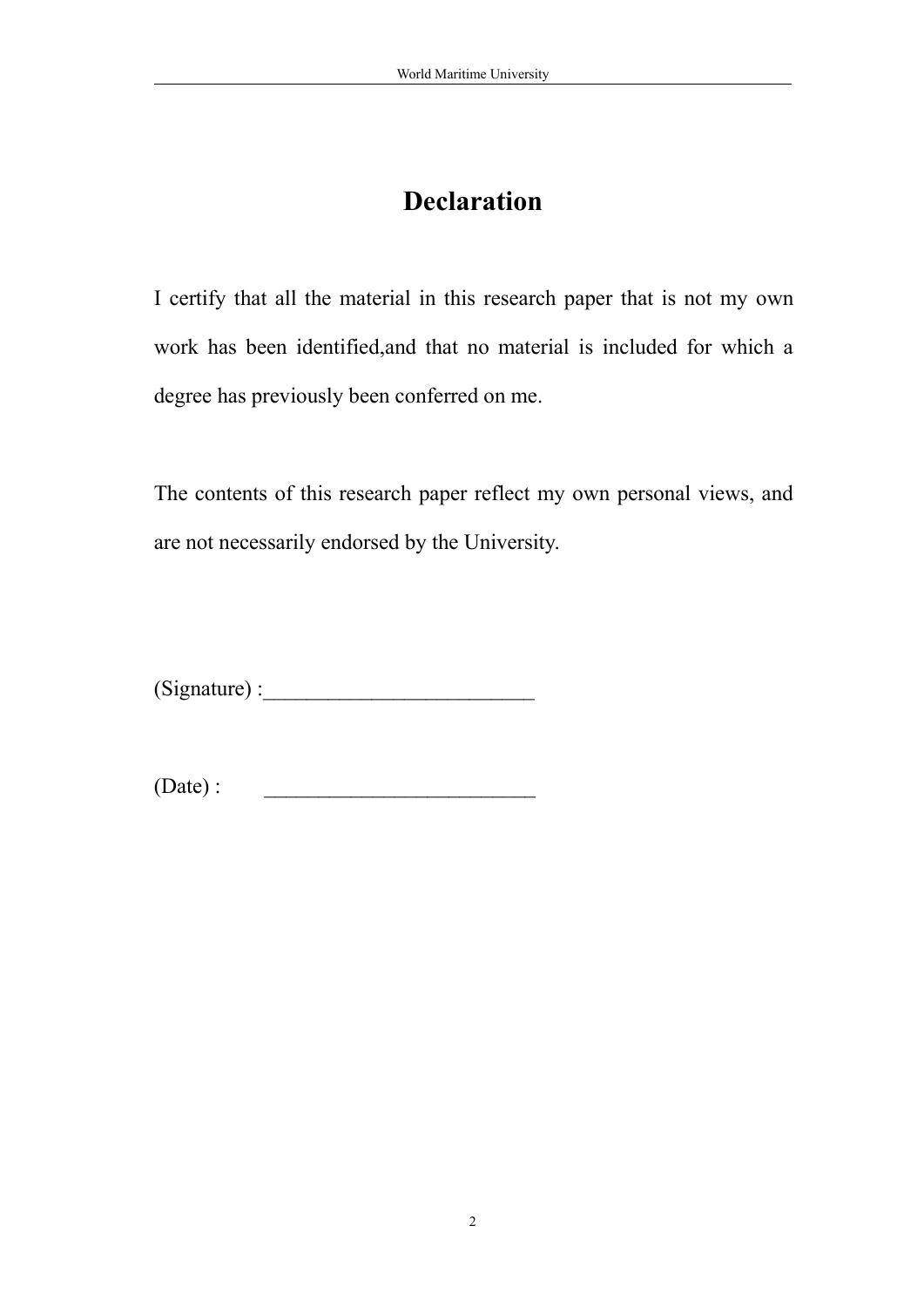### <span id="page-3-0"></span>**Acknowledgments**

This research paper is completed thanks to Professor Shi Xin 's careful guidance.Without the help, encouragement, and support from Professor Shi Xin and other assessor like Professor Wang Xuefeng , the paper is not likely to be finished successfully.

In this one year study in the ITL, All the Professors do me lot of favor in not only the Academic field ,but also the life aspects. Here, I would like to extend my deep respect to my assessors.

Thank you , Professor Shi , Professor Wang and Professor Yin and all foreign professors.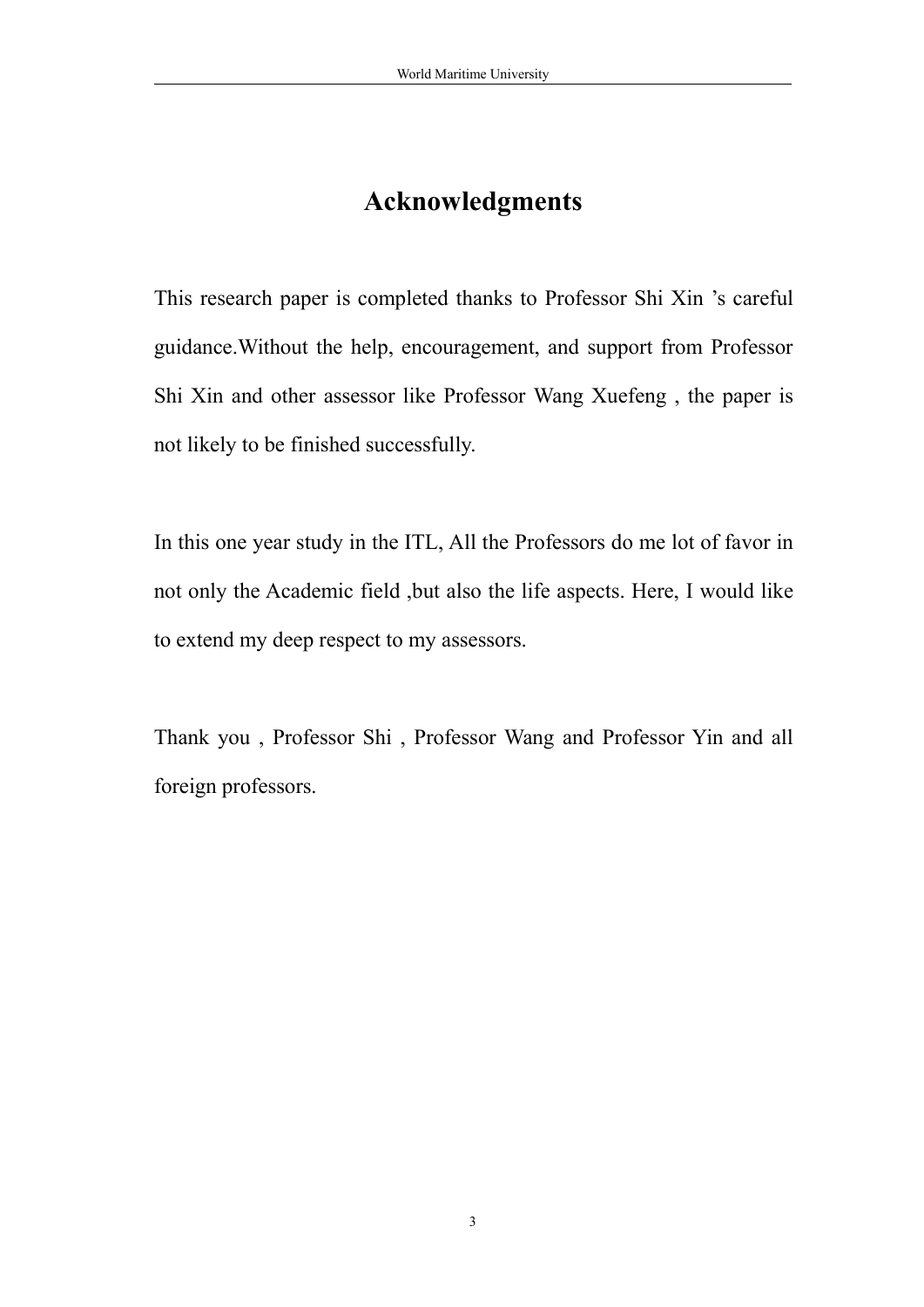### <span id="page-4-0"></span>**Abstract**

Explore the development history of the container shipping alliance , analysis of the current situation of the international container shipping alliances and the advantages and disadvantages of the container shipping alliances, and on this basis, according to the actual situation of Chinese container shipping enterprise ,proposing the coping strategies to shipping enterprises in our country.

**Keyword** : container shipping alliance advantage and disadvantage Chinese shipping enterprises coping strategies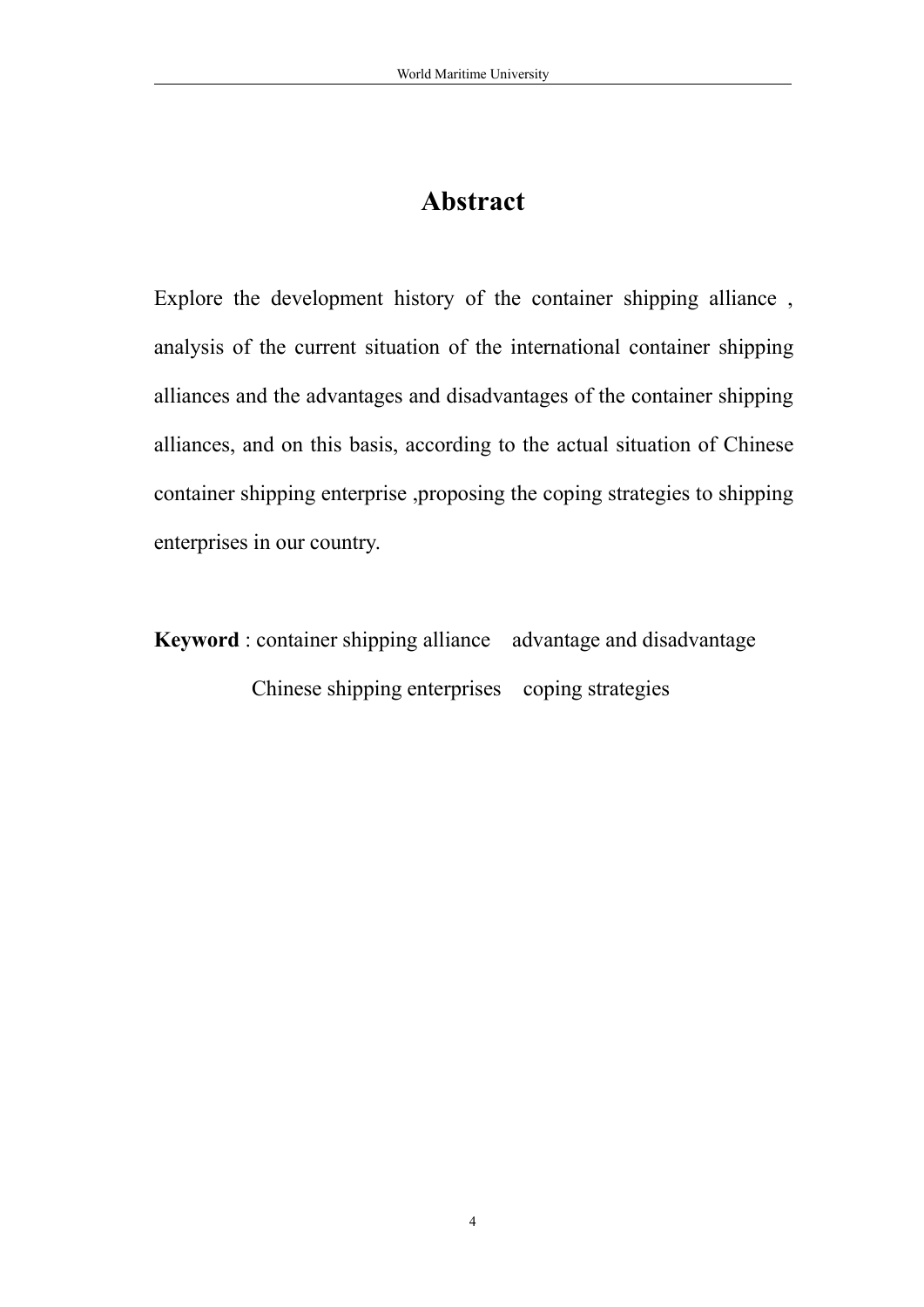## **Table of content**

| $\mathbf{1}$ |                                                                                        |  |  |
|--------------|----------------------------------------------------------------------------------------|--|--|
|              |                                                                                        |  |  |
|              |                                                                                        |  |  |
| 2            |                                                                                        |  |  |
|              | 2.1 Primary reasons behind the emergence and development of strategic alliance         |  |  |
|              |                                                                                        |  |  |
|              |                                                                                        |  |  |
|              |                                                                                        |  |  |
| 3            | Advantages and Disadvantages of Container Shipping Alliance 15                         |  |  |
|              | 3.1 Nature, characteristics, and types of the strategic alliances in the international |  |  |
|              |                                                                                        |  |  |
|              |                                                                                        |  |  |
|              |                                                                                        |  |  |
|              | 3.4 The analysis of the monopoly of shipping alliance with the example of P3           |  |  |
|              |                                                                                        |  |  |
| 4            | How do Chinese Liner Companies cope with International Shipping Alliances? 34          |  |  |
|              | 4.1 The Denial of P3 Alliance Highlighted China's Anti-monopoly Position 35            |  |  |
|              | 4.2 Development status of international container liner alliance and its influences    |  |  |
|              |                                                                                        |  |  |
|              |                                                                                        |  |  |
| 5            |                                                                                        |  |  |
|              |                                                                                        |  |  |
|              |                                                                                        |  |  |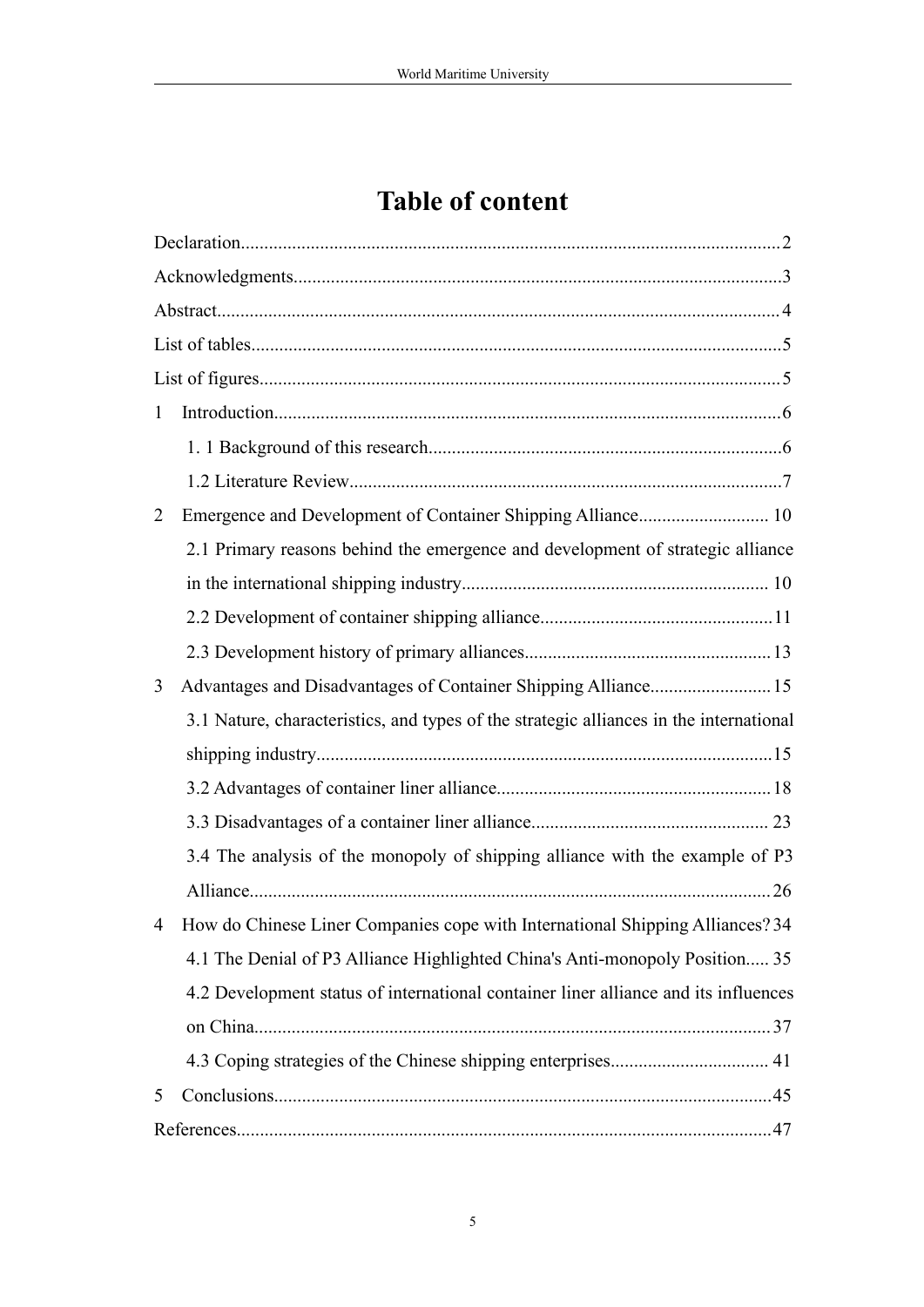### <span id="page-6-0"></span>**List of tables**

### **List of figures**

| Table 1. The development history of the international shipping alliances In the recent<br>years | 14 |
|-------------------------------------------------------------------------------------------------|----|
| Table 2. Capacity comparison of three major leagues                                             | 20 |
| List of figures                                                                                 |    |
| Figure 1. The world's four largest container shipping alliances                                 | 15 |
| Figure 2. the effective shipping market share of the carriers across the                        |    |
| Asia-Northern Europe line before 2M and O3 alliances are approved                               | 39 |
| Figure 3. the effective shipping market share of the carriers across the and                    |    |
| Asia-Mediterranean line before 2M and O3 alliances are approved                                 | 39 |
| Figure 4. Market share of four major alliances in the Asia-Europe routes                        | 39 |
| Figure 5. Average ship type of four major alliances in the Asia-Europe routes                   | 40 |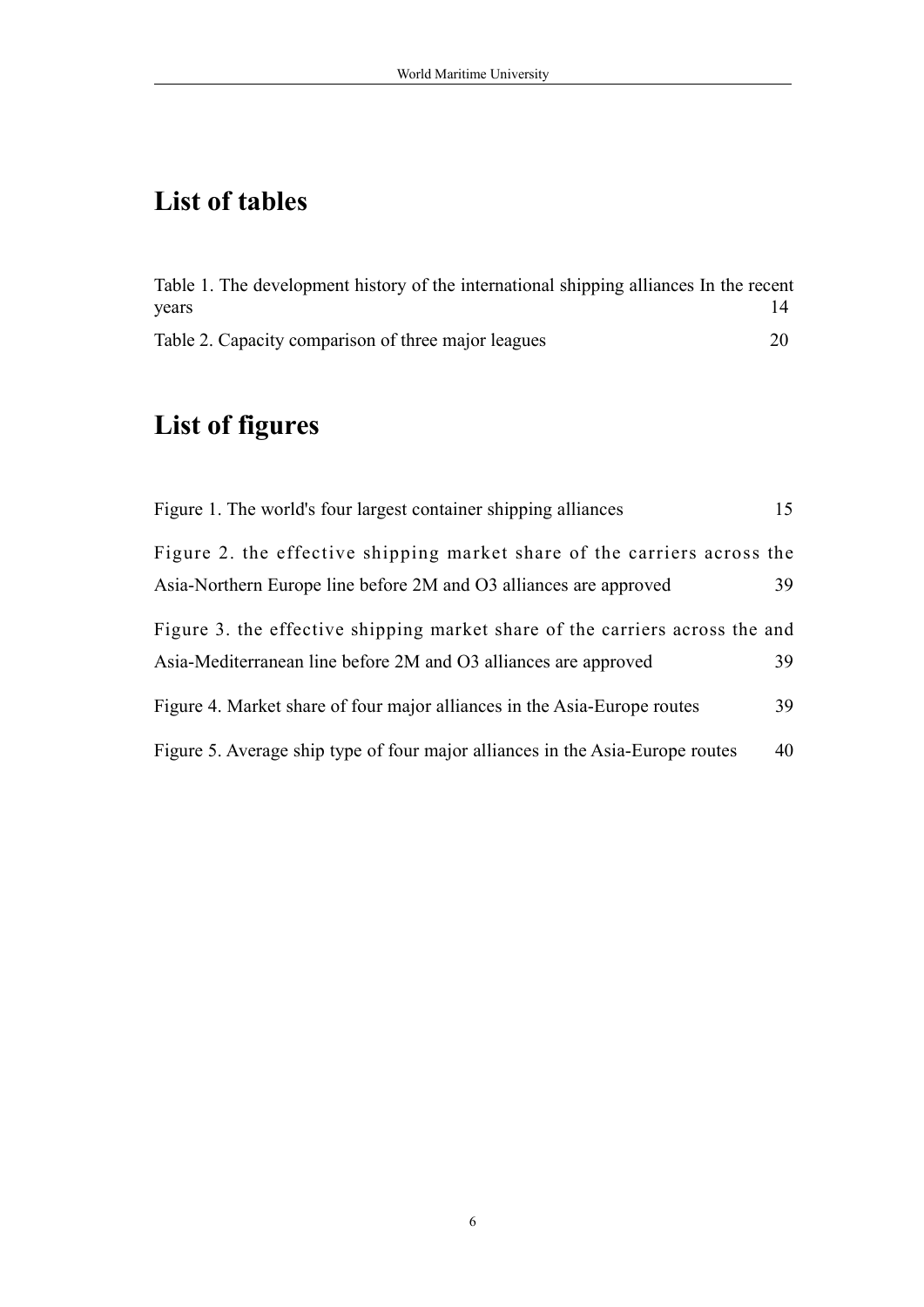### <span id="page-7-0"></span>**1 Introduction**

#### **1. 1 Background of this research**

The subject of the graduation project I choose is the development of the international container shipping alliance and the strategies which shipping enterprises in China should take to deal with the shipping alliance". Selecting this topic, it is because after a year of learning in ITL and my own understanding through the Internet, I had shown a great interest on shipping alliance, and with some big shipping alliance emerging such as 2M,P3,O3,it seems to indicate that in this tough period of the shipping industry ,shipping alliance has become a lifeline for the major international shipping companies to seek breakthrough.

There for all to see the strategic alliance between international shipping enterprise is currently producing the positive effect and deeply influencing the shipping market . When our Chinese shipping enterprises making the international shipping decisions, is bound to face this trend and make our own choices. Because of this, further research and understand the history of the development of the international container shipping alliance, the positive effect and limitations and other important issues, and put forward some Suggestions and strategies for our country's shipping companies with regard of the international and domestic situation .I think this would have great theoretical and practical significance for shipping enterprises of our country in making the strategic choice of international operation and their long-term development .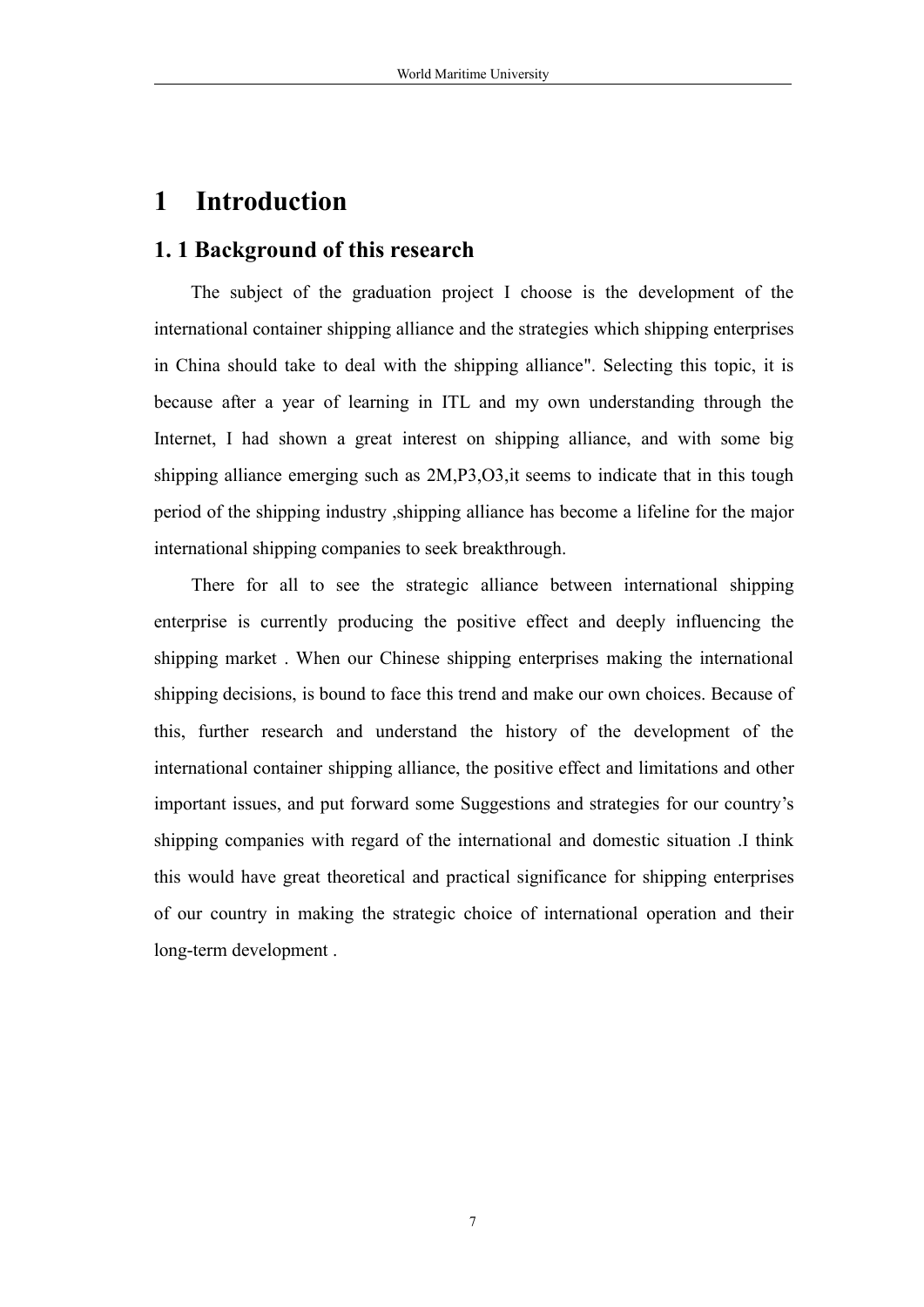#### <span id="page-8-0"></span>**1.2 Literature Review**

So far, several large international shipping alliances, such as 2M, O3, and CKYHE, have been formed in the shipping industry. As competition becomes more intense in the shipping industry, shipping enterprises cooperate with one another to establish shipping alliances on the basis of different divisions of labor and services. This has already become an inevitable development trend around the world.The rising of shipping alliances drives forward the researches on the subject.An increasing number of people start to pay attention to the influences of shipping alliances on the shipping enterprises and the shipping market. As a result, I intend to achieve a comprehensive understanding of the development of shipping alliances by taking advantage of this graduation project. In addition, based on reading and analyzing various data and documents, I will put forward some suggestions and strategies for Chinese shipping enterprises for them to cope with the booming development of the shipping alliances. After careful and comprehensive search in databases such as TONGFANG KNOWLEDGE NETWORK, WANFANG DATA, the electronic library of the university, and so on, and comparing with the existing references, a total of more than 100 related articles of shipping alliances has been obtained, including both Chinese and English literature. This paper aims to have a complete understanding of the developing history of the international shipping alliances, including analysis of the advantages and disadvantages, and thus propose appropriate development strategies for Chinese shipping enterprises to develop in the face of the global shipping alliances. Literature resources: (1) Journals. Statistics show that 27 domestic journals and 29 international journals have published articles related to shipping alliance. The journal that publishes the largest number of articles related to shipping alliance among the international ones is *Maritime Policy & Management*, totaling approximately 30%. The other articles are mostly published on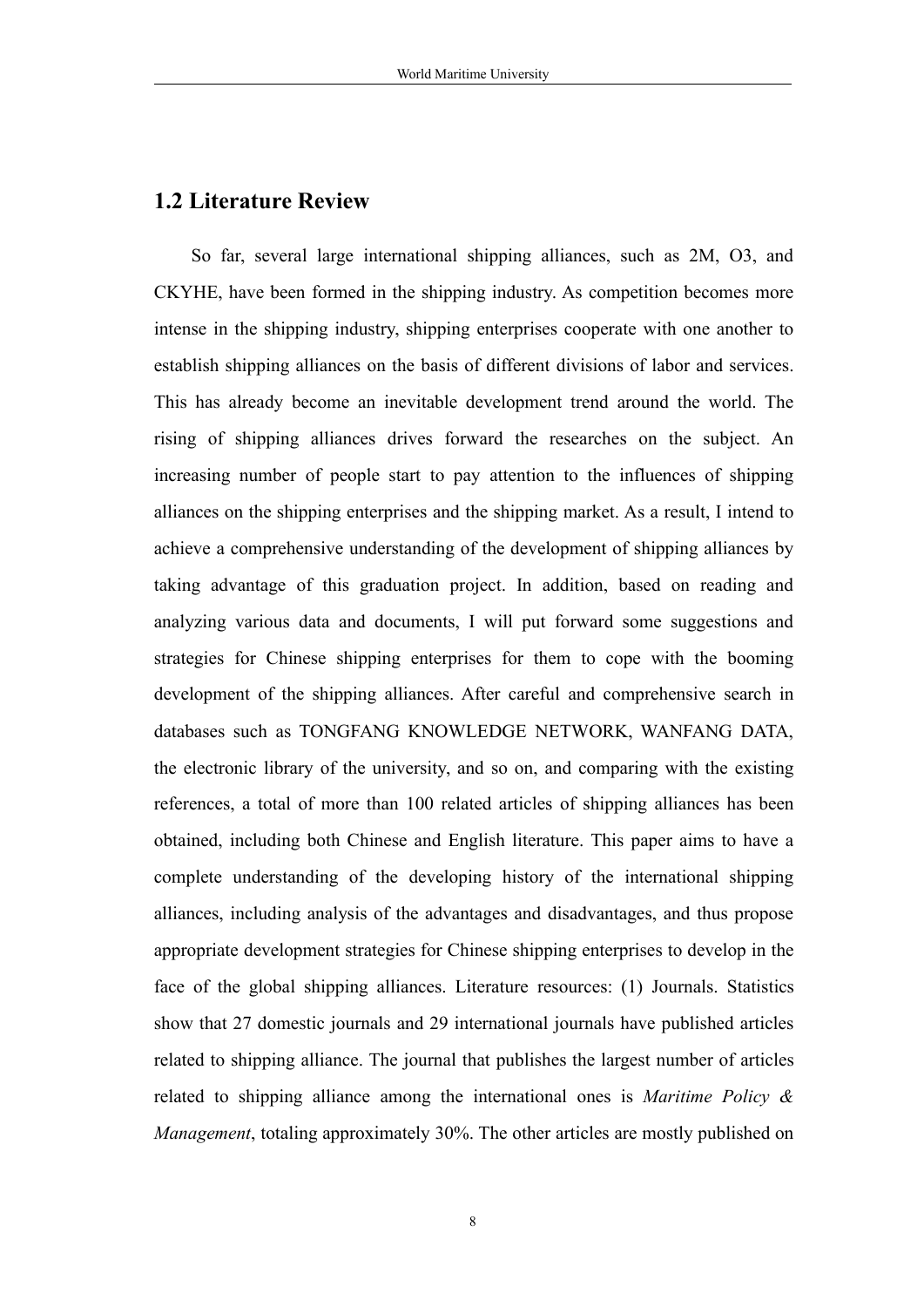journals of the communication and transportation industries. In China, almost 60% of the research articles of shipping alliances are included in the water transportation journals. Other journals covering subjects such as communication, transportation, mathematics, and comprehensive science and technology, also published articles related to shipping alliance. (2) Authors. Chinese researchers take up the majority among the foreign literature I have collected. For now, Chinese mainland institutions that conduct studies on the shipping alliance are mainly maritime universities, represented by Shanghai Maritime University and Dalian Maritime University, both of which have published over a half of the total research papers in China. Qingdao Ocean Shipping Mariners College and Navigation College of Jimei University also publish some papers from time to time. (3) Year of publication. The research status in China regarding the subject of shipping alliance fluctuates evidently. Before 2002, there were few papers on this subject. In the year of 2002, HANJIN took over German Senator Lines, and established CHYK Alliance with COSCO, which boasted the strongest shipping capacity in the world. This stirred up a trend of researching on the shipping alliances. In September 2006, the EU Council passed the resolution of abolishing antitrust exemption of the liner conference, which marked that liner conference would gradually fade out in the world. The shipping alliance would replace the liner conference and become the primary cooperation mode between liners. This pushed forward the researches on the shipping alliances again. An increasing number of researchers around the world come back to the research field of the international shipping alliances. As with the outbreak of the financial crisis in 2008, the shipping industry was hit severely. The entire shipping industry was depressed and inactive for a relatively long period. Correspondingly, related researches on shipping alliance suspended temporarily. However, with slow recovery of the shipping industry, it showed an obvious rising trend of conducting researches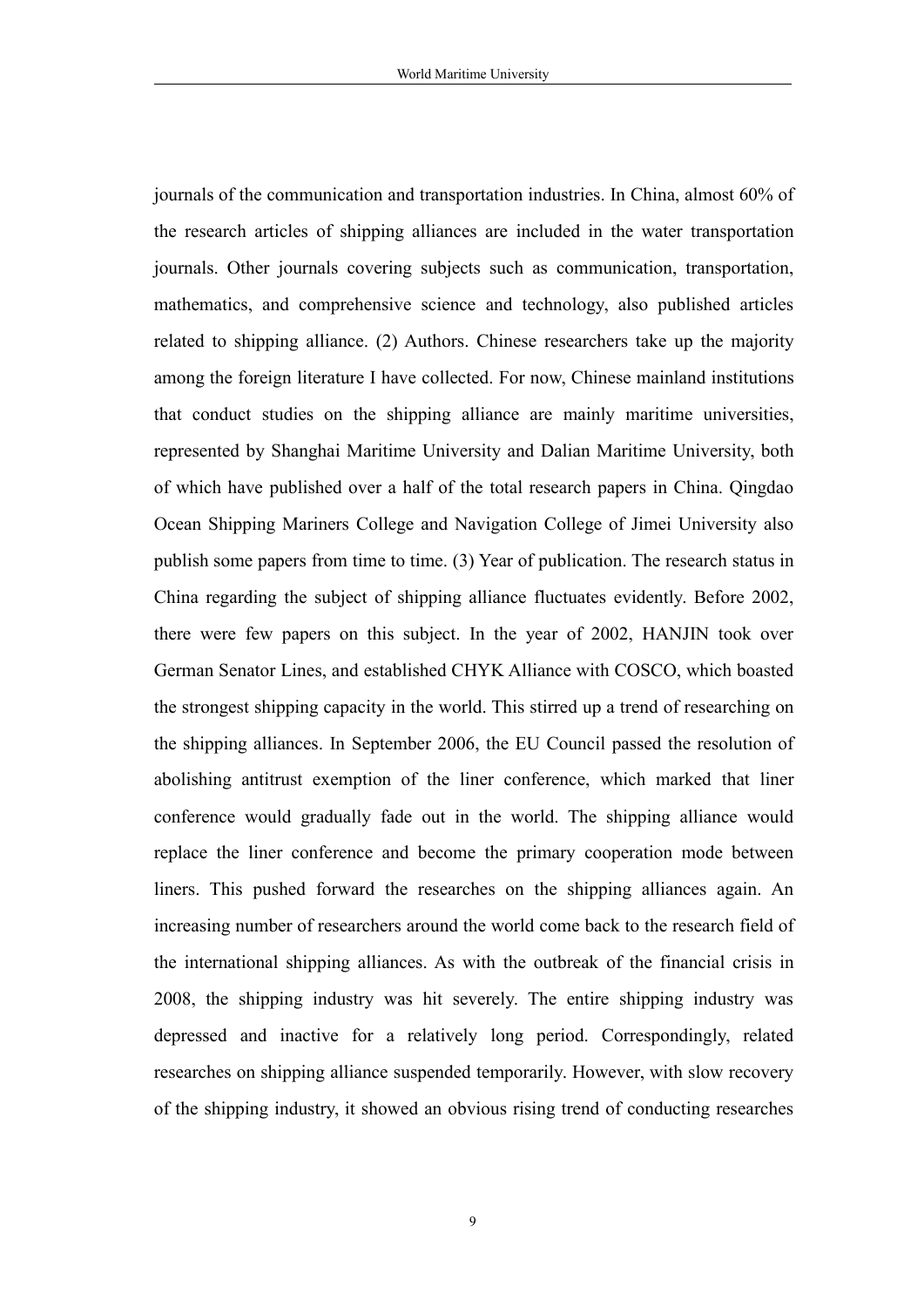on the shipping alliances. The basic trend both in China and foreign countries is consistent, but the latter shows a smooth, evident wavelike increases. In particular, after the financial crisis, the number of publications between 2009 and 2012 took up 50% of the total publications. This indicated that shipping alliances were drawing more and more attention from the public. In addition, between 2012 and 2015, shipping alliances have developed prosperously. International shipping tycoons have consecutively established their own shipping alliances.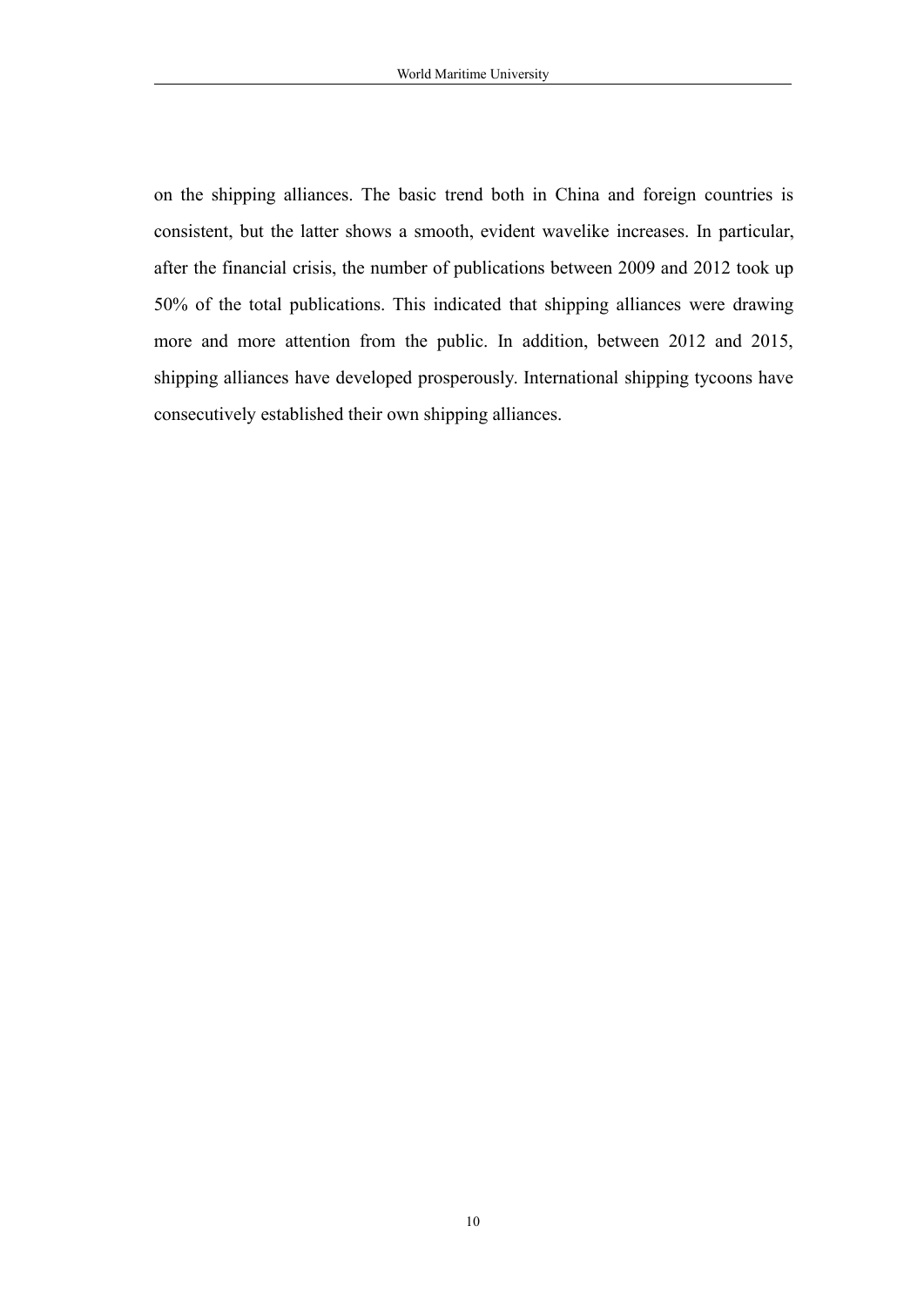## <span id="page-11-0"></span>**2 Emergence and Development of Container Shipping Alliance**

## **2.1 Primary reasons behind the emergence and development of strategic alliance in the international shipping industry**

At present, strategic alliances in the international container liner shipping industry is no doubt developing at the fastest speed with the most mature and representative characteristics. The emergence and development of the strategic alliances in the international container liner shipping industry are not only pushed forward by the global economic growth and trading advancement from the objective perspective, but also the inevitable results of the international shipping industry in adapting to the international shipping market changes. The primary reasons include:

(1) After the 1980s, the linerconference system was weakened gradually owing to the challenges from the independent carriers who were not members of the liner conference, as well as the intensified legislations of many countries. The original liner conference members had to seek larger and broader cooperation — that is shipping alliance, so as to obtain and retain their competitive edges.

(2) For most shipping companies, it is difficult for a single company to provide global shipping services independently. Only through joint operations with other companies can they provide broader and more frequent ship route transportation services to the customers, and thus achieve the economy of scale, lower unit cost, and reduce investment and operational risks.

(3) In order to provide broader and more frequent shipping services, shipping enterprises must be able to operate in a stronger manner. Through alliance, shipping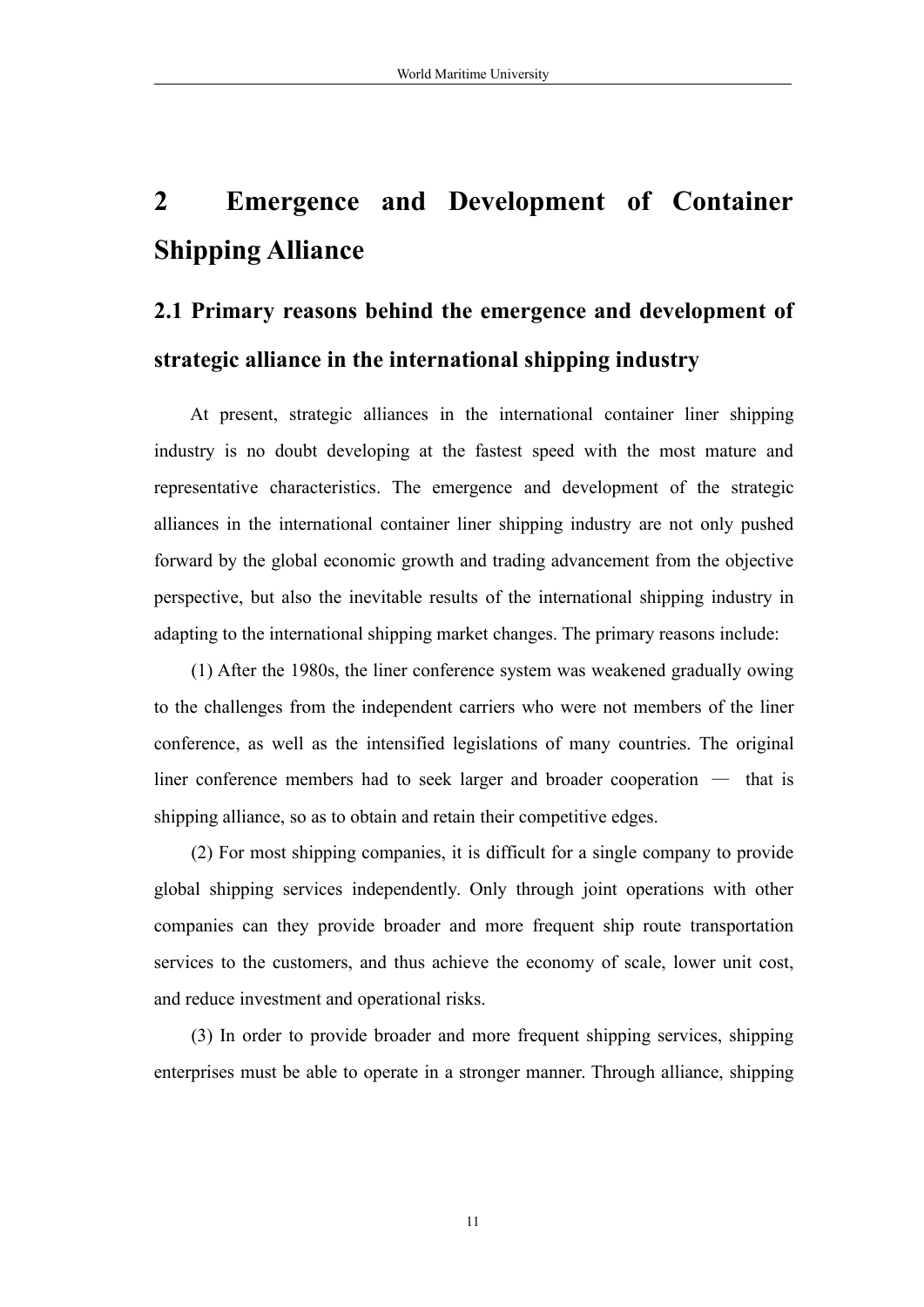<span id="page-12-0"></span>enterprises can share resources, especially the valuable resources that they lack, such as expertise, dock facilities, and marketing service network, to name but a few.

(4) Through joining in or making up shipping alliances, the alliance members are able to enter the traditional market fields of each other, and thus increase their own market share, and provide global shipping services for satisfying the market demand. Only by doing so can they consolidate the position of enterprises in the global shipping market. For example, after joining in the global alliance, MOL added an eastwards weekly route across the Pacific.

#### **2.2 Development of container shipping alliance**

The predecessor of the international shipping alliance is the liner conference. The earliest liner conference was founded in 1875. Later, it moved towards disintegration as it could not make timely responses to the business environment due to its monopoly and inflexible system. Its collapse can also be attributed to the development of container transportation. Since the 1990s, the imbalance between supply and demand in the international liner shipping industry has become increasingly serious. The global shipping market entered into an unprecedentedly difficult period. Although various liner companies strived to increase investment and enhance cooperation on line allocation, price policy, and service level, etc., practices showed that an individual company could not realize sustainable development, because it could not maintain lower transportation costs while achieving high service quality. Therefore, the primary liner companies in the world started to create joint ventures on a large scale. Liner companies normally realize joint operation through shipping space (container) mutual agreement and dock sharing, etc. with a view to increasing docks of call and expand logistics service range. Since 1995, shipping alliance has become the primary trend in the global shipping market. During the six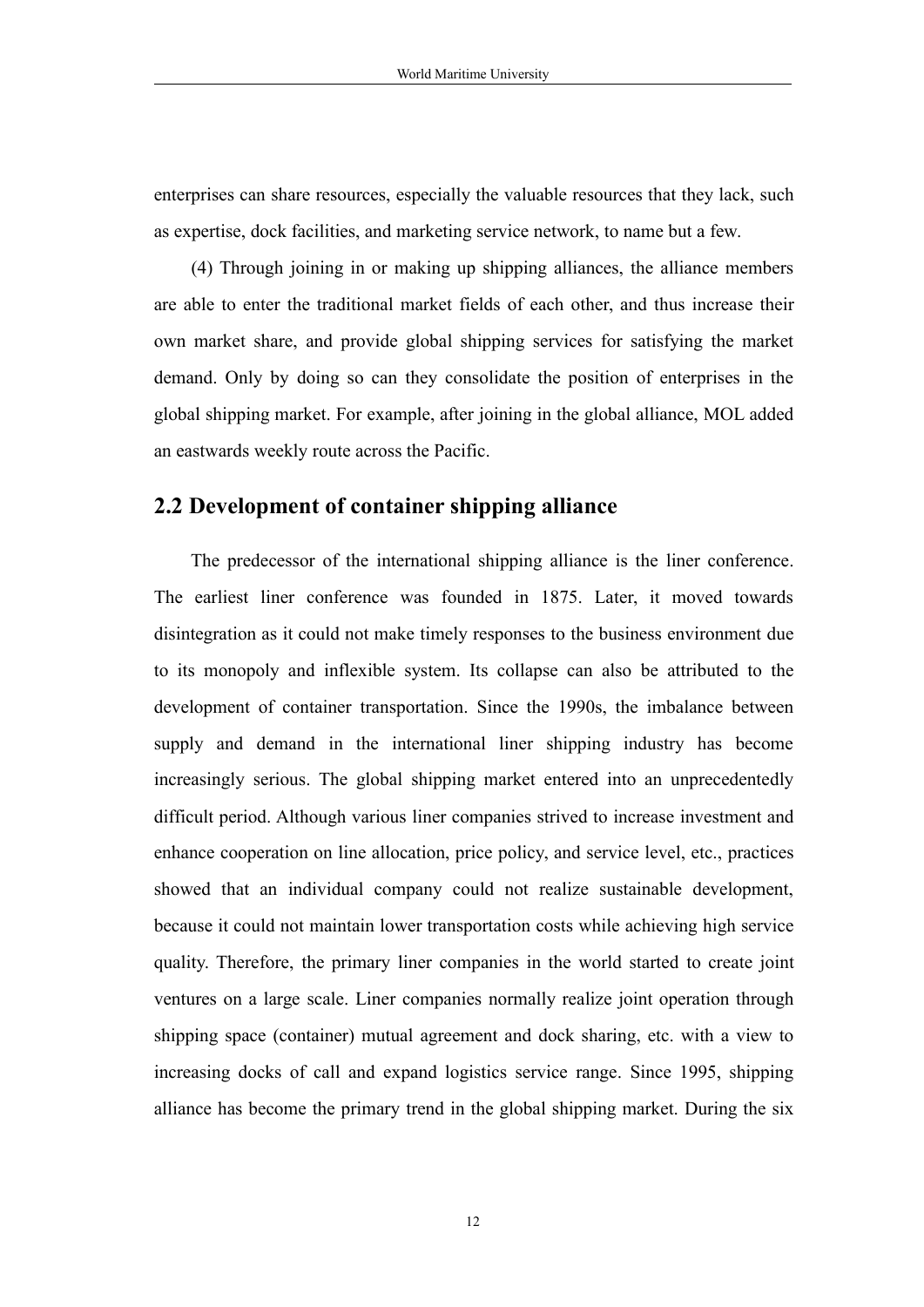<span id="page-13-0"></span>years until 2001, there were several rounds of reorganizations between the international shipping alliances one after another. The top five international shipping alliances controlled over 80% supplies of goods on the main east-west lines. Their members are basically comprised of the top 20 liner companies. Global joint operations of liner companies will not only improve the service quality, but also achieve enormous economic benefits. The six international shipping alliances in 2001 were New World Alliance (APL, HMM, MOL), Grand Alliance (Hapag-Lloyd, Malaysia International Shipping, NYK, OOIL, P&O Nedlloyd), MAERSK SEALAND, CKY (COSCO, K-LINE, YML), United Alliance (CHOYANG, HANJIN, SENATOR, UASC), and EVERGREEN GROUP. The alliance members achieved success in line allocation, resource optimization, and cost adjustment, etc. through joint dispatching of liners and mutual rent of shipping spaces. This has brought strong impact to the original shipping system and undermined the liner conference to its foundations. So far, some new large-scale container liner shipping alliances have emerged one by one, like CKYHE, 2M, and O3.

#### **2.3 Development history of primary alliances**

**The beginning (1994-1995):** APL, Nedlloyd, Oriental Bay, MOL, Malaysia International jointly established Global Alliance. MSK and SEALAND constituted MSK SEALAND Alliance. Hapag-Lloyd, NOL, NYK, P&O CONTAINERS made up the Grand Alliance. Hanjin, German Senator, CHOYANG established the United Alliance. K-LINE, COSCO, and YML formed CKY Alliance.

**The first integration (1998-1999):** Nedlloyd and P&O merged and founded P&O Nedlloyd. NOL bought APL, while the container business was operated by APL brand. HANJIN acquired German Senator. As a result, the alliances reorganized as follows: Global Alliance dissolved, while MOL, HMM, and the new APL constituted the New World Alliance. Hapag-Lloyd, Malaysia International, NYK,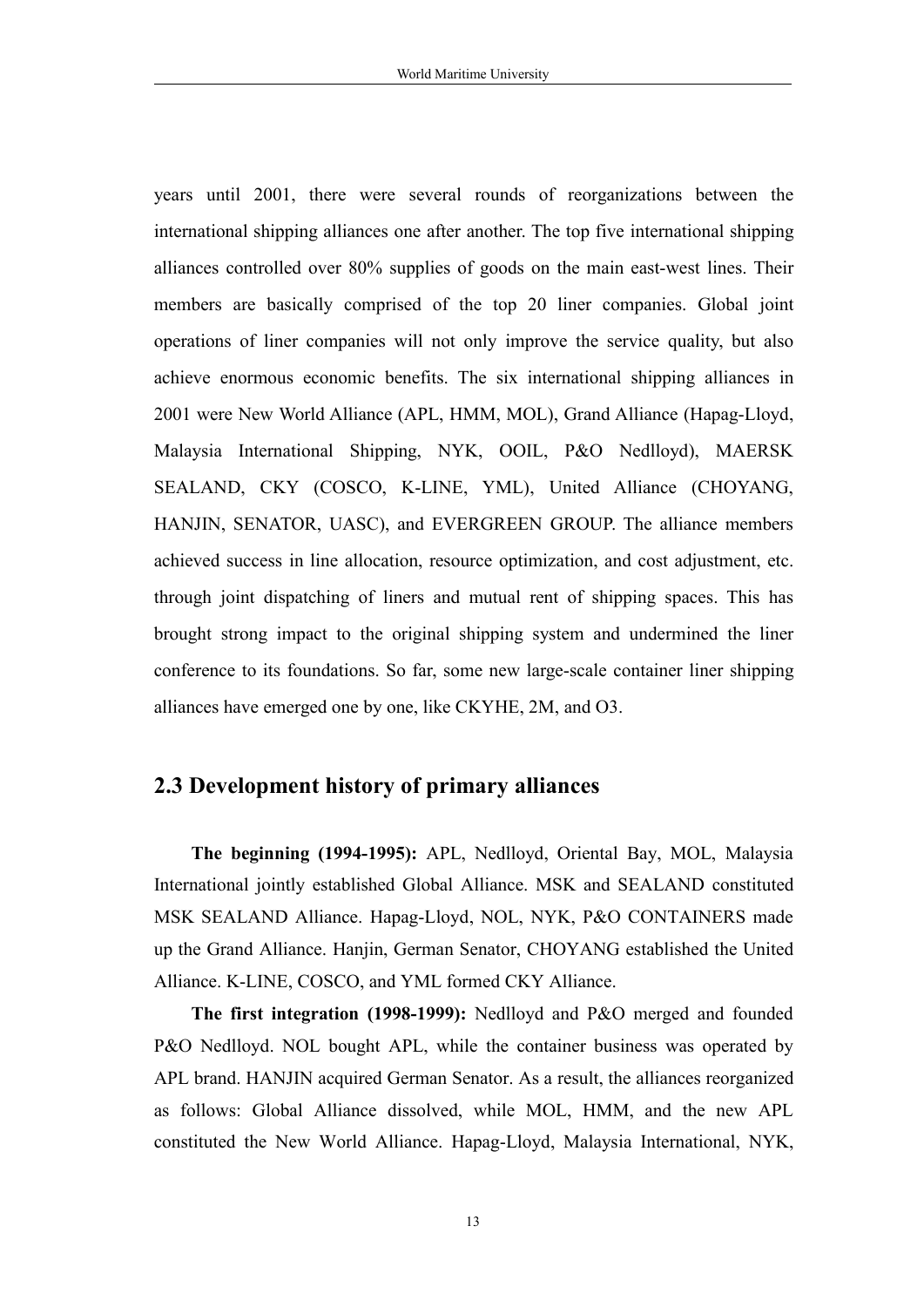OOIL (originally the member of Global Alliance), and P&O Nedlloyd constituted the new Grand Alliance. MSK bought SEALAND and changed the alliance into an individual company. Other alliances stayed the same.

**The second integration (around 2002):** CKY Alliance actively cooperated with HANJIN and formed CKHY Alliance.

**The third integration (around 2006):** MSK acquired P&O Nedlloyd. This eventually consolidated its dominant position in the industry. It occupied over 20% of the shipping capacity in the world. The second one is MSC, which only takes up  $8.1\%$ .

**The fourth integration (2011-2012):** Grand Alliance worked together with New World Alliance to form G6 Alliance. MSC and CMA formed CMA-MSC Alliance. EVERGREEN stopped insisting on its policy of independent operation, and actively cooperated with CKHY, and formed CKHY-Green Alliance.

**The fifth integration (2013-2014):** MSK, MSC, and CMA intended to form P3 Alliance, but the proposal was rejected by the Chinese government. Then, the top two liners, MSK and MSC, jointly formed 2M Alliance. After that, China Shipping joined in the shipping alliance  $-03$  Alliance with CMA and UASC for the first time.

**Table 1. The development history of the international shipping alliances in the recent years:**

Time Key words Event Sept. 8<sup>th</sup>, 2014 Establish Establishment of O3 Alliance CSCL, CMA, and UASC signed the cooperation agreement, named Ocean 3, abbreviated as O3. The three liner companies would conduct cooperation, including joint vessel arrangement, interchange of shipping spaces, and procurement of shipping spaces, etc., across the three main east-west lines of Asia-Europe, Pacific Rim, and Asia-Mediterranean (Black Sea, Adriatic Sea). June  $10^{th}$ ,  $2014$ Establishment of 2M Alliance MSK announced that would sign the Vessel Sharing Agreement (10 years) with MSC, the second largest shipping company in the world, regarding the lines across the Asia-Europe, Pacific, and Atlantic. The Agreement was called 2M. It would replace all the existing vessel sharing agreements and shipping space procurement agreements on these routes of MSK.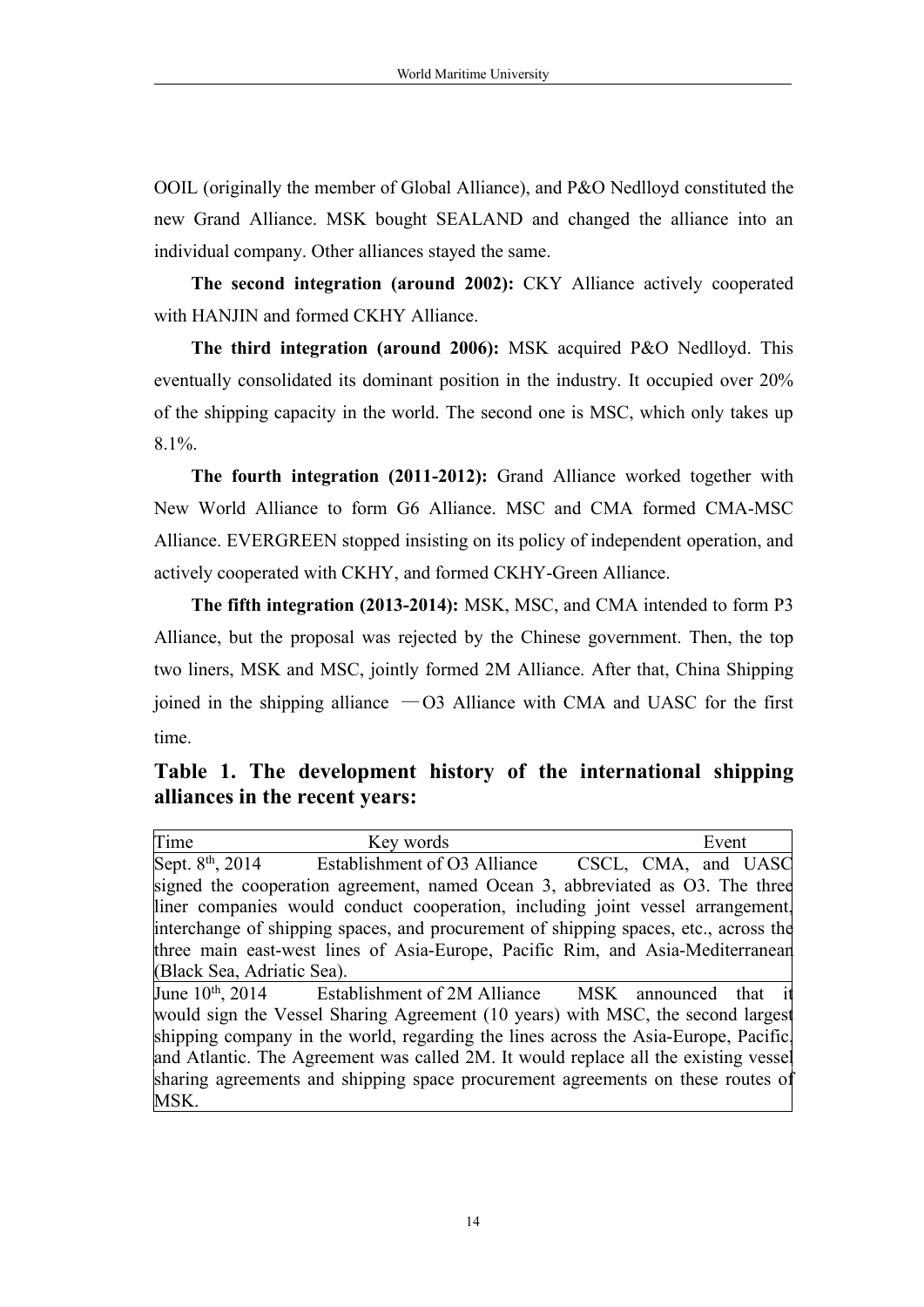| June $17th$ , 2014 Dissolution of P3 Alliance The Ministry of Commerce                 |
|----------------------------------------------------------------------------------------|
| declared that P3 Alliance, the concentration of undertakings, must be prohibited       |
| according to the Antitrust Law of PRC, after half year audit. P3 Alliance Plan finally |
| declared abortion.                                                                     |
| March 1 <sup>st</sup> , 2014 Establishment of CKYHE Evergreen joined in COSCO,         |
| K-LINE, YML, and Hanjin to form CKYHE Alliance. The alliance only covered              |
| lines in Asia, Europe and Mediterranean. CKYHE Alliance would jointly operate six      |
| Asia-Northern Europe lines and four Asia-Mediterranean lines from mid April.           |
| $June 18th, 2013$ Establishment of P3 Alliance<br>Members: MSK, MSC.                   |
| CMA; the largest liner shipping alliance in the world.                                 |
| $[Dec. 20th, 2011]$ Establishment of G6 Alliance Grand Alliance and New                |
| World Alliance declared merger and established Far East-European Alliance (G6          |
| Alliance). The new alliance was expected to operate in April 2012. It has seven        |
| Asia-Europe lines and two Asia-Polar lines, including the direct line to the Far East  |
| Baltic by calling of ports in Gdansk (Poland) and Goteborg (Sweden), as well as the    |
| transfer service in Singapore.                                                         |
| Nov. 2011 Malaysia Shipping retreated from Grand Alliance. The other three             |
| members—NYK, Hapag-Lloyd and OOIL retreated from the Alliance. Later.                  |
| because of severe losses, it declared closing of unprofitable liner transportation in  |
| Feb. 2012. Sixteen container ships were sold within six months.                        |

2-1

**Figure 1. The world's four largest container shipping alliances**



2-2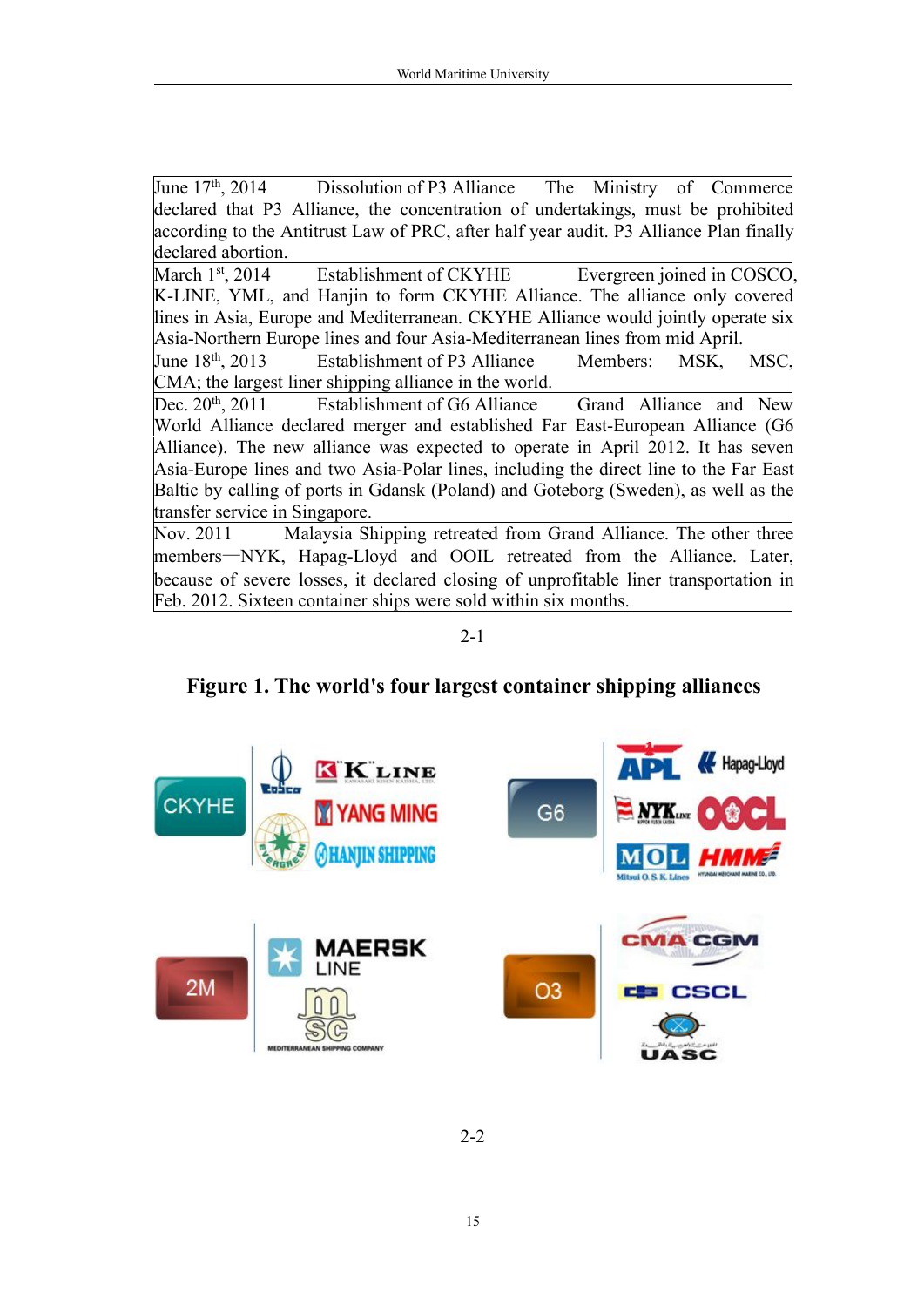## <span id="page-16-0"></span>**3 Advantages and Disadvantages of Container Shipping Alliance**

## **3.1 Nature, characteristics, and types ofthe strategic alliances in the international shipping industry**

The international container liner shipping alliance is a consortium formed by two or more container liner shipping companies or company groups. The alliance members wish to learn or gain resources advantages from the partners that are not possessed by the competitors, technical know-how, skills, shipping market information, management experience and knowledge, market share, customers, and transportation facilities, and so on. Then, the alliance members can improve their competitive edges, expand operation scope, and adapt to the new demands for container liner shipping by the economic globalization. The strategic alliance in the international container liner shipping industry is essentially a cooperative agreement that allows container liner companies or groups to depend on each other and satisfy mutual demands.

At present, the top model of strategic alliance in the international container liner shipping industry is global shipping alliance. In general, the primary feature of global shipping alliance is that cooperation is conducted across multiple lines over a broad range, especially cooperation on the three primary lines. It also includes extensive strategic cooperation between industrial departments on the land. This is the key difference that distinguishes it from a preliminary alliance.

In accordance with the economic features of the international container liner shipping market, and the content and essence of the international container liner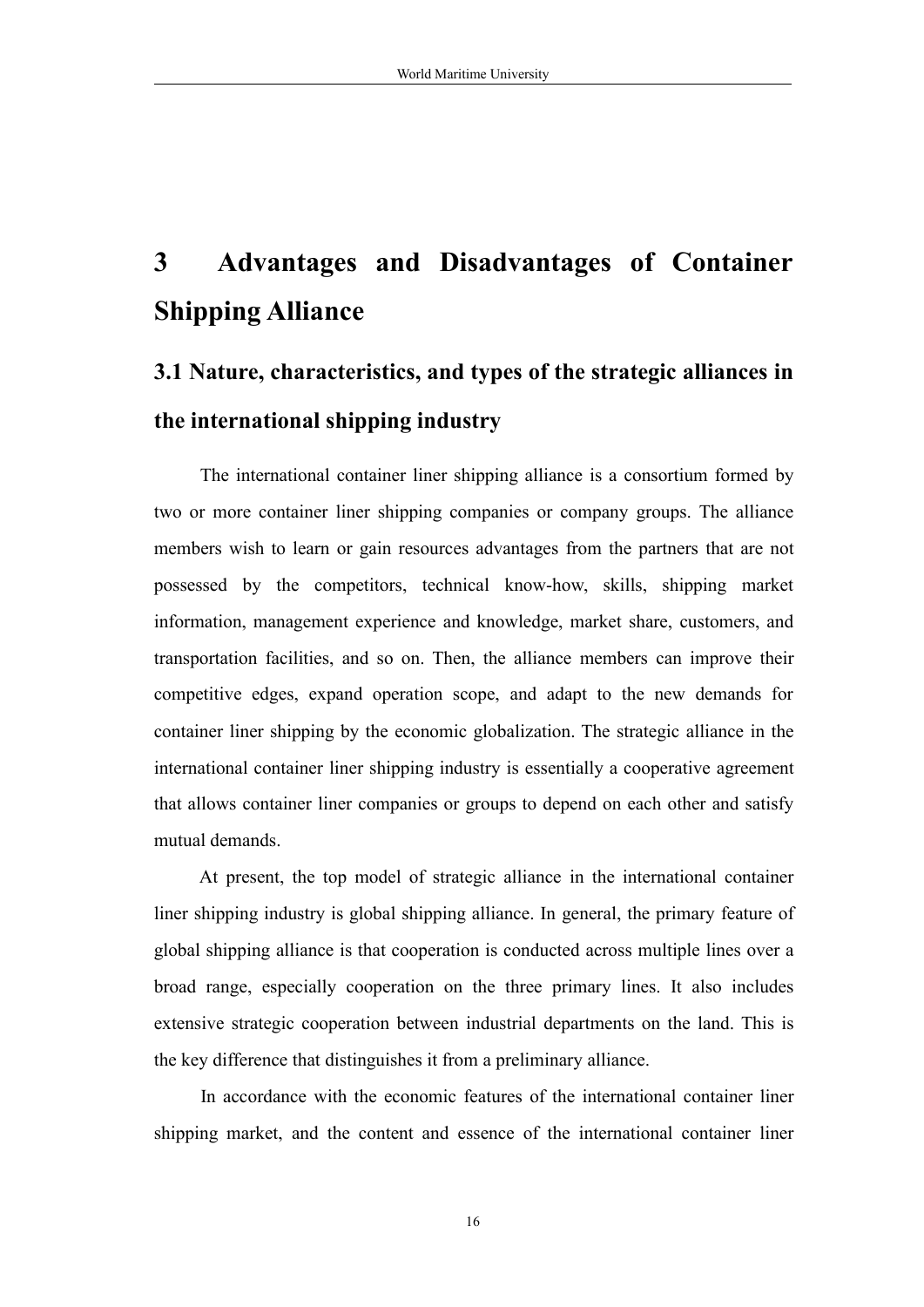shipping alliance, the author thinks that the strategic alliances in the international container liner shipping industry have the following characteristics:

(1) A shipping alliance in the shipping industry falls to the category of oligopoly alliance. The strategic alliance in the international container liner shipping industry has the market features of oligopoly alliance. The reasons are as follows: firstly, the international container shipping market belongs to the liner market whose type is oligopoly. The top priority of a shipping alliance is to fight for and control its market share. Secondly, the current shipping alliance members are also members of the liner conference. Therefore, the primary companies in the liner conference will belong to several representative global alliances separately. This seems to indicate that the international shipping alliance is the extension and development of an oligarchic liner conference.

(2) A shipping alliance in the shipping industry is a strategic alliance. It is a strategic decision for the international shipping companies to participate in and form international container liner shipping alliance for the sake of future development. For example, MOL set its strategic goal of becoming a global carrier and carrying out diversified operations since the mid 90s. And then, it made the strategic decision of forming the Global Alliance with the other four liner companies based on its strength and the shipping market situation.

(3) A shipping alliance in the shipping industry is an international alliance. Shipping alliance members are international shipping companies that are specialized in providing transportation services through the global trading lines. A shipping alliance (especially the global alliance) provides container transportation services that cover the three main lines in the world, or at least regional lines.

(4) The relationship between international shipping alliance members represented as mutual dependence and interrelated demand.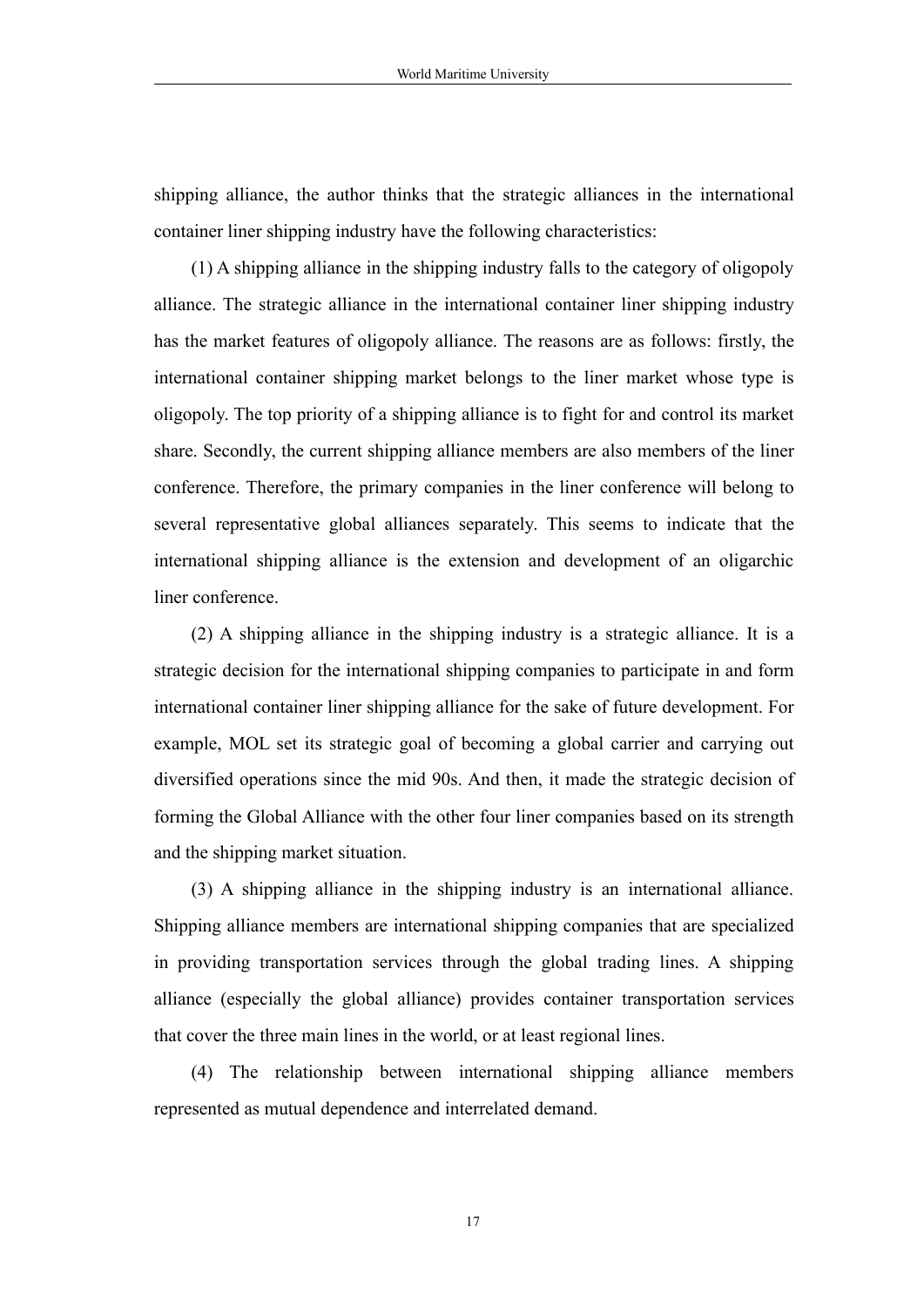(5) A shipping alliance istemporary, flexible, and complex. On the one hand, as an international shipping alliance is founded on the basis of mutual demand and dependence among the members, once such demand and dependence do not exist, the alliance will come to its end. In addition, because the alliance agreement has loose binding force, the establishment and dissolution of the alliance are relatively easy. For example, after NOL acquired APL, the Global Alliance dissolved and the New World Alliance emerged. On the other hand, when one member or several members think that the current cooperative relationships cannot realize a higher operational strategic goal, they will look for other types of alliance. For instance, the original MSK-LANDSEA Alliance dissolved because MSK spent heavily on acquiring LANDSEA.

The operational management and internal coordination of the international shipping alliance are made complicated by the contradictions between such three factors: pursuit for long-term cooperation, strong independence between alliance members and their own profit target.

According to the cooperation content of the shipping alliances, they can be divided into preliminary alliances and complete alliances. Preliminary alliance is only a cooperative agreement of mutual rent of shipping spaces between the alliance members, without involving other aspects, for example, COSCO/KAWASAKI/YML Alliance. In comparison, complete alliance pays more attention to extensive cooperation in dock operations and inland transportation, etc., in addition to mutual rent of shipping spaces, for example, the former MSK/LANDSEA Alliance, Grand Alliance, etc.

According to the service range of shipping alliances engaged in container transportation services, international shipping alliances can be classified into single type (regional) shipping alliances and global shipping alliances. Normally, only those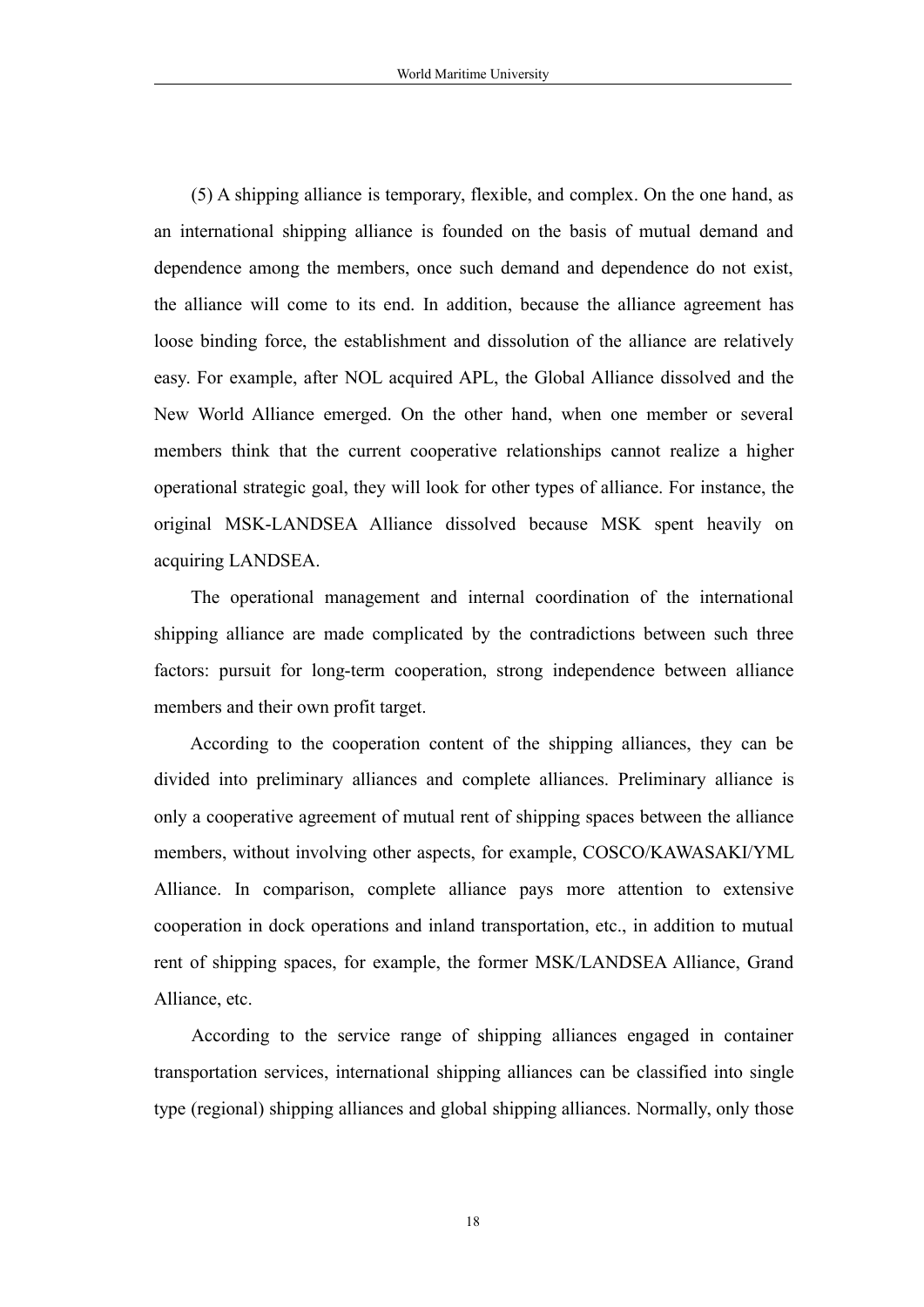<span id="page-19-0"></span>that simultaneously serve the three primary lines can be regarded as global alliance. Now, south-north global lines and the branch lines are gaining more and more attention from the international alliances.

#### **3.2 Advantages ofcontainer liner alliance**

Container liner companies set up joint ventures or strategic alliances so as to rent shipping spaces among each other and dispatch liners together. This not only improves service quality, but also achieves economy of scale and makes them more competitive. Advantages are summarized as follows:

**(**1) Larger shipping capacity. Among the twelve liner companies that constitute the three international alliances, the majority has far lower shipping capacity than the top three liner giants, such as MSK LANDSEA and MSC. However, when three or five liner companies set up an alliance, the shipping capacity reaches a certain level, and then take up a certain share in the global container liner companies (Grand Alliance: 10.7%, New World Alliance: 7.7%; CKYHS: 13.0%; statistics by the author). Although they are still not at the same level with MSK, they at least have the opportunity to compete with MSK in the international shipping market. Therefore, through powerful combinations, the alliance members are able to enhance their shipping scale advantages in this fiercely competitive international shipping market, which creates necessary conditions for survival and development of the enterprises. In shipping transportation, it is very easy for ship owners to realize economy of scale through mutual cooperation, and thus gain profits. By renting shipping spaces to one another, ship owners can operate ships with larger capacities. Thus the utilization ratio of marginal cost has been increased. They can also pool capital together to procure container ships with larger capacities, which reduces the unit cost for the procurement. The comparison of shipping capacity of the three leading international alliances is shown in the table below: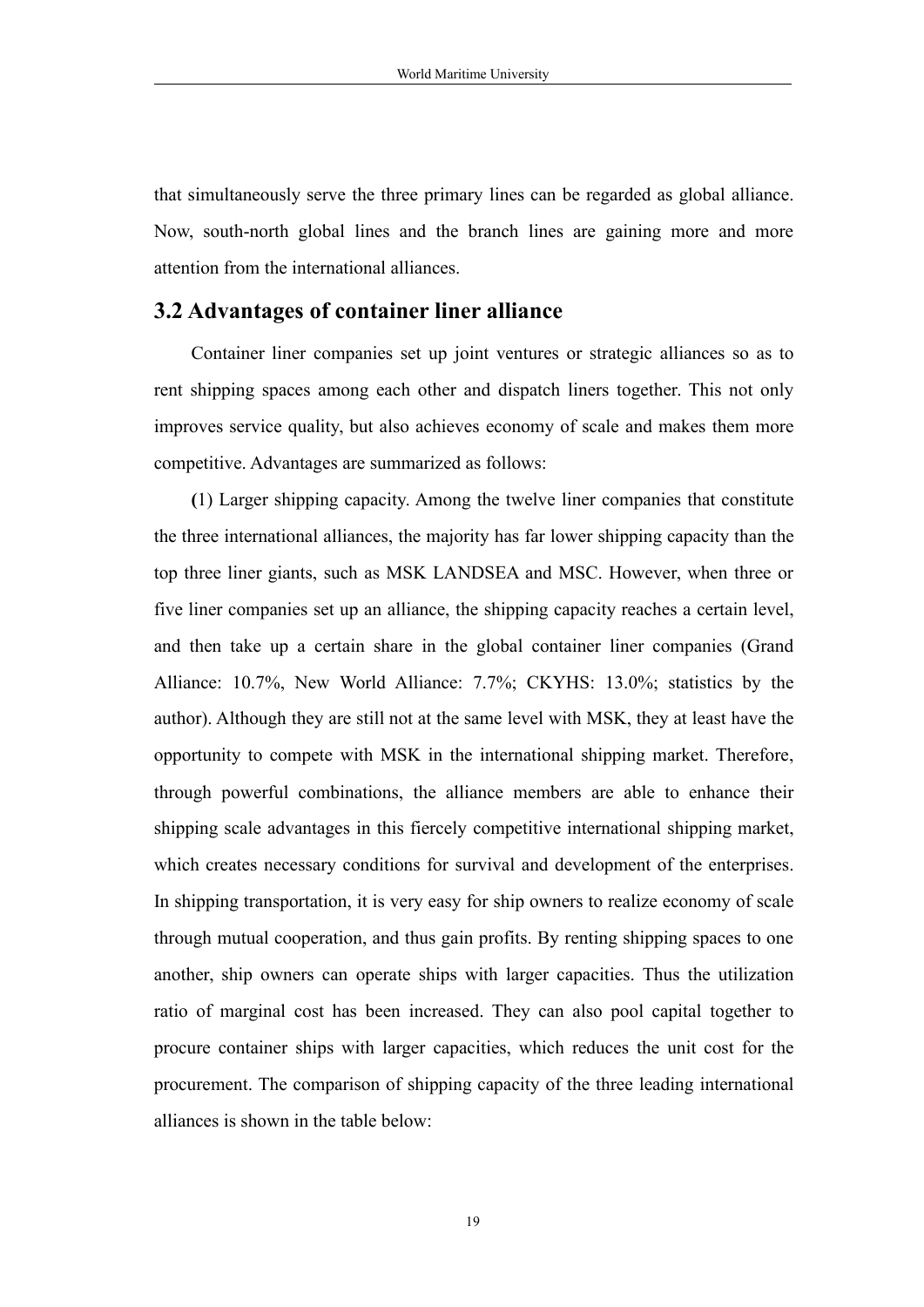#### **Table 2 .**

| Shipping allianceMembers |                  | Container space/TEU Vessels/ship Order space/TEU Ratio/% Market share/% |      |        |       |      |
|--------------------------|------------------|-------------------------------------------------------------------------|------|--------|-------|------|
|                          | <b>MAERSK</b>    | 2630000                                                                 | 574  | 288000 | 10.9  | 18.6 |
| <b>2M</b>                | <b>NSC</b>       | 2330499                                                                 | 480  | 177534 | 7.6   | 13.5 |
|                          | TOTAL            | 4960499                                                                 | 1054 | 465534 | 18.5  | 32.1 |
|                          | APL.             | 622773                                                                  | 124  | 134000 | 21.5  | 3.6  |
|                          | <b>HMM</b>       | 333900                                                                  | 55   | 70523  | 21.1  | 1.9  |
|                          | MO1              | 532851                                                                  | 111  | 113200 | 21.2  | 3.1  |
| G6                       | Hapag-Lloyd      | 711662                                                                  | 150  | 52676  | 7.4   | 4.1  |
|                          | NYK Line         | 432003                                                                  | 100  | 26416  | 6.1   | 2.5  |
|                          | locol.           | 466557                                                                  | 95   | 88384  | 18.9  | 2.7  |
|                          | <b>TOTAL</b>     | 3099746                                                                 | 635  | 485199 | 15.65 | 17.9 |
|                          | ICOSCO           | 760770                                                                  | 166  | 105834 | 13.9  | 4.4  |
|                          | K-LINE           | 361616                                                                  | 71   | 69350  | 19.2  | 2.1  |
| <b>CKYHE</b>             | YANGMING         | 378109                                                                  | 86   | 113055 | 29.9  | 2.2  |
|                          | <b>HANGTIN</b>   | 624287                                                                  | 116  | 98132  | 15.7  | 3.6  |
|                          | <b>EVERGREEN</b> | 771494                                                                  | 196  | 334456 | 43.4  | 4.5  |
|                          | <b>TOTAL</b>     | 2896276                                                                 | 635  | 720827 | 24.89 | 16.8 |
| Data source: Alphaliner  |                  |                                                                         |      |        |       |      |

Capacity comparison of three major league

3-1

(2) Less capital costs. Liner transportation is a kind of capital intensive industry. The benefits brought by resources sharing are self-evident. On one aspect, carriers can reduce the number of ships through alliance. Capital risks brought by procuring ships can also be reduced. On the other aspect, by signing agreements of sharing dock yards with other carriers, the use ratio will be raised. Partial cost can be effectively recovered. And losses caused by idle resources in the slack season can also be avoided.

(3) Larger shipping capacity and volume. After forming international alliances, liner companies can dispatch ships together and rent shipping spaces to one another so as to open more ship routes than an individual liner company can do, thus covering more lines and dispatching an increasing number of ships. To a certain extent, this will compress the operation costs. The shipping capacity and quantity of shipment undertaken by the international alliances on the three primary lines take up a considerable share. Take Asia-Europe line as the example. For now, there are 54 round lines of full container liners that provide weekly services. The weekly quantity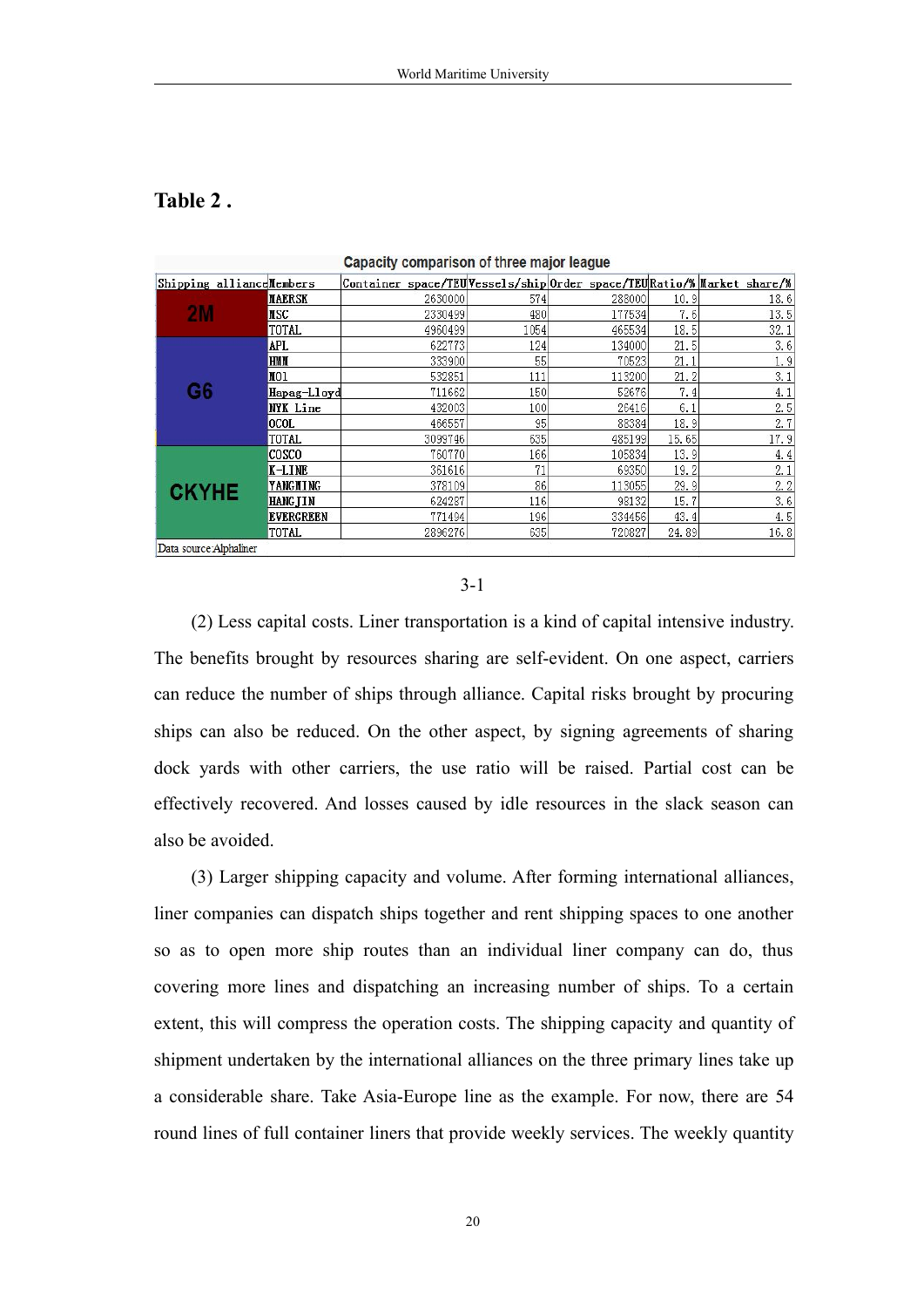of shipment reaches 321,500 TEU, among which MSK occupies 66,400 TEU, almost one fifth of the total, following with MSC (35,476 TEU) and CMA (34,848 TEU). The the quantity of shipment of the three alliances: CKYH: 58,000 TEU; Grand Alliance: 38,570 TEU; New World Alliance: 24,000 TEU. The total of the three international alliances occupies almost forty percent of the shipment of the Asia-Europe line. As a result, the alliances or joint ventures have considerable advantages of shipment quantity on the three primary ship routes.

(4) Flexible operation. Comparing with MSK LANDSEA and P&O Nedlloyd, etc. that are merged into one company after restructuring, liner companies only form an alliance or operate jointly on some certain aspects. In order to help them keep their own independence, they need to be more flexible.The above mentioned three international alliances can be said to be a loosely connected group. Although the alliance members have mutual agreement, they are flexible and free to conduct cooperation on ship allocations, rent of shipping spaces, and even retreat from the alliance.

(5) External or social benefits of a shipping alliance

First of all, international shipping alliances can provide the customers with higher quality, and more extensive transportation services, which further satisfies the demand of world economic development. Specifically, the primary benefits include an increased number of lines and intensity, improved transportation quality, reduced transportation time, and enhanced transportation continuity.Besides, international shipping alliances make it possible to reduce the freight fees thanks to the economy of scale, thus saving production costs for the entire society. Secondly, international shipping alliances can regulate the demand balance in the global shipping market. As the alliance members can utilize the capital equipment of other partners, the surplus and deficiency balance of shipping capacity and other equipment are adjusted. Thus,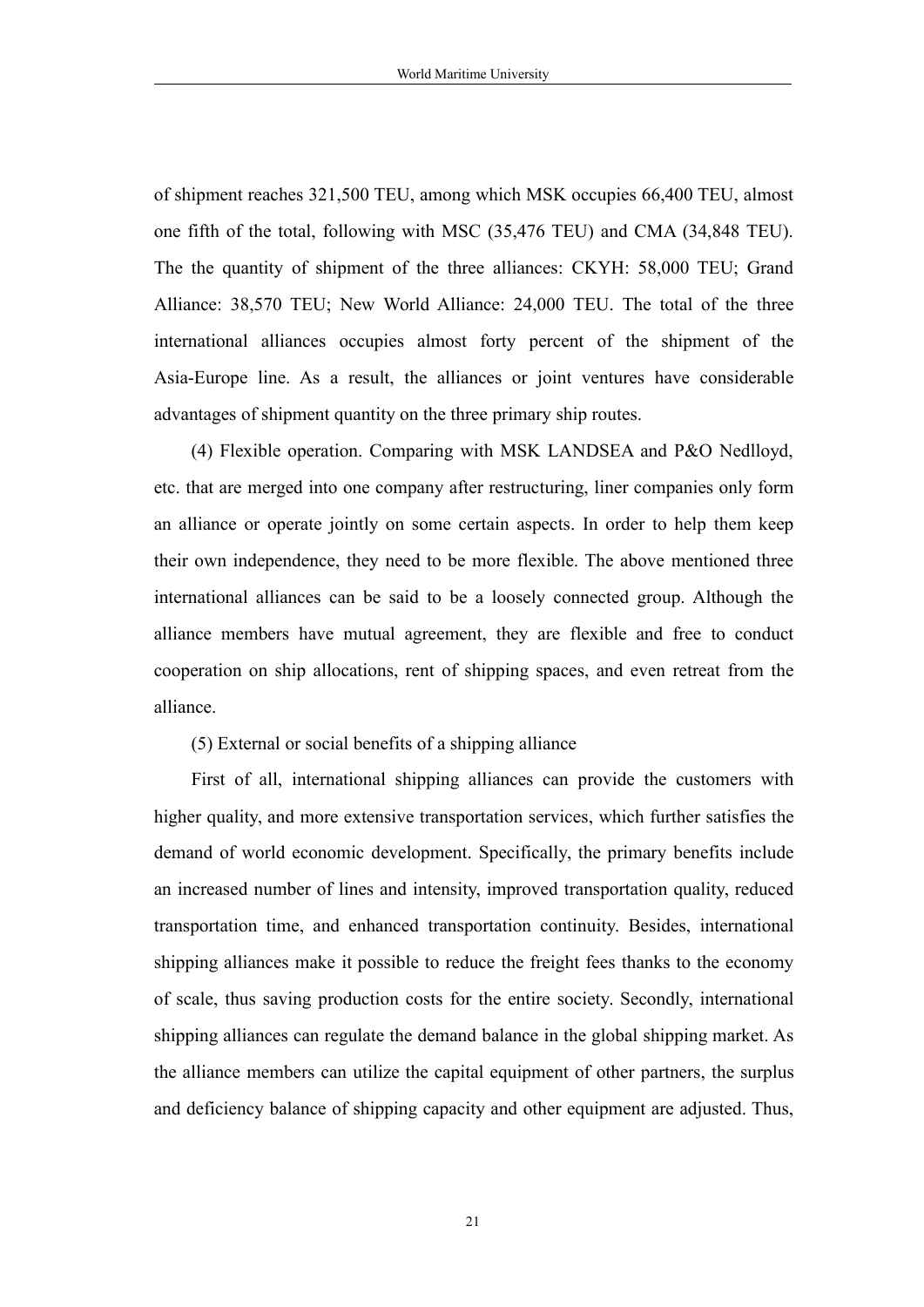the asset utilization ratio of the international shipping industry is improved, while repeated investment and idle situation of capital equipment are prevented.

 $(6)$  Internal or company benefits of a shipping alliance

The international shipping alliance will also bring benefits to its members, including economy of scale, enterprise development, market share, and strategic substitutes, etc. Specific benefits are summarized as below:

I) The alliance allows the members to achieve a broader service scope. Large ships can be exclusively used for the trunk line long distance transportation, thus lowering the average cost. Meanwhile, the alliance members can jointly operate the branch line transportation so that small ships are utilized sufficiently, thus saving freight fees for the branch lines paid to the non-alliance companies, for the sake of ensuring the shipment of the trunk lines. In addition, situations of empty container transportation are reduced, with a higher utilization ratio.

II) The alliance reduces barriers for one liner company to enter into another company's shipping route as well as the possibility of price war or retaliation, thus finally reducing the risks and costs in expanding new market.

III) As the current total shipping capacity is in surplus, the alliance allows members to take advantage of the idle capacity of the others to expand their own operation scope, without undertaking enormous investment pressure and risks. This also indicates that they can fully utilize the other members' docks and inland transportation facilities, thus saving investment and expenses.

IV) In addition to increasing market share, the international shipping alliance also has substitution effect for shipping enterprises during the execution of the integration strategy and diversity strategy. In particular, under the trend that container transportation develops towards multimodal transport and comprehensive logistics,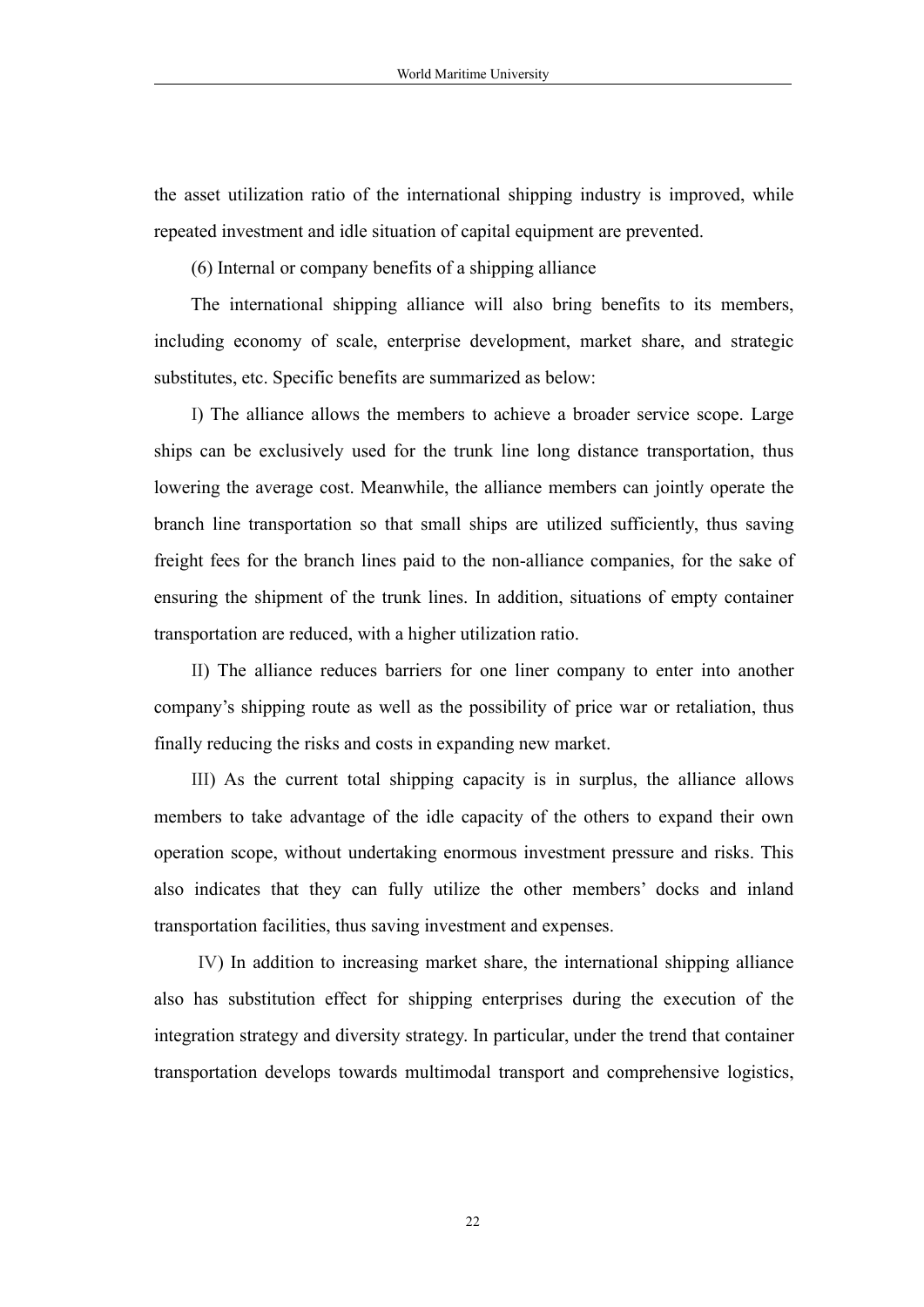<span id="page-23-0"></span>the alliance can assist traditional shipping companies to effectively establish a multimodal transport and logistics service network.

#### **3.3 Disadvantages ofa container liner alliance**

An alliance or joint venture is not always a "cure-all medicine" for international liner companies, the existing alliances or joint ventures also have some drawbacks.

(1) Limited effect on saving costs. Taking a look at the three international alliances for the trunk lines, the alliance members only conduct cooperation on dispatching ships together or renting each other's shipping spaces, while cooperation on other aspects, like dock facilities, related equipment (container, cold inserted accessories, chassis, etc.) remains weak for the reason that the member companies haven't reached a unified strategic goal. There are some other reasons as well. That means the cooperation among alliance members is not deep enough at present. They haven't realized complete sharing of resources between each other. Thus, the alliance or joint venture can only reduce the operational costs of shipping routes to a certain degree. Moreover, the cooperation between the alliance members will generate various implicit costs.

(2) Poor stability. International shipping alliance or joint venture is a loose group that is combined by agreement between the members. Although the agreement has certain arrangement, limitation and restraints on ship dispatching, shipping space allocation, and freight fee regulations, etc., the term of such agreement is normally not very long, and the binding force is not strong. Therefore, the international alliance or joint venture has poor stability. When the internal agreement or members are changed, the operation strategy for the alliance members has to be adjusted accordingly. And various high costs are inevitable in the run-in period. This results in certain obstacles for retaining the operational stability of the international liner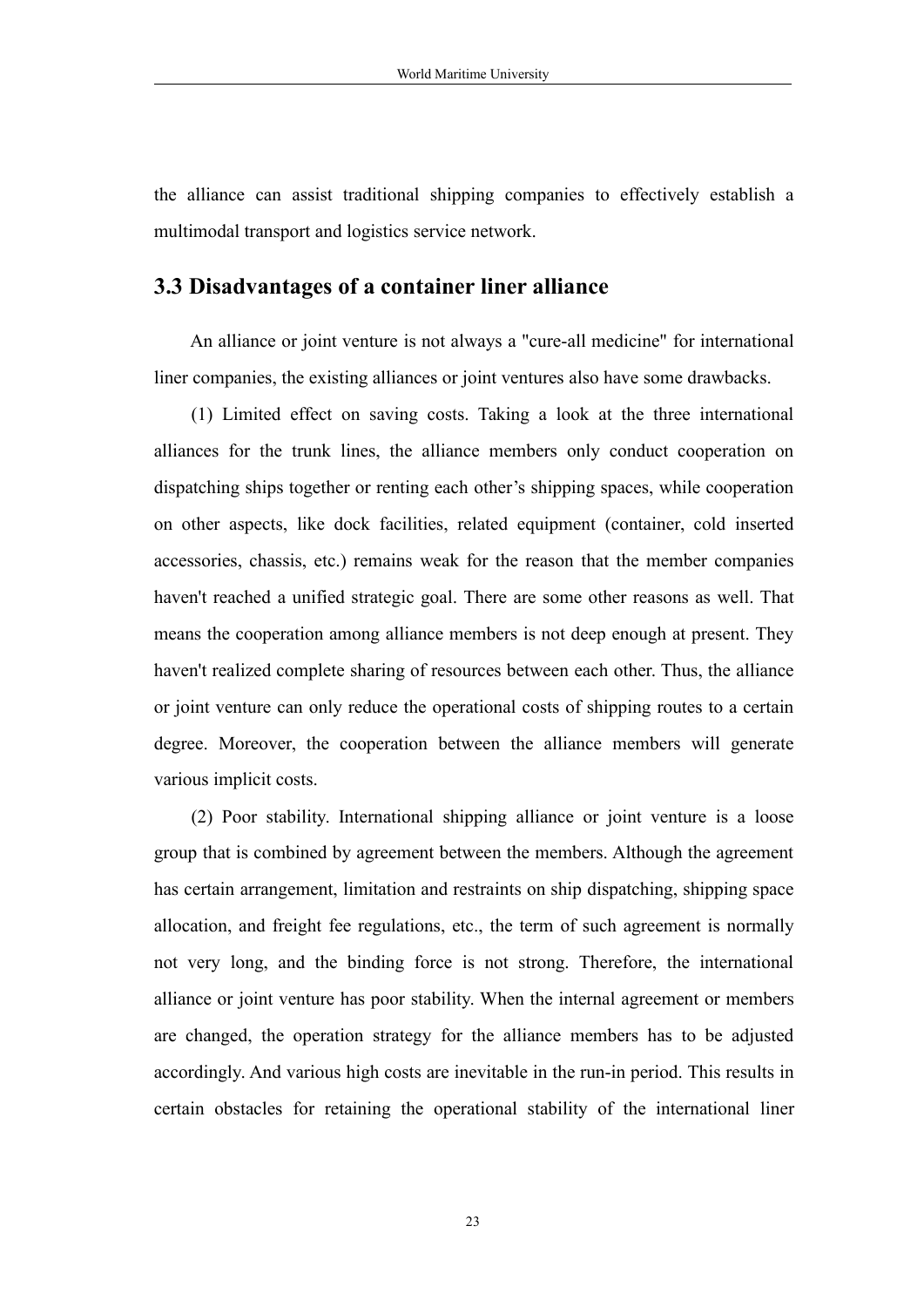companies, as well as formulating the middle and long term development strategies and planning.

(3) Limited independence. As international alliance or joint venture members operate the ship routes together, they normally provide basically the same schedule or services at the same ship zone or dock. Then, to a certain extent, the members are restricted to achieve individualized development and their operation and services may lack their own characteristics. Because the international alliance or joint venture is bound by the internal cooperation agreement, a series of restraints will make the members lose the operation independence and freedom to a certain extent. Thus, they cannot timely adjust operational strategies to adapt to the constantly changing market demand around the world. Their response to the market demand is slow. In addition, the decisions made by the international alliance or joint venture are usually lagging behind.

(4) An international alliance that is not centered on assets normally causes the failure to achieving equality and efficiency at the same time. For the alliance members, as the connection does not involve assets, it is inevitable that the alliance members have their own different goals while seeking for the individual maximized profits. Meanwhile, as the alliance members have independent cargo collection networks, but they use the same ship line, there will always be competitions between each other. If strict rules are made on the internal distribution method, and competitions are restricted, the alliance members will possibly be less active, and thus make the alliance weaker in vitality.

(5) Conflicts can be found on operational characteristics, corporate culture and management system of alliance members. Because the members share ships and docks, and provide the same schedule, their own advantages and service characteristics cannot be fully demonstrated. Meanwhile, due to the differences in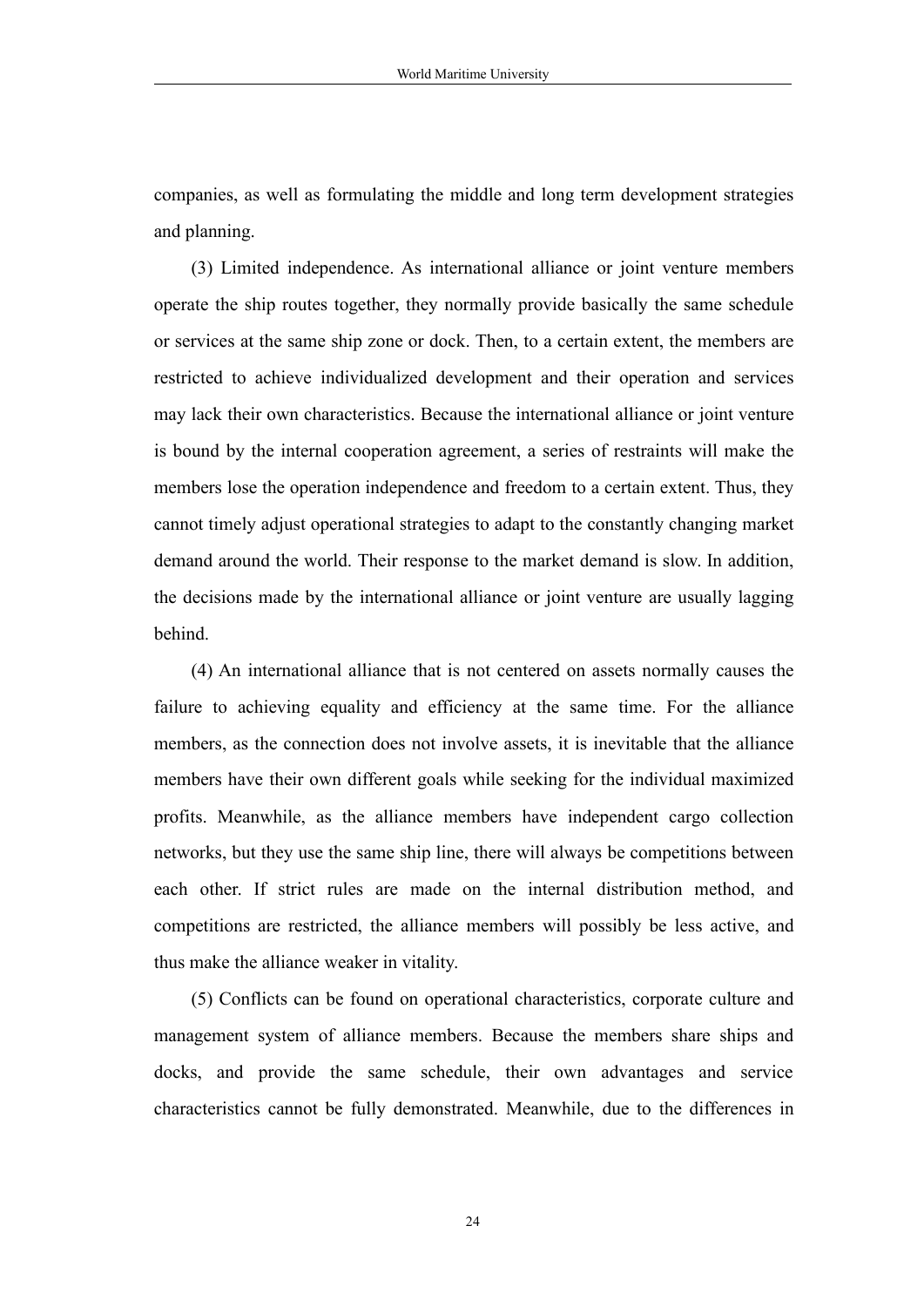cultural background and management system, there are some obstacles for the cooperation between alliance members. These obstacles are critical and cannot be ignored.

In general, the international shipping alliance or joint venture is a double-edged sword. Liner companies should prudently select the alliance or joint venture with consideration of their own actual operation status, for the sake of the maximized profits. In recent years, many experts and scholars in the Chinese shipping industry have considered the international shipping alliance or joint venture as one of the primary strategies for making Chinese shipping companies globalized. In fact, large scale shipping enterprises in China like COSCO have made successful tentative attempts (The COSCO/K-LINE/YML Alliance, formed at the beginning of 1998, developed rapidly and was praised as one of the top five joint ventures in the world by the International Shipping Industry.) CSCL also established O3 Alliance with CMA and UASC in 2014. In the face of such situation, Chinese shipping enterprises should firstly determine the appropriate strategy for internationalized operation. The critical prerequisite to make correct strategic decisions is to understand the strategic alliance in the international shipping industry completely and sufficiently. Besides, the key to achieve a successful alliance and make profits is to further explore and confirm the appropriate alliance strategy and execution measures. Facing the booming development of shipping alliances, Chinese shipping companies should work out the best suitable countermeasures based on the international liner market and their own operation status, so as to realize sustainable development in the international competition.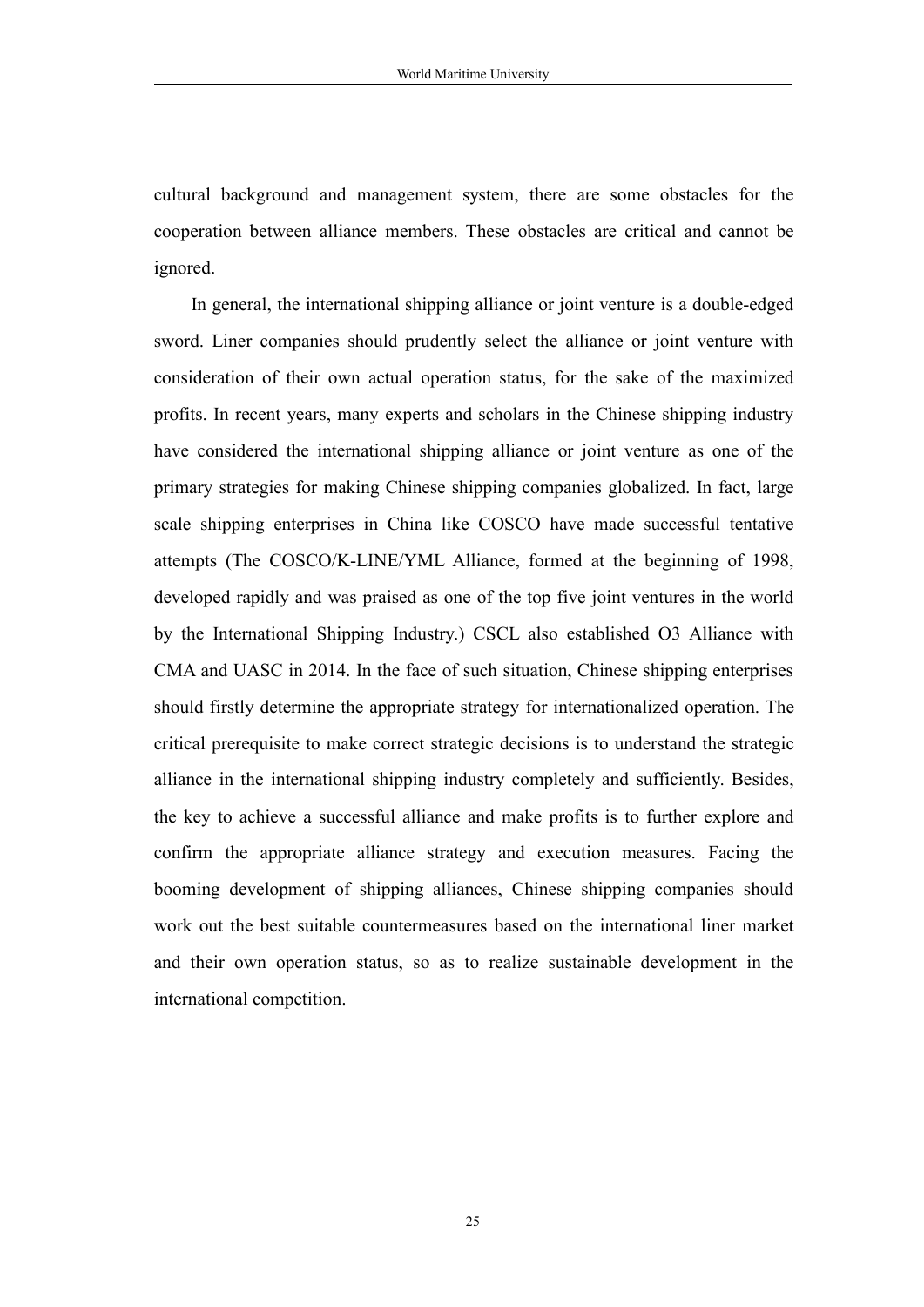## <span id="page-26-0"></span>**3.4 The analysis of the monopoly of shipping alliance with the example of P3 Alliance.**

The "big three" ocean shipping carriers, Maersk Line, MSC Mediterranean Shipping Company and CMA CGM, have announced their establishment of an operational alliance on the three busiest trade lanes: Asia-Europe, Trans-Pacific and Trans-Atlantic. The provisional agreement, called the P3 Network, will pool [ocean](http://www.shiplilly.com/ocean-freight.php) [shipping](http://www.shiplilly.com/ocean-freight.php) vessels equivalent to 15 percent of global capacity on the respective routes.The move signals at how badly the ocean shipping carriers are struggling with overcapacity and unstable rates. The Financial Times cites that "prices on the key Asia-Europe route have fallen by as much as 70 percent in the past 12 months and in most markets ships are operating below cost." The agreement is contingent on the ratification of relevant competition and regulatory authorities; however, Maersk Line executives indicate that the authorities have been approached and are in essence in agreement as long as there is no information sharing of any kind between the carriers. If approved, the alliance will roll out quarter two of 2014.

#### **What does this mean for the ocean shippers?**

The establishment of the P3 Network Agreement stabilizes the ocean shipping market. The fierce instability of the ocean freight rates on a weekly, sometimes daily, basis has made it increasingly difficult to manage a supply chain amongst the volatility. Stability will allow logistics managers to better forecast their supply chain.Although there are more than 15 competing carriers on the competing trade routes, the alliance of the three largest ocean shipping carriers will leverage Maersk, MSC and CMA in a very dominant carrier position. The dominant position and the sharing of resources will not just mean the reduction of carrier costs, but could have a negative impact on rates for ocean shippers. While in theory there would be no flow of information between the member's commercial departments and the P3-established independent operating center (which will be used to manage vessel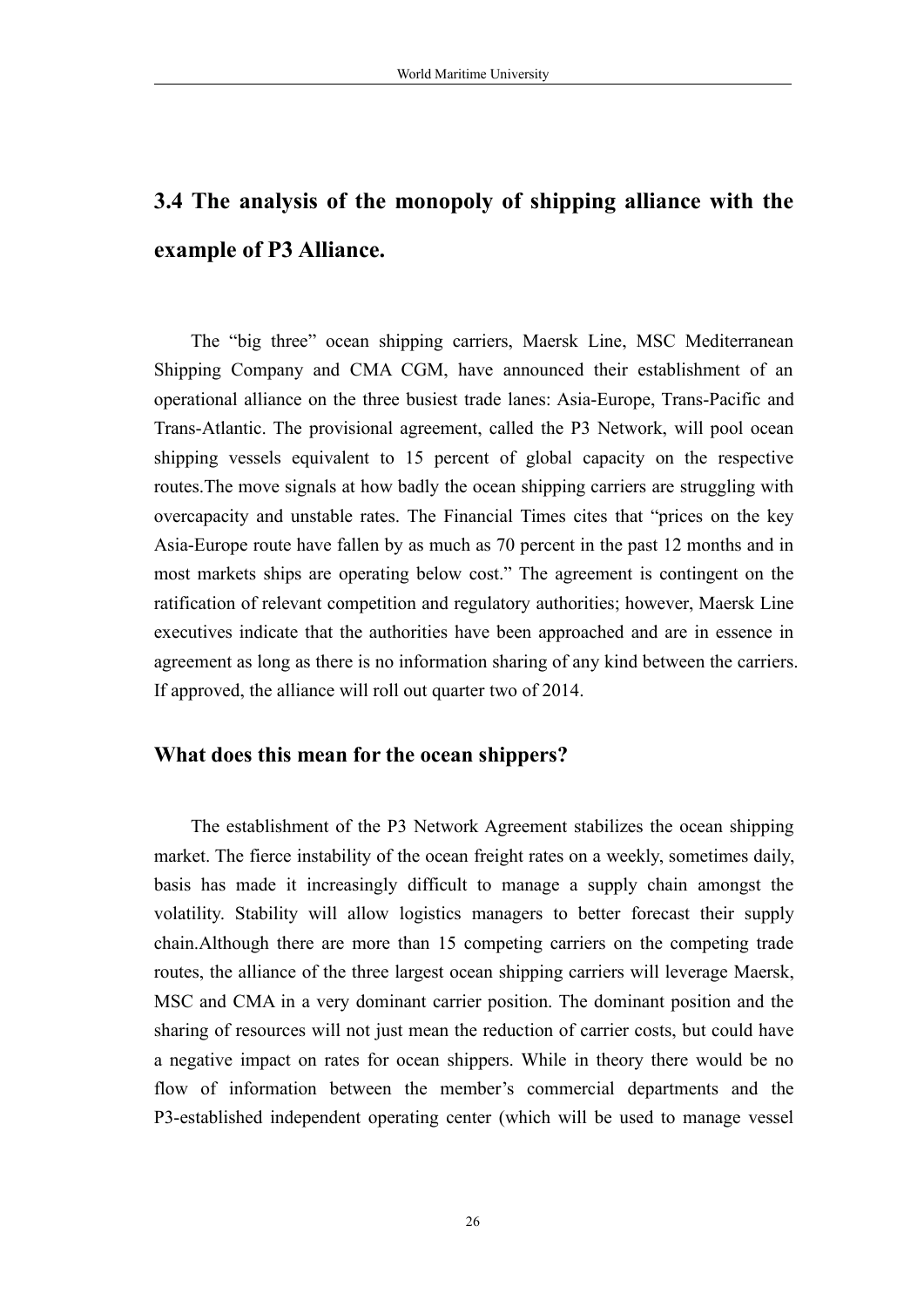schedules and allocations), the Asian Shippers' Meeting (ASM) has already voiced concern.Shippers will also be limited when choosing among a specific carrier within the P3 alliance. Both ASM and the European Shippers Council (ESC) have stated that the alliance should "in no way jeopardize or impair the free choice of shippers, and fair competition based on price, service level and routing." No such differentiation could possibly stunt the carrier's service innovation in the industry.According to the alliance the network "will provide customers with more stable, frequent and flexible services." The alliance also noted that, "each of the lines will offer more weekly sailings in their combined network than they do individually. As an example, the P3 Network plans to offer 8 weekly sailings between Asia and Northern Europe. In addition the P3 Network will offer more direct ports of call." The alliance also promotes, as a results of their extensive network, "a reduction in disruptions for customers from cancelled sailings."

Capacity, by carrier:

- The P3 Network will based on existing capacities of each member, initially operate a capacity of 2.6 million TEU (255 vessels)
- Maersk Line will contribute with approximately 42% of the capacity (including the new Triple-E ships), of about 1.1 million TEU. Maersk Line will continue to offer the Daily Maersk product to those customers requesting it.
- MSC will contribute with approximately 34% of the capacity, of about 0.9 million TEU of capacity. CMA CGM will contribute with approximately 24% of the capacity equaling 0.6 million TEU.

The basic characteristics of container transportation: first, large shipping scale has obvious effect of economies of scale; second, as the important part of logistics service, the provided product can't be stored, the marginal cost is very low, this makes space utilization rate to be the key point of shipping company's profit. The dilemma of trade-off of economies of scale and space utilization rate is very hard to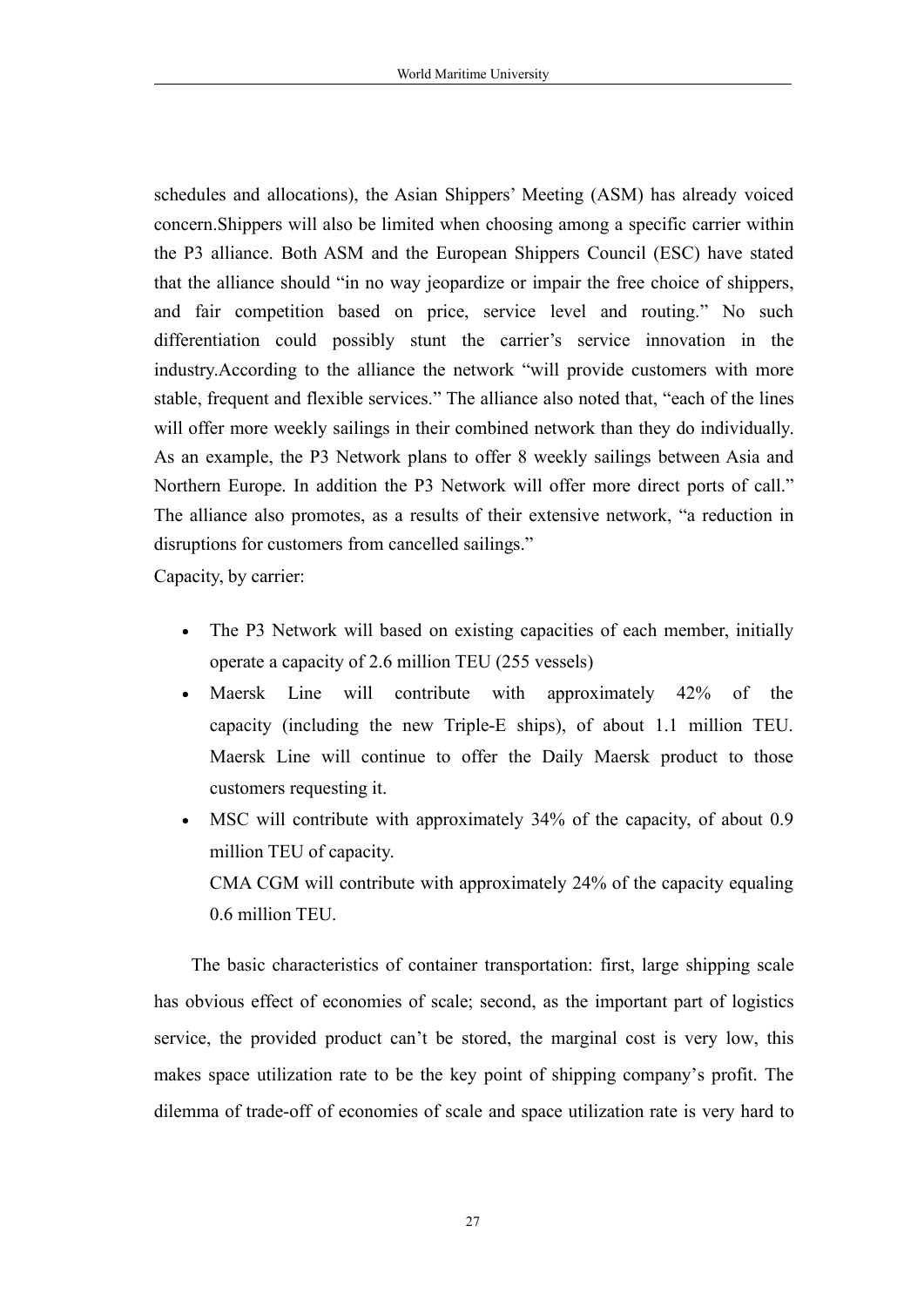solve within a shipping company, but the shipping alliance can exactly solve the above problem through affiliated port complementary, shipping date coordination, exchange of shipping space and information sharing, this is the root cause of the shipping alliances' popular since 1990. Focus on the competition strategy, providing differentiated services is a feasible scheme to raise revenue, but the difference of the shipping service is limited, the Maersk company are trying to implement the "daily" Maersk" and has obtained certain result, but Maersk executives has also acknowledged that found in the shipping field service differentiation is difficult. Since the current market environment is in extremely bad situation, control the cost is the inevitable choice for shipping companies, and the shipping alliances have the ability of solving this problem. The establishment of P3 league in last year, caused the shock of shipping industry, shipping companies worried about super P3 alliance squeezing their market space through the monopoly, the relevant government regulators also worried that P3 union would caused unfair competition.On June 17, the ministry of commerce voted down the P3 alliance, which make industry have a temporary relief. But on July 10, Maersk line announced to found a 2M alliance with Mediterranean shipping co., LTD. (MSC). It seems that the topic about shipping alliance will continue. So, will shipping alliance cause unfair competition? Do size large enough shipping alliance exists the possibility of monopoly? Then we will try to give answers from another angle.

#### **1) Shipping alliance will not monopoly pricing**

Look from the market, the international container transport market will form 2M, G6 and CKYHE alliance. 2M size will not exceed 30% of whole capacity, it cannot monopoly pricing, because there are other two major league's competition. Moreover, within 2M alliance, the two companies pricing on their own, the pricing strategies of different company are also different due to the different cost, so they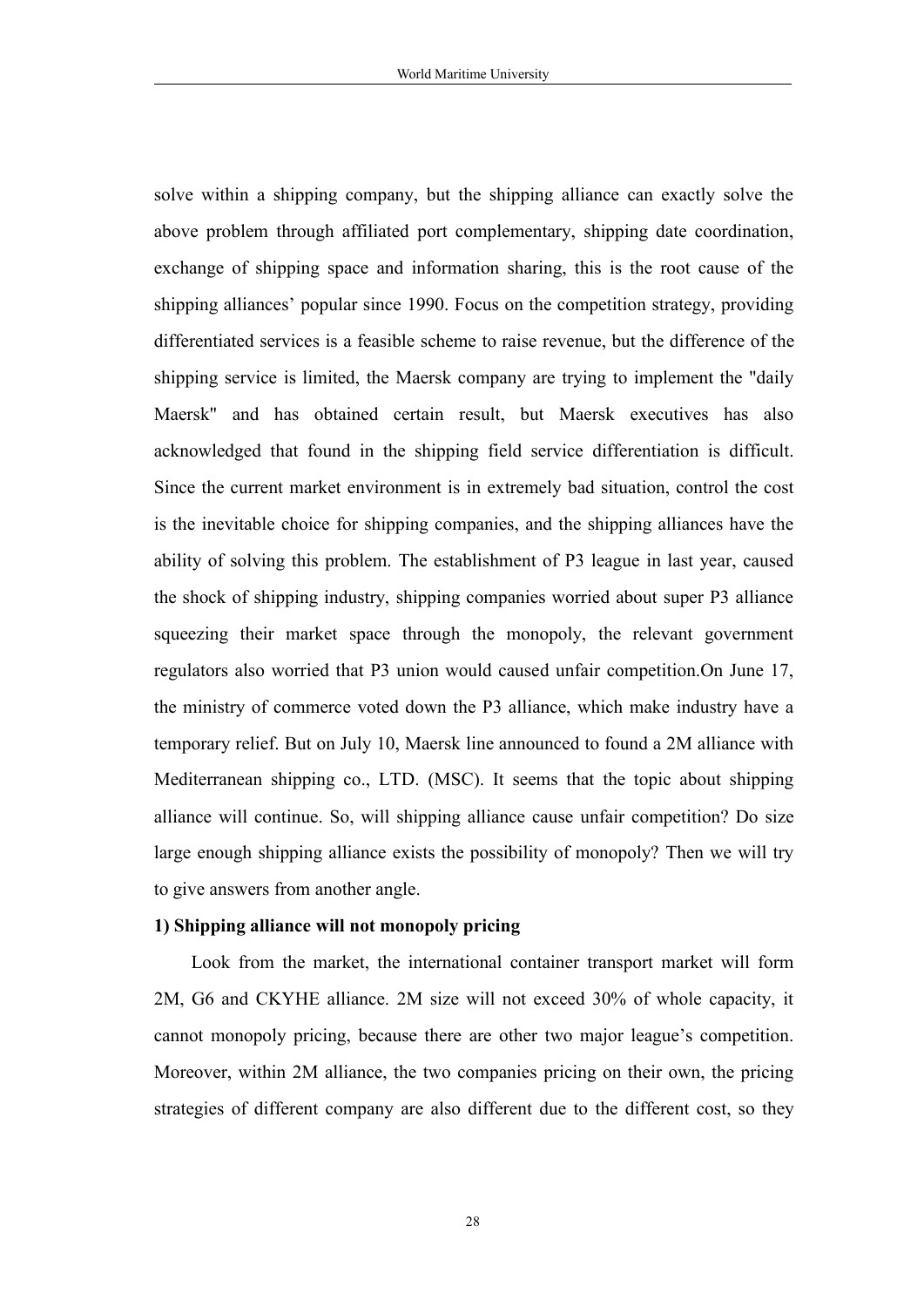can't form the consistency of the price. Overall, prices are always affected by supply and demand. In the current large excess capacity market environment, we can't see a rise in price because of the alliance to form. The shipping alliances can only gain competitive advantage from the lower costs. At the same time, the shipping alliance makes shipping efficiency promote, improve the space utilization, partly exacerbated the market excess capacity. So in the short term they can only make the overall rate downward. In the long run, the league makes ship-owner's will to buy ships fall, and this has a positive effect to rate upward in the future.

Some say 2M alliance is likely to rise in price after the mature operation has monopoly power. In the current market environment, we can't see the possibility of price increase. Once the prices rise, market share could leak because rivals are eyeing. If one day the price really rose successfully, that is not caused by monopoly, but market supply and demand relationship is reversed. One part of the income of 2M alliance gained by the lower costs will go to the owner, which is the depreciation, the other one will be their own earnings.

#### **2) The shipping alliance will not cause unfair competition**

In the current market environment, the big three shipping alliance occupied the absolute superiority of the market space, and small shipping companies could be forced out the three main routes. But as a result of shipping alliance provides the owner with cheaper, more extensive coverage, a more intensive schedule services, belongs to the normal market competition rules, we couldn't see where there are traces of unfair competition. Each ship company's price is decided by many factors, in the end to inspection by the market, through the market gain a competitive advantage, the price behavior of up and down don't have much value judgment. Shipping alliance and ship large made the hub ports node reduce, regional transportation space increase, this is the living space of small shipping companies in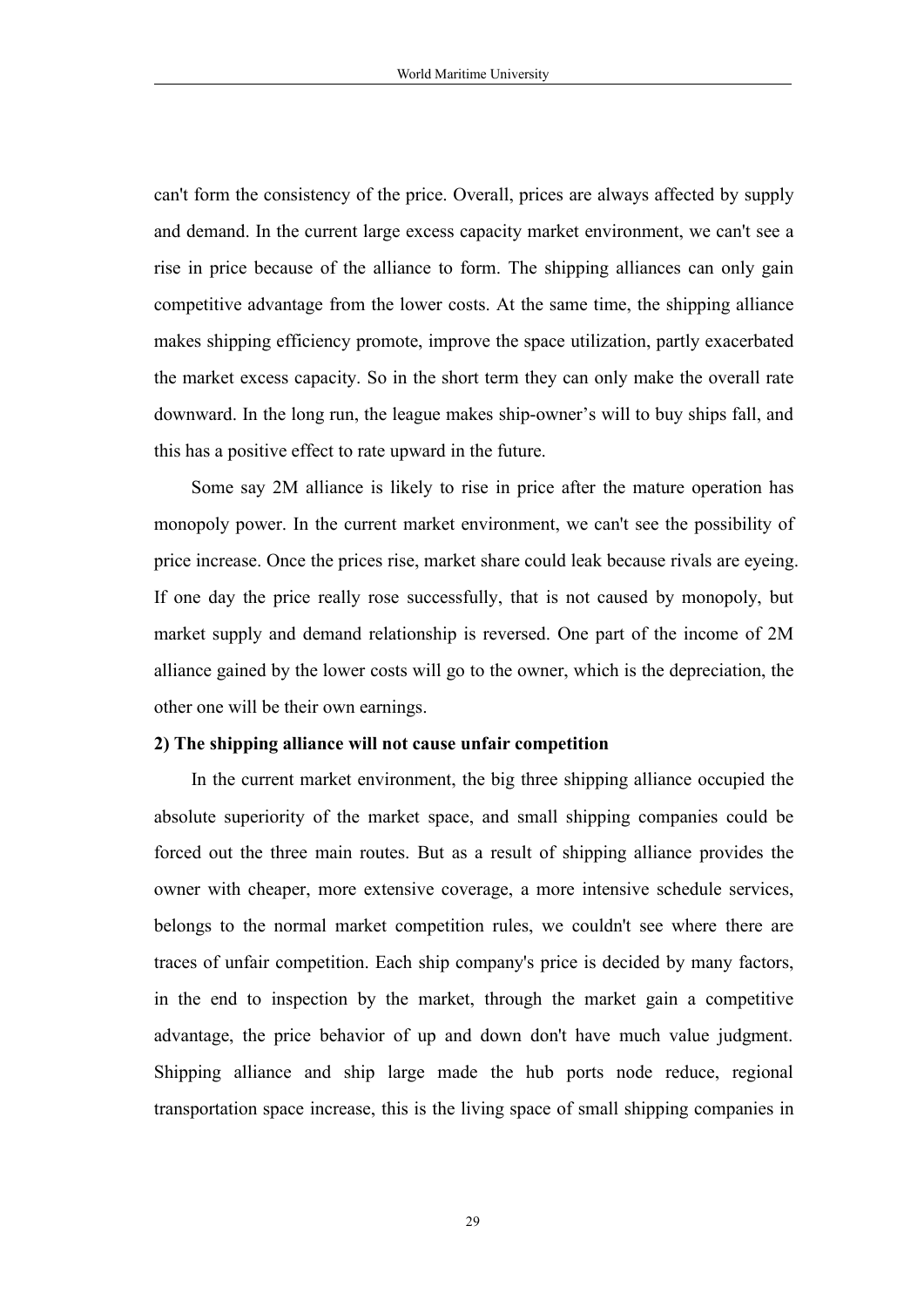the future. The law of the market is survival the fittest, and should not be failed in the normal competition and then fight back by the anti-monopoly law of the government. Ronald Coarse once said: "I'm very annoyed by the anti-monopoly laws. If the price is higher, the judge will say 'monopoly pricing', if the price is down, just say' 'predatory pricing', if price is the same, just say 'collusion pricing'." From the international experience, the monopoly charges tend to be "mind he beat his dog will easily find a stick," completely consistent couldn't find the inner logic.

#### **3)The shipping alliance is one of the biggest good tothe owner of cargo**

From the history of development of container transportation, the ship companies which are greed are constantly building large ship and hope to gain excess profits, but unfortunately, always hurt themselves. The reality can be seen is that the container freight rate overall downward for factors such as technology progress and shipping large scale. In recent years of the financial crisis, shipping companies go on the edge of life and death to provide the shipper very low prices of service, to support economic recovery with great dedication. Shipping alliance enables the shipping company to operating under a lower cost, also were more likely to give the owner benefit. Since 2013, the shipyard has undertaken a large number of ships as the stunt of green low carbon, if these ships really can save 30-40% of energy consumption than existing ships, so may accelerate the low efficiency of the ship out in the future, and gives support to the market freight rate rise. If these ships can only saving 10-15% of energy consumption than the existing ships in operation, the future shipping market recovery will be even more remote. In the near future, dozens of 18000 TEU 3E ships' launching although can greatly reduce the cost of single box, but for the excess capacity of the market, it is a poison. The disadvantage of shipping market is the biggest positive to owner of cargo.

#### **4)The possibility of differentiation within the shipping alliance**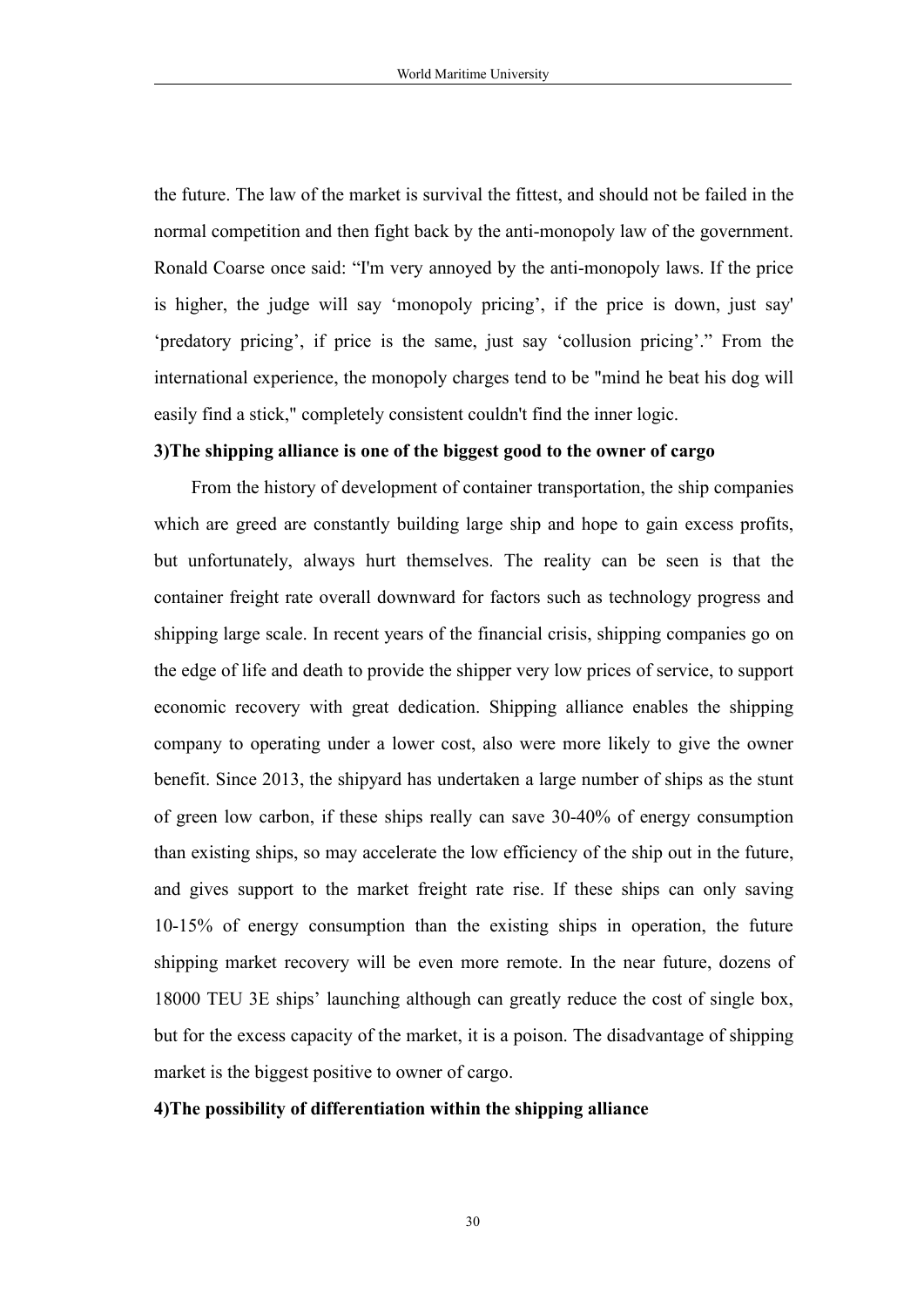2M alliance is a loose form of cartel. In the absence of coalition partners consent, some activities may not be able to conduct. The alliance makes the league members lose some of their independence and flexibility of management, and may lose some business opportunities. At the same time, partners in the pricing for their own profit maximization often can't both consider the equality and efficiency, and makes the alliance internal cracks. If the allocation rules aren't fair within alliance, it will affect the alliance members give full play to the initiative of the company, and make the coalition lost vitality. The unfair interests distribution will also be the motivation to divide the alliance. And union members' conflict in their respective characteristics of business, enterprise culture and management system may also hinder the league in the long run. When shipping market go into the business range, cost no longer is a key factor of competitiveness of shipping companies, the internal cohesion of shipping alliance will weaken and may dissolve.

Overall, shipping alliance can not only improve the efficiency of enterprise operation, and make the organization cost much lower than several mergers, is the best form of business organization in the current economic and social conditions. The flexibility of shipping alliance is the advantage of its organization, and in order to scale economy inconvenient to make the merger, the new cost of enterprise organization could well engulf the economies of scale due to merger. A visible example is the merger of Sinotrans and ChangHang.

#### **5) Shipping alliance will create a new pattern of the port**

It is thought that relative to the individual company before, shipping alliance has a larger market share, and this will make the shipping company in a very strong position during the contract negotiations with dock company. In fact, the relationship between the shipping company and dock company is not as you think, whose size big that have a say. Terminals are no charge ability, because have similar wharf and its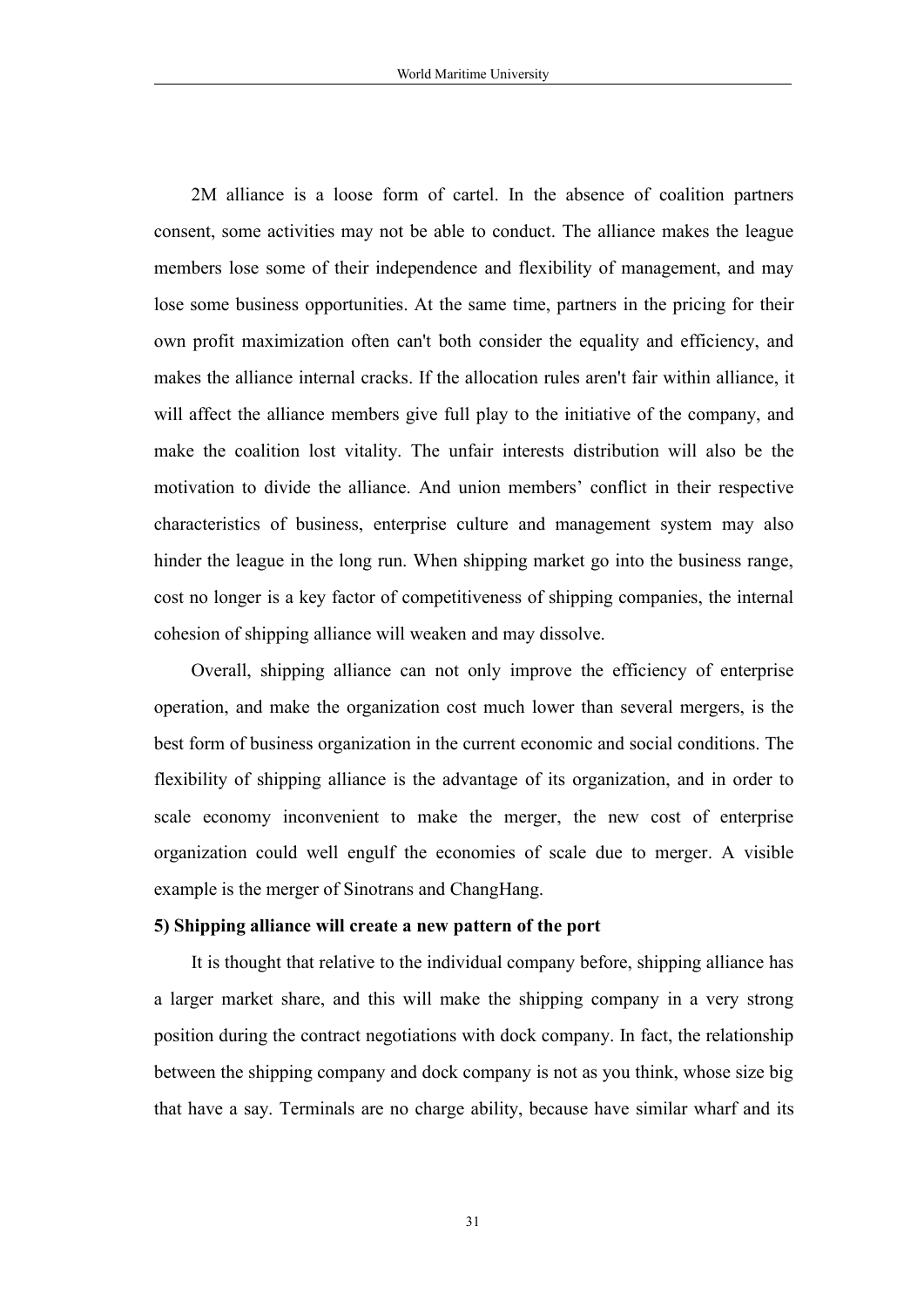surrounding. The reason of Dock Company's loss of voice isn't that shipping company says too much, butdock capacity surplus.

The ships large scale in Asia-Europe line and the Pacific line, will change the layout of the main port and regional port, enabling port concentration trend to strengthen, "the strong stronger and the weak weaker," Matthew effect will be more prominent in the areas of port, the opportunity of port of backwardness to surpass will become more vague.

#### **6) Antitrust rules have no convincing basis**

Why the red line of European antitrust is 40% and not the other way around? The red line of different industry, different countries and different stages of development of the market share is the same? Microsoft's market share is 70%, we also did not see its not thinking innovation and enterprising, casual on wild speculations. Bill Gates's classic words are: "we have only 18 months away from bankruptcy." In the operating system why so "monopoly power" enterprise constantly to satisfy consumers and innovation? Why didn't see them sitting on monopoly profits? This is because once a stagnant it forward, others can catch up.

The vote down of ministry of commerce on P3, still uncovered regulation of long way: the regulation in advance. In the context of transformation of government functions, the government management is to the negative list management and regulatory changes, and things for P3's veto was contrary to the general direction of the transformation of the government functions. The green light of Europe and the United States to P3, is also engaged in supervision after the departure. Namely, only the reality of the monopoly should be given disciplinary. We can't say might monopoly, so not allowed.

**7) China's shipping company is not no way out**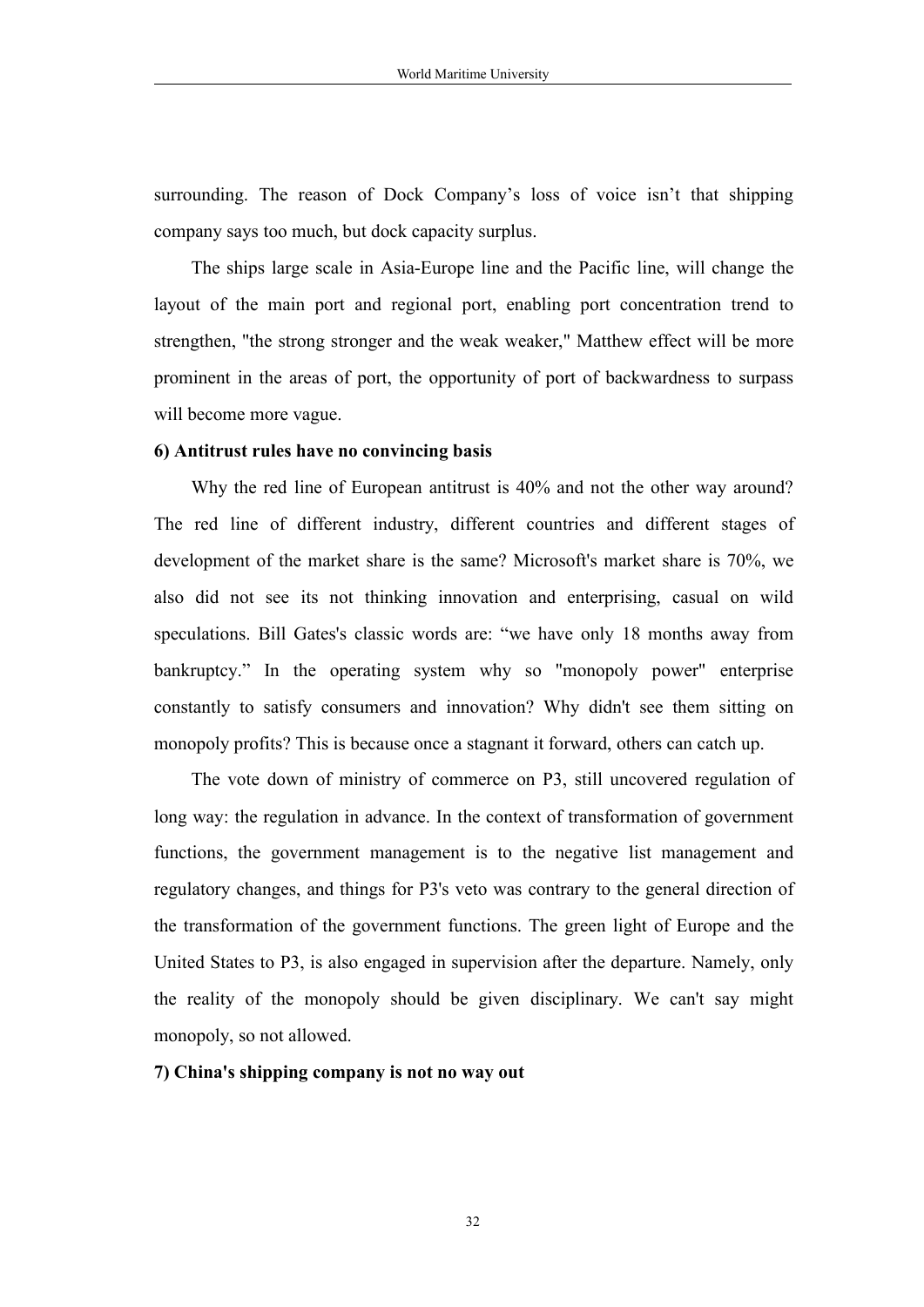In the hitting of big leagues tidal current of maritime industry, China's shipping companies don't expect the anti-monopoly law to hinder it; also don't hope to the government's entry barriers to foreign investment. Open market trend remains the same, free trade and open markets caused the global division of labor is to promote human welfare in the world. We should not backtrack when meeting industry downturn. What China shipping company shall do is practicing hard, work hard on the service to be better than competitors, but also should do the same thing in other alliance deal with challenges, and actively innovative service mode and operation mode, so as to have the opportunity to lead the market trend and don't always behind other companies struggling to cope with.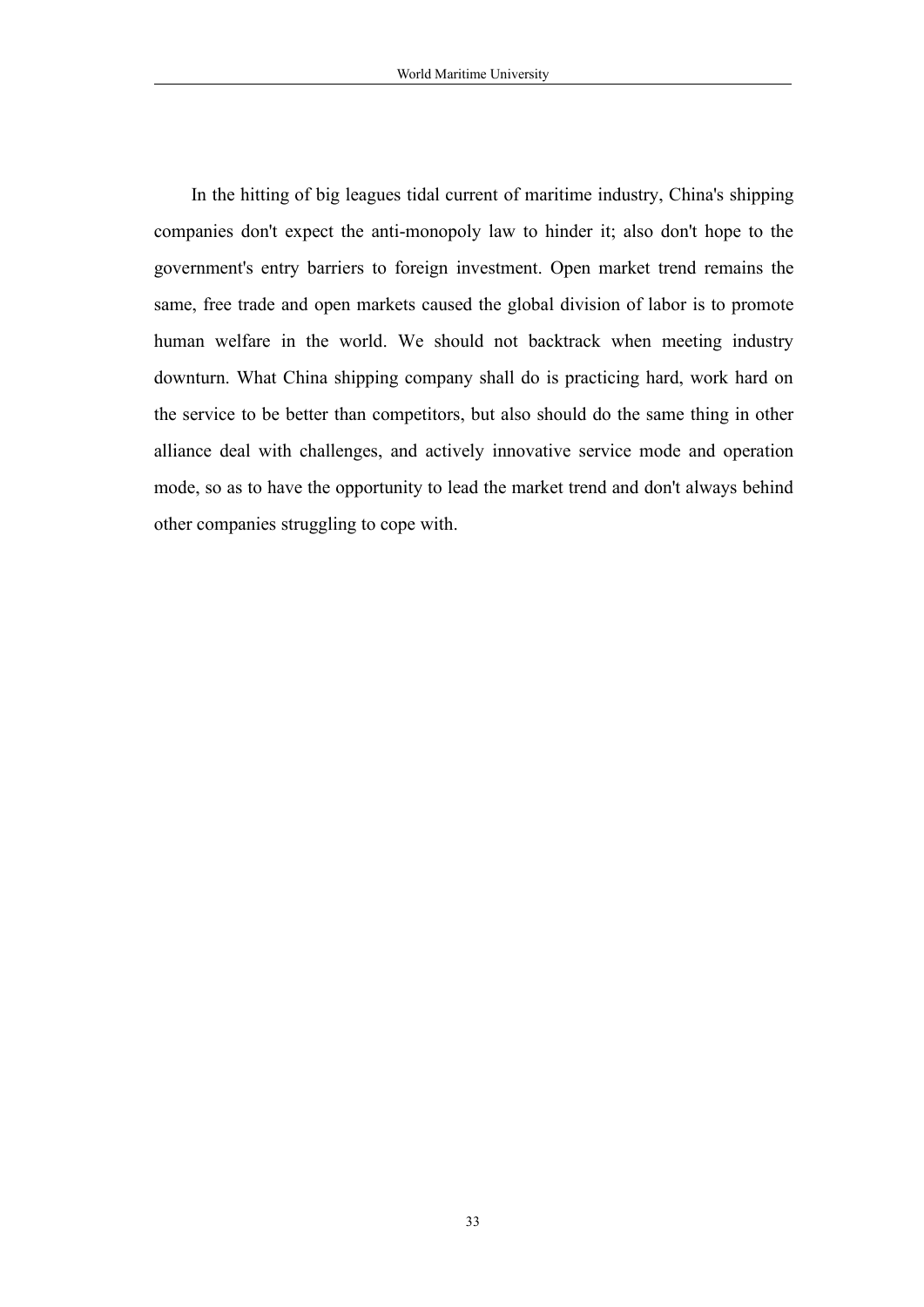## <span id="page-34-0"></span>**4 How do Chinese Liner Companies cope with International Shipping Alliances?**

#### **4.1 The Denial of P3 Alliance Highlighted China's**

#### **Anti-monopoly Position**

On June 17<sup>th</sup>, 2014, Ministry of Commerce banned P3 alliance plan that gained wide attention of shipping industry from both home and abroad and owner of cargo. This is not only the first anti monopoly case of shipping industry, but also a clear view toward P3 alliance.

Through legal and economic analysis, Chinese regulatory authorities have worked out the result of examination and approval toward P3 alliance plan. The key word of this result is "concentration of business operators". The so-called concentration of business operators can be found in three cases in the anti monopoly law, the first one is operator merging, the second one is to obtain control over other business operators by means of acquiring shares or assets, and the last one is to obtain control over other business operators orto exert a decisive influence on other business operators through contracts.

In the three case, the three big giants in liner industry, namely Maersk, MSC and CMA, signed agreements to get ready for setting up a network center of limited liability partnership in England and Welsh. The center will take the responsibility of managing the operational affairs of container liner on Asia to Europe course, Atlantic course and Pacific course. And they formed alliance in terms of cooperative form, operation procedure and cost allocation. Obviously, this situation belongs to the third condition. The global liner industry's alliance, like G6 and CKYHE, is based on ship sharing agreement and slot exchange protocol, but the members of the alliance operate independently, which is substantially different from P3 alliance.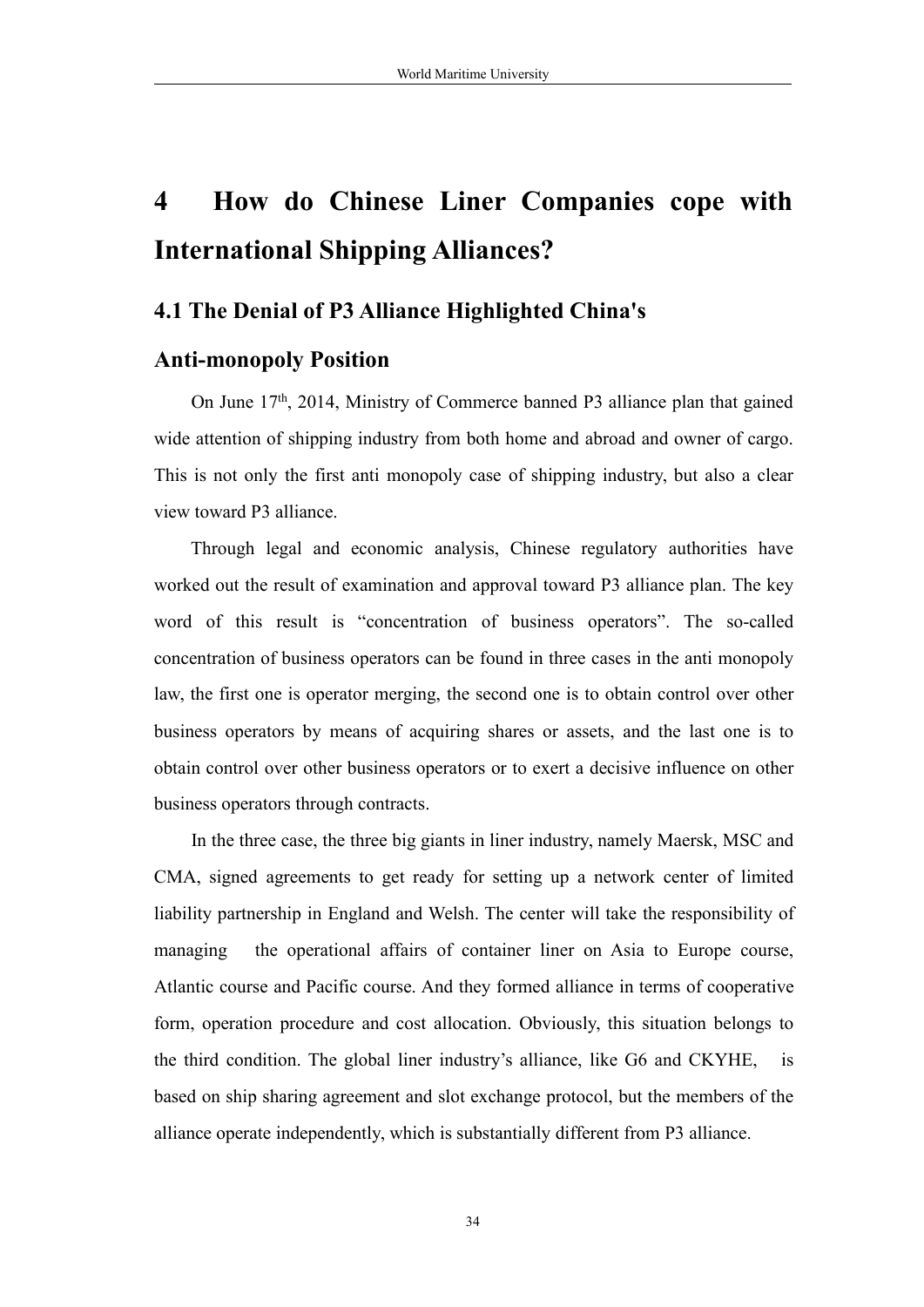According to this, regulators require the three parties of P3 to avoid the involved crucial points of "Concentration of business operators", but the relief plan of the three parties has not been recognized, and the final denial made Maersk surprised. Also ,this result made European ports, ship-owning companies and traffickers surprised. When communicating those unexpected response, the author found that that responses has two meanings, one is P3 alliance's reducing cost and operating efficiently to meet the requirement of clients such as "Daily Maersk" service, which obviously gets approval from the owners of Europe and the United States as well as shipping industries. Some European shippers and ports even have special preference for P3; the other one is that P3 still has deviation, fuzzy consciousness and even doubts over the cognition of China's firm attitude toward monopoly, advancing strength and mature behaviors.

We should notice that in the examination and approval of P3 plan, compared with America and European Union's continuing implementation decision, China's regulatory agencies think much more clearly, hold a more firm attitude, insist on a more strict process at the key points in the execution process of anti monopoly. It is not hard to find that the standpoints of China's regulatory agencies is, firstly, starts from the maintenance and improvement of the overall situation of China's shipping market and the development environment of industry, thinks fully about the impact and influence to China's shipping industry and trade market brought by the joint operation of the three parties, which takes 47% share of service consolidation of Asia-Europe route. Secondly, China's regulatory agencies starts from the reality of China's own development, pays more attention to the use of international rules, related laws and general practices, respects for the interests of the relevant parties, including domestic shipping companies and other maritime trade chains, handles and disposes the disputes that involving China and the external market effectively, uses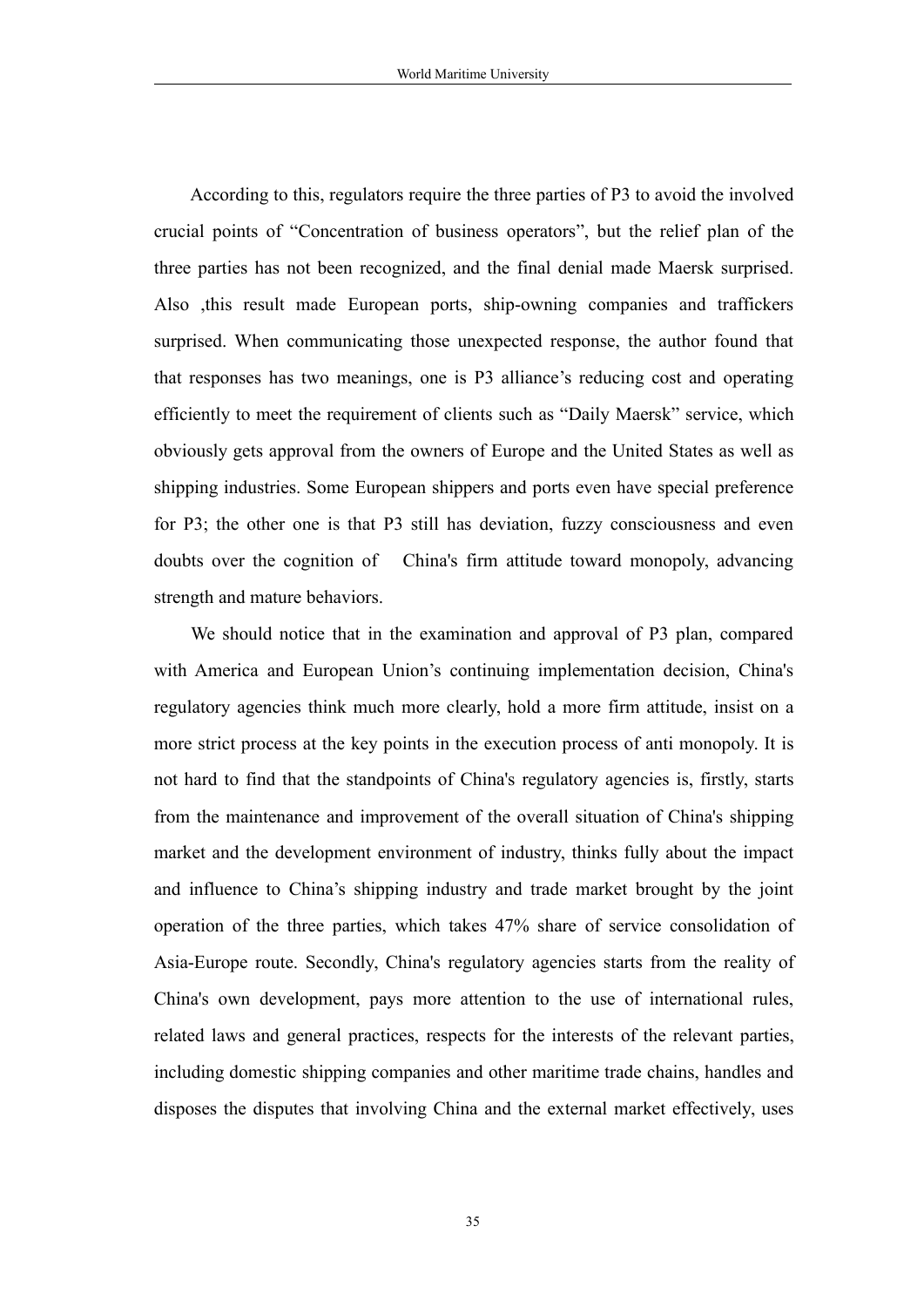<span id="page-36-0"></span>more rational and sophisticated means to play its role in the global market.

So far, the three parties has made it clear that they will abandon the P3 alliance plan. through the dust settled has given the liner industry a chance to relax their tension, the exit of strong competitors does not mean the strengthen of China's Shipping Industry. On the contrary, under the background of the slow recovery of global economic, the continued downturn of the shipping market and excess capacity normalization are like domestic trouble and foreign invasion which hinder the development of liner industry. In this sense, relying on innovation of shipping business, seeking a breakthrough and getting rid of dilemma from low cost, high efficiency and low emission will be the invariant theme from now on.

## **4.2 Development status of international container liner alliance and its influences on China**

Nowadays, the global shipping market features evident monopoly. The top 10 liner companies in the world have taken up more than 60% of the market share in the trunk lines. Facing such fierce competition, cooperation is successively conducted between international liner companies. They share resources such as shipping capacity and docks, with a view to increasing the use ratio of equipment, reduce investment in fixed equipment, and thus achieve the economy of scale. Meanwhile, the ship line coverage is enlarged, and intensity of ship dispatching increased, so that high quality and reliable transport services are provided to the consignors. With competition and cooperation throughout the liner alliance, the alliance groups maneuver with each other and recombine constantly. Liner companies, no matter what size, all develop towards the international carrier, with transport lines upgrading from linear to network system, and the cooperative pattern switching from the early liner conference and Stabilization Agreements Organization to joint venture and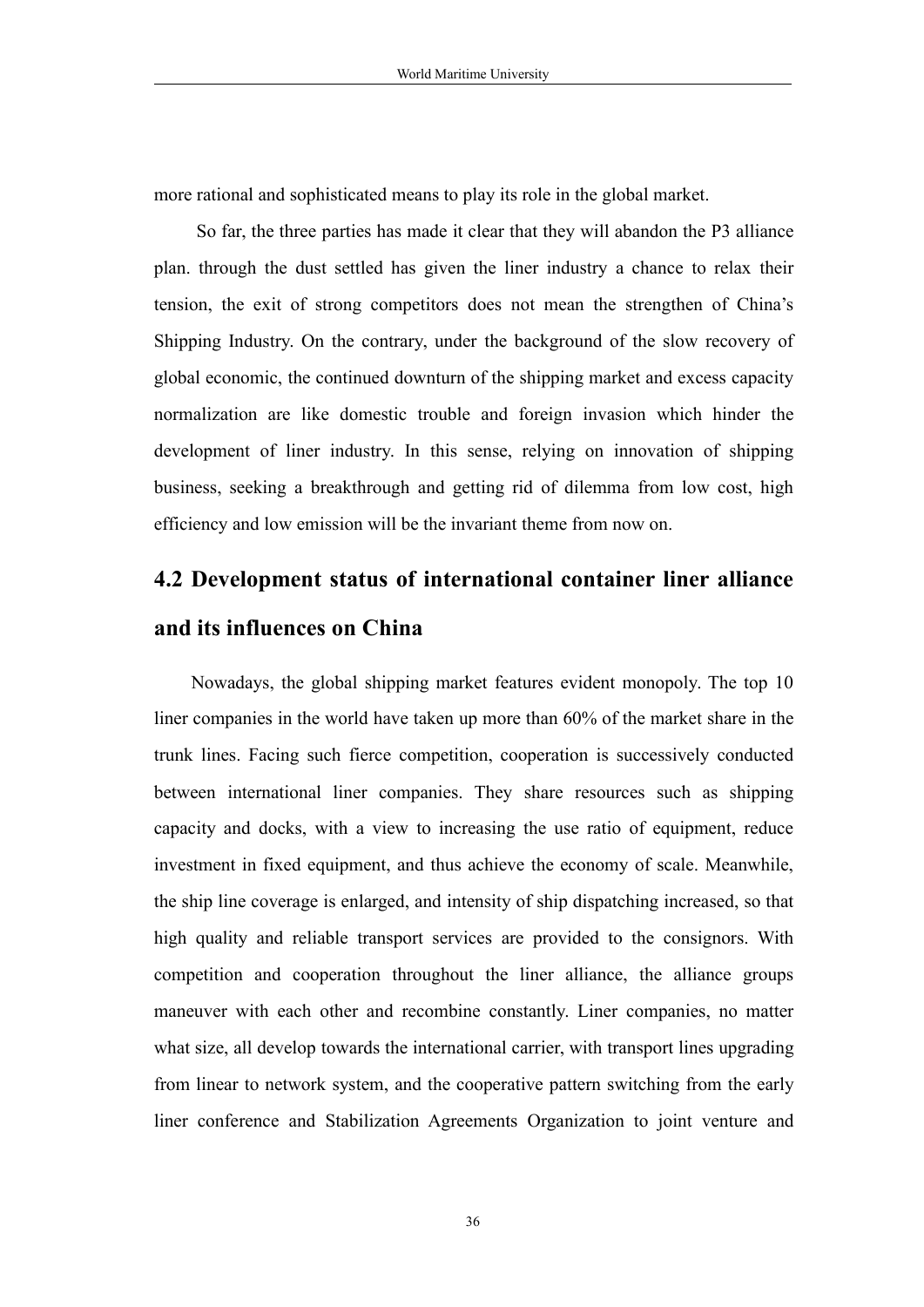strategic alliance.

Let's make a general survey of the development history of the global container liner transport market. Since the 1990s, international alliances and mergers have swept across the entire world, represented by Grand Alliance, Global Alliance, United Alliance, and CKY joint venture, etc. Later, in 1997, after a series of mergers and acquisitions conducted across the international alliances, such as establishment of P&O Nedlloyd, acquisition of APL by NOL, and Hanjin buying the most shares from Senator, the several alliances and joint ventures adjusted themselves, too. At the beginning of 1998, three years after the emergence of shipping alliances, P&O Nedlloyd, OOIL, NYK, Hapag-Lloyd, and Malaysia International constituted the new Grand Alliance, while MOL, APL, and HMM formed the New World Alliance, replacing the original Global Alliance. After entering the  $21<sup>st</sup>$  century, the liner alliance system starts to show some signs of recombination. After the bankruptcy of Choyang, Hanjin and Senator (80% shares held by Hanjin) joined in CKY joint venture and setup CKYHS Alliance (COSCO, K-LINE, YML, HANJIN, SENATOR) in 2002.

After the recombination of the above alliances, they consciously start to deploy their new expansion strategies in China by adding direct lines and ports of calls in the mainland China. Owing to the cooperation in mutual rent of shipping spaces, joint services, and sharing of inland facilities, etc. inside the alliance, this virtually accelerates the speed of foreign large liner companies entering the shipping market of China, as well as aggravates the competition in Chinese shipping market that brings heavy pressure to the domestic liner companies.

Next, I will analyze the impact of the international alliances on the Chinese liner companies across the Asia-Europe line.

**Figure 2 & 3.**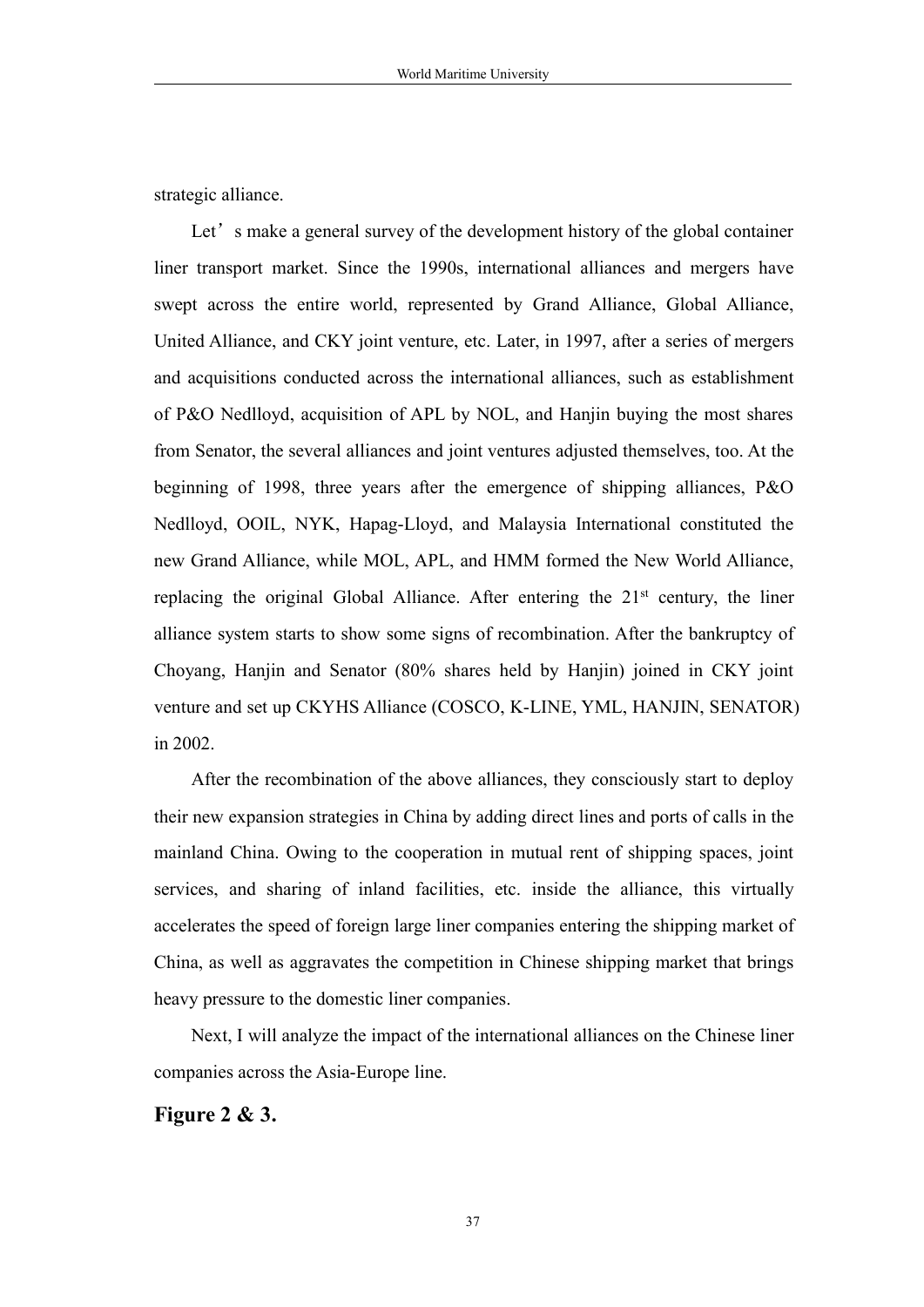

The above two charts respectively show the effective shipping market share of the carriers across the Asia-Northern Europe line, and Asia-Mediterranean line, before 2M and O3 alliances are approved. The figure below compares the market share across the Asia-Europe line after2M and O3 alliances are founded.



#### **Figure 4.**

According to the above figure, the leading liner companies in the world have taken up the majority of market share across the Asia-Europe line. After the establishment of 2M and O3 alliances, they will have more control over the Asia-Europe line, which will bring heavy pressure to the Chinese liner companies. In the figure below, a comparison was made on the average ship capacity of the four international alliances across the Asia-Europe line. Competition of large scale ships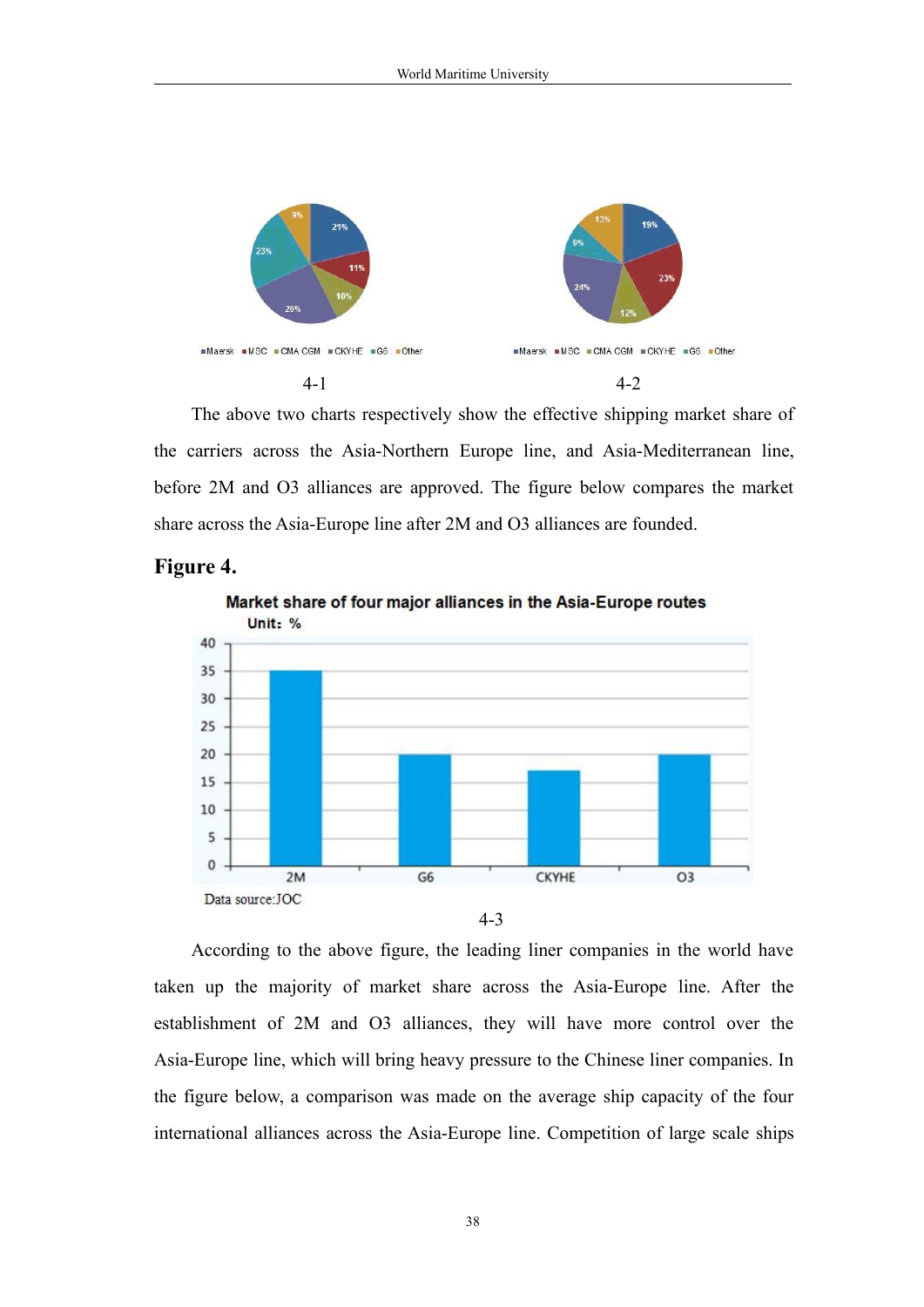will roll out on the Asia-Europe line. Although the majority of international liner companies are hard to make profit, the ordinary trading market needs a mechanism that selects the superior and eliminates the inferior.

#### **Figure 5.**







According to the prediction by Alphaliner, the annual average newly delivered container shipping capacity around the world between 2013 and 2015 will exceed 1.3 million TEU, with an annual growth rate of 8% or so. This indicates the trend of continuous surplus. There is no exception for the Asia-Europe line: ithas surplus input of shipping capacity and highly concentrated market. For now, the total input of shipping capacity by 2M, G6, O3, and CKYHE on the Asia-Europe line takes up over 80% of the entire international shipping capacity. In such unendurable market, win-win cooperation is an irresistible trend, but small liner companies will strive to survive.

After 2M is put into operation, by relying on the advantage of occupying the highest market share on the Asia-Europe line, it can enjoy an advantageous bargaining position in the new-year service contract negotiations. Then, middle and small sized liner companies with limited strength will lose their market share. The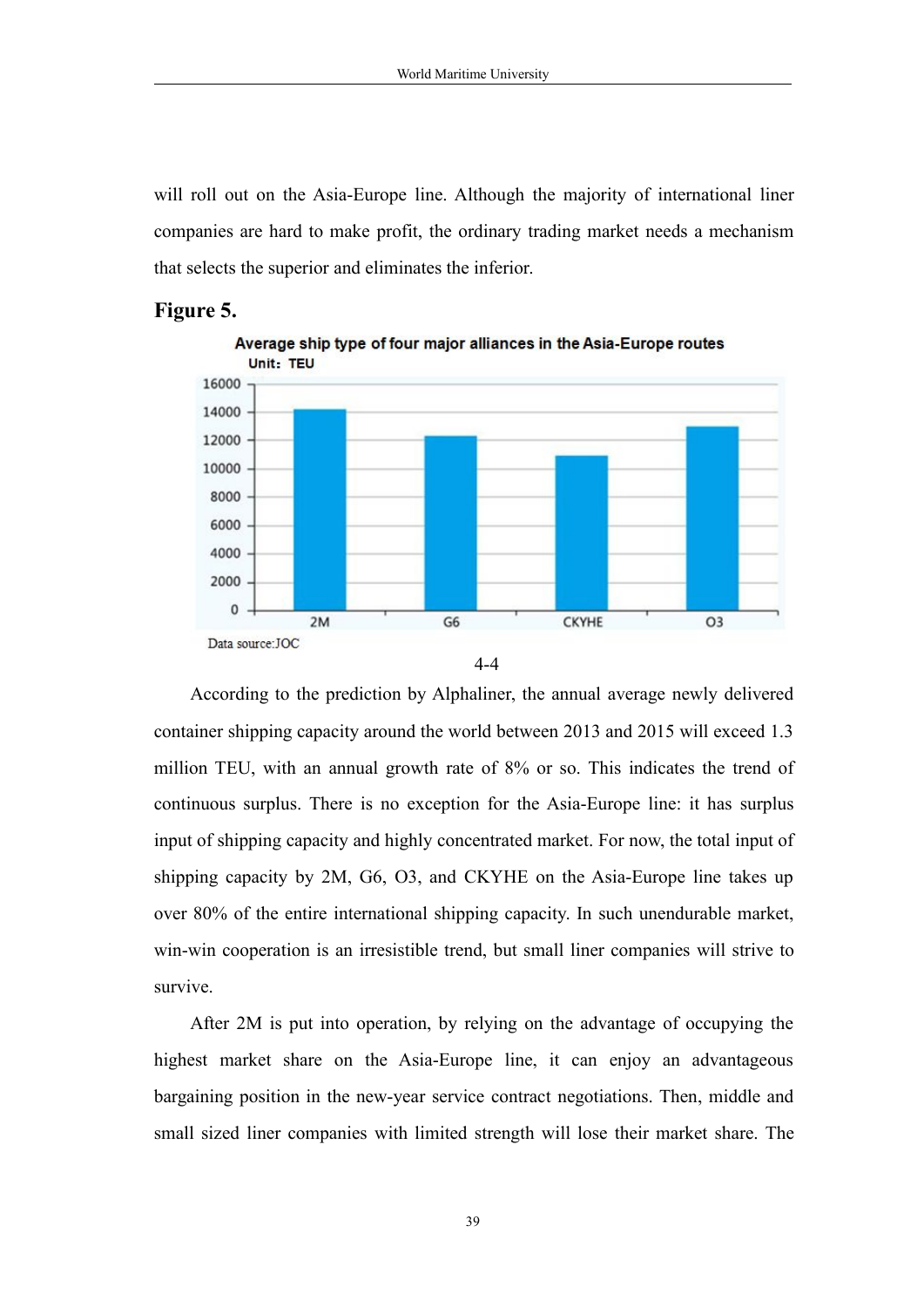<span id="page-40-0"></span>Asia-Europe line will be more concentrated, while the liner company operation status will not be improved substantially. According to Clarkson's estimation, there are two conditions for an 8,000 TEU ship to break even on the Asia-Europe line. One isthat freight fee is 1,125 US dollars / TEU in the case of 100 percent use ratio of shipping spaces; and the other is that freight fee is 1,500 US dollars / TEU in the case of 75 percent use ratio. Evidently, the current freight fee across the Asia-Europe line is under the break-even point. Even though the freight fee is expected to rise after the establishment of 2M, it is probable that the freight fee will fall back because the use ratio is lower than 80 percent. Moreover, middle and small sized liner companies will be marginalized. On the one hand, they cannot improve service quality in a short term, so what they can do is to rely on a low price strategy to seize the low-end market. On the other hand, MSK and MSC are actively employing super large ships to reduce unit container operation costs.

Therefore, under the dual influences (innovative services and cost advantage) of 2M, the Asia-Europe line will face a reshuffle. Chinese liner companies will then suffer from impact to a certain extent. The Chinese liner companies should take certain measures to handle the international situation. So, what development strategies should the Chinese liner companies take to cope with the challenges?

#### **4.3 Coping strategies ofthe Chinese shipping enterprises**

Chinese shipping enterprises should take active strategies to cope with the global trend of establishing shipping alliances in the international shipping industry. Such strategies include what stated below:

(1) We should have a brand new understanding of the strategic significance of international liner shipping alliance. The international shipping industry has been generally considered as an industry with high risks, high investment, but low returns.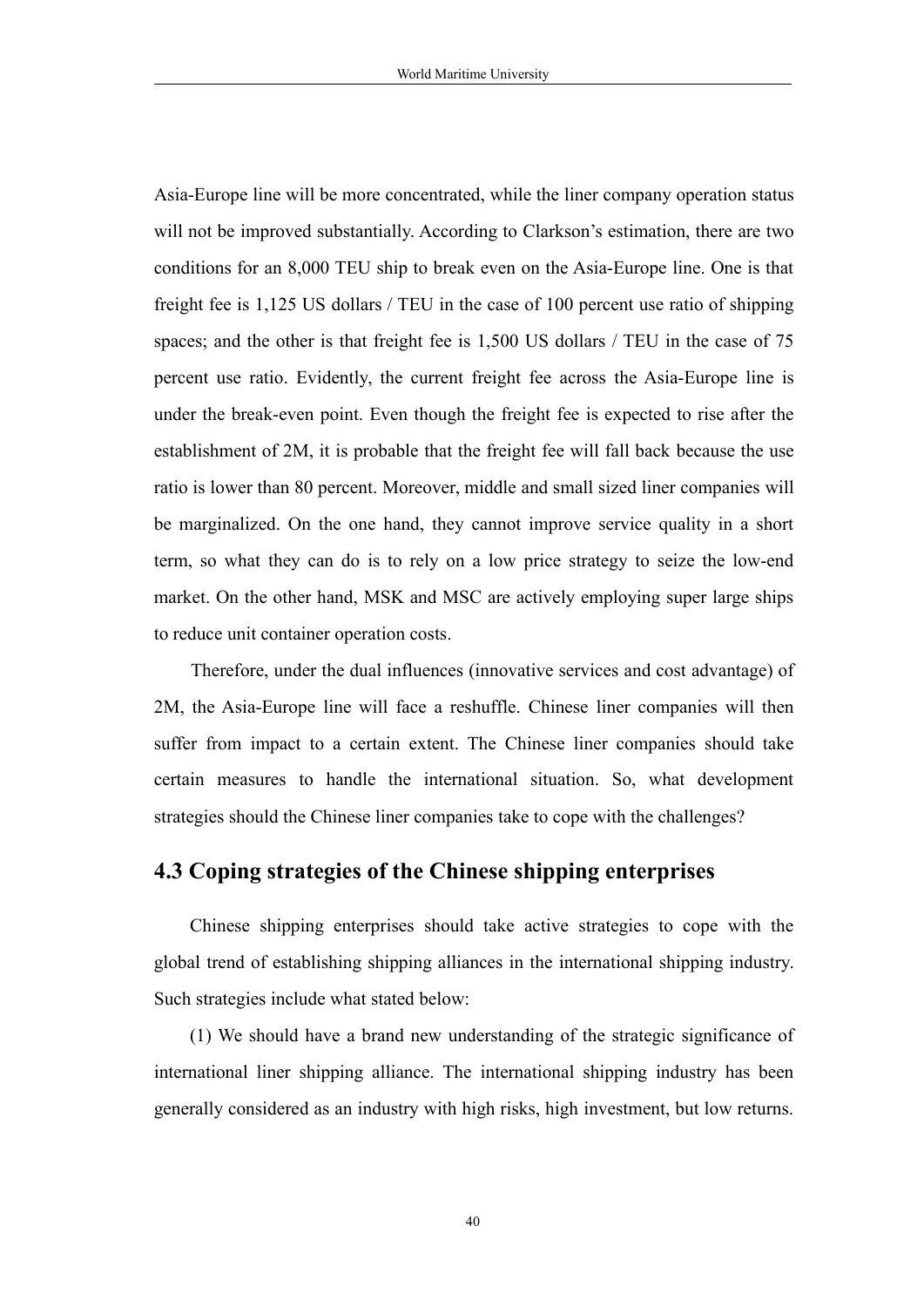Since China opened the container liner shipping market to the world, the international market has undergone several times of ups and downs, and the bad time lasts much longer. In the past, international strategic alliance was considered as zero-sum game, i.e., gains of one party is equal to the other party's losses. It is right if thinking from the perspective of the traditional industrial organization. However, the contemporary widely accepted point of view is that international alliance can become a more mature, long-term, and win-win relationship. On the one hand, it can reduce operational risks and realize resource complementarity. On the other hand, it prevents vicious competition and assists to expand the new market. Therefore, Chinese shipping enterprises must recognize the strategic significance of cooperation on shipping capacity, as it is related to life and death.

(2) We should define the key partners first and then expand cooperation scale. In order to strengthen and consolidate the position across the trunk lines, Chinese liner companies must define the key partners as soon as possible. Based on this, we should also open the door to all the other international liner companies and select appropriate opportunities to further expand our cooperation scale. For now, COSCO has established extensive and close cooperative relationships with K-LINE, YML, HANJIN, and Senator. Although there are conflicts in the cooperation, the alliance, generally, has brought benefits to all the parties. As a matter of fact, K-LINE, YML, HANJIN, and Senator have become the primary cooperative allies of COSCO in the global container liner industry. For COSCO, the most urgent task now is to seize the opportunities to promote such cooperation, and define the four parties as its key partners in the container liner transportation business. Meanwhile, Chinese shipping enterprises should present an active attitude of seeking for equal and reciprocal cooperation with other liner companies, in the prerequisite of complying with related Chinese policies and regulations, without missing any advantageous cooperation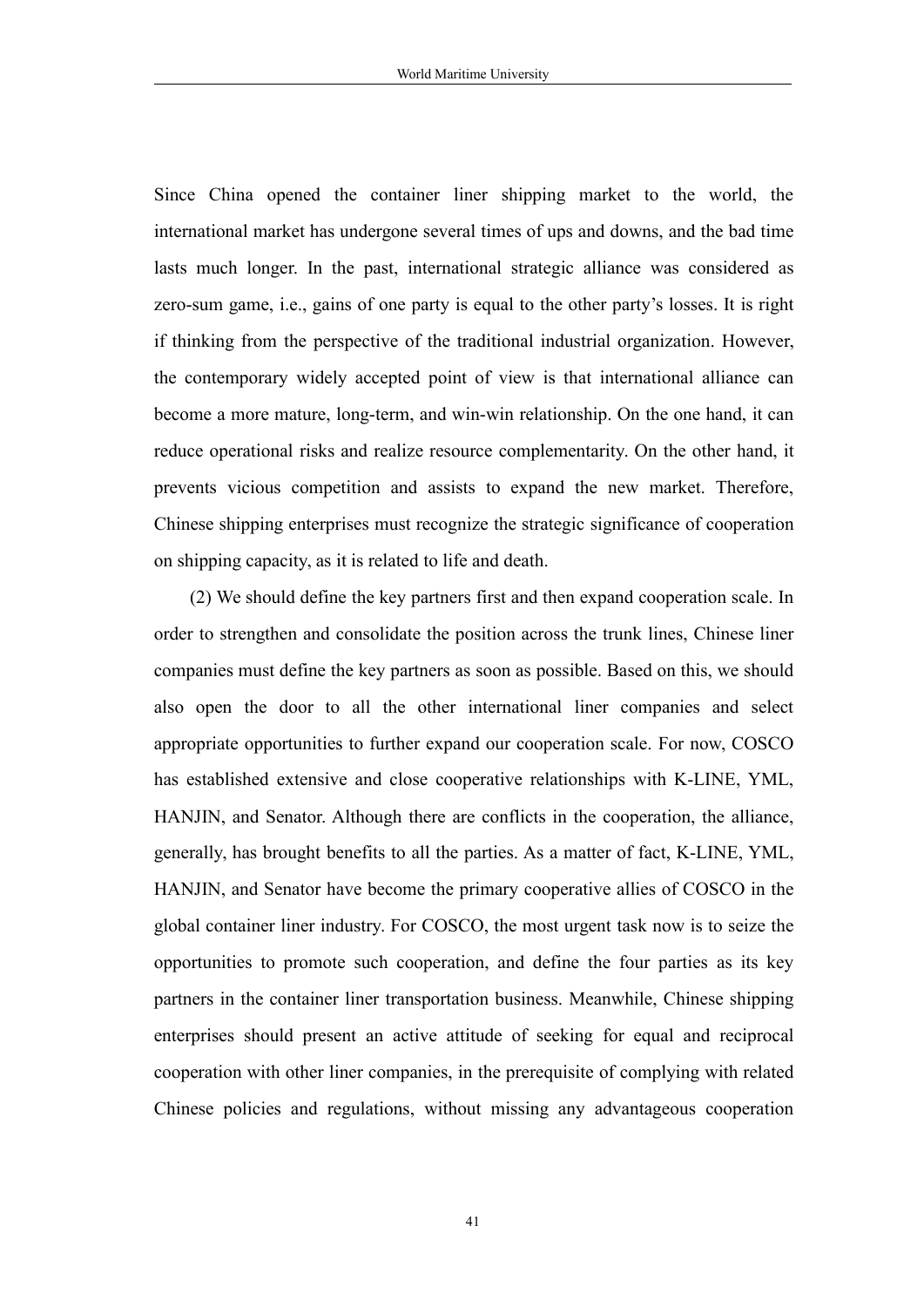opportunities.

(3) We should be flexible and responsive, so as to increase the benefits by forming international joint venture or strategic alliances. It is of great significance to analyze the development trends of the global liner transportation market on a regular basis, especially in the time of troubles, so that we can adjust the cooperation scale and pattern timely, guaranteeing maximized benefits. In spite of the diversified cooperation patterns and depth between liner companies, we must take our corporate strategy into consideration. The key element of the international shipping alliance is sharing of shipping capacity, including joint dispatching of ships, sharing of shipping spaces and facilities, etc. In choosing alliances, there is always a development process from low participation to high participation.

(4) We should strengthen enterprise cooperation and improve operation performance. Shipping alliances make the market concentration much higher and competition much fiercer. If Chinese enterprises want to have a finger in the pie in this highly competitive market, they must strengthen corporate cooperation and complement one another with their own advantages. Although the current operation performance of the three global alliances is not satisfactory, the shipping alliance still helps to expand the lines coverage, increase market share, reduce risks in expanding new lines, increase service frequency, and raise the use ratio of containers, etc. It is one of the effective options for the enterprises to cope with fierce competitions by strengthening cooperation through alliance, so as to enhance corporate competitiveness.

(5) We should build financial chains and expand financing channels for the shipping industry. For now, Chinese shipping enterprises employ shipping financial products on a very limited basis, particularly in the ship financing field. Only a few national banks participate in the operation. There is no specialized policy bank that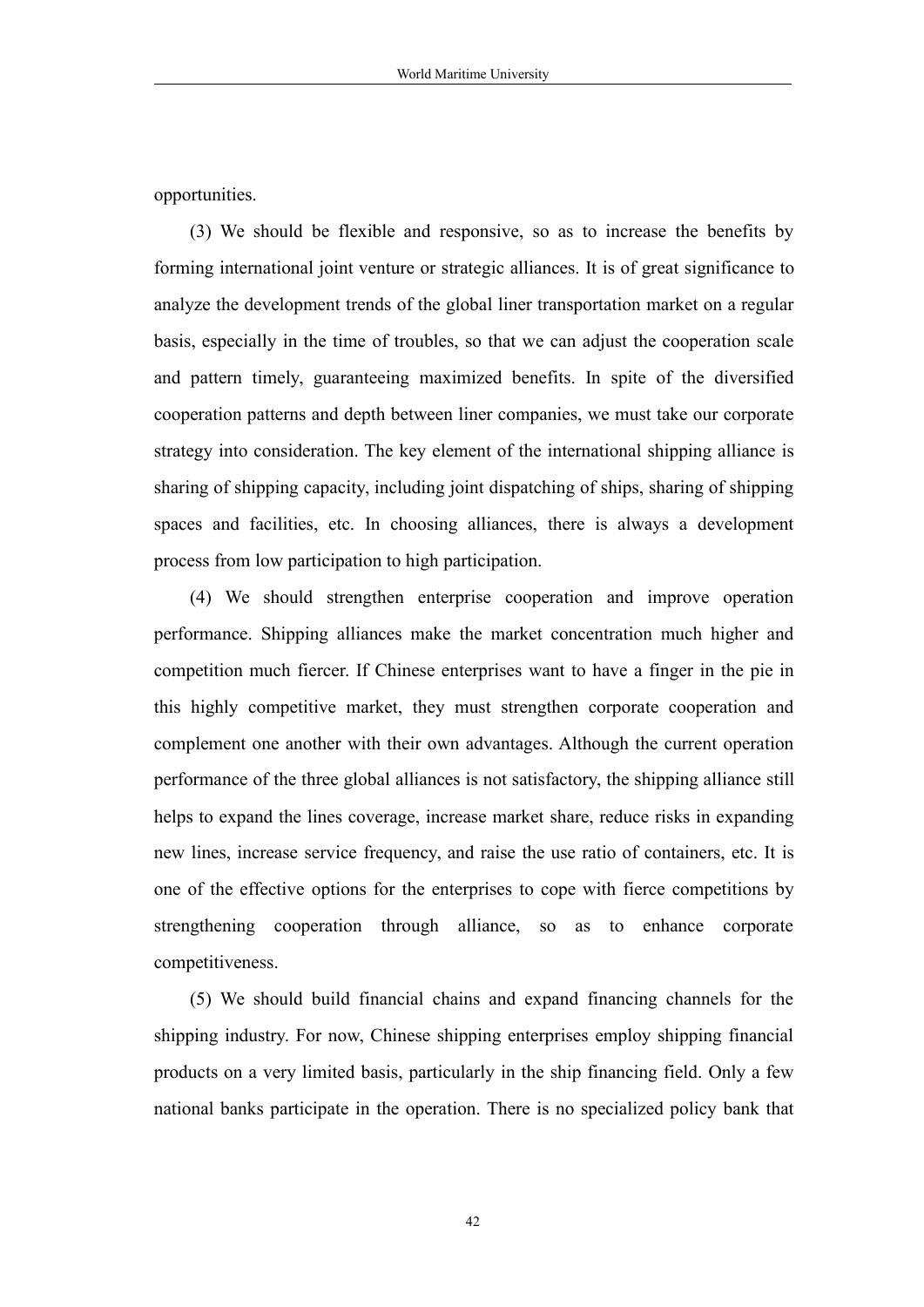provides financing services for the shipping enterprises. It is advised that the shipping enterprises in China should explore and establish professional maritime banks, and build a shipping financial chain that integrates financial leasing, shipping index transaction, transfer of line property rights, and international settlement, etc. By combining the shipping industry with finance industry, more capital will be obtained for guarantee of exploring new business growth points.

(6) We should optimize the fleet structure and improve operation ability. Chinese shipping enterprises have a large-scale fleet, but the structure has evident drawbacks. In addition, Chinese shipping enterprises are generally not good at management, which can be seen from the following aspects: information delay, sluggish decision-making process, insufficient hardware, and weak marketing concept of the managerial personnel, etc. As the current shipping market is not in its good condition, Chinese shipping enterprises should accelerate the structural adjustment process of the fleets by knocking out old ships, so as to realize transition and upgrade. Chinese shipping enterprises should also improve operation capability from various aspects.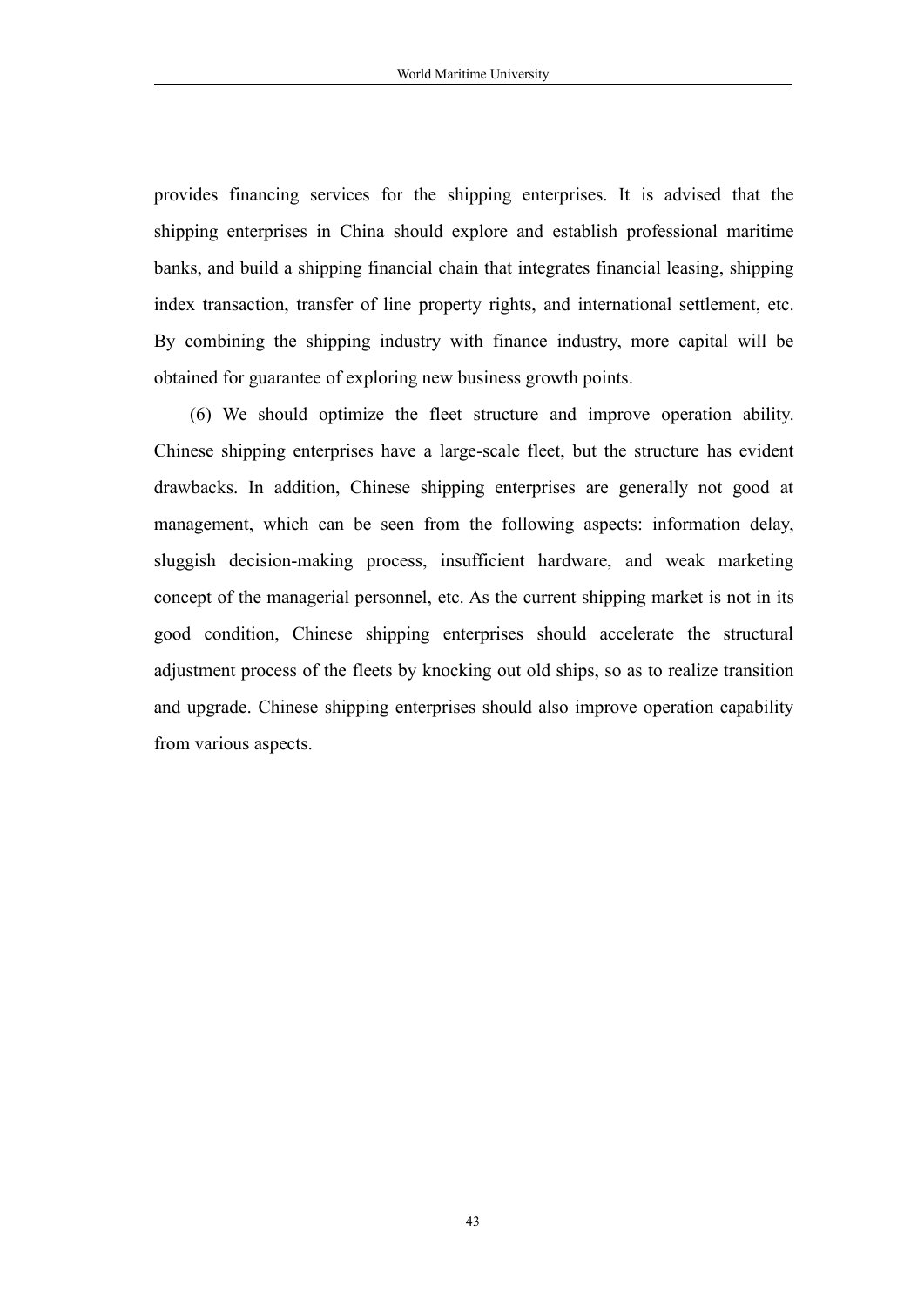### <span id="page-44-0"></span>**5 Conclusions**

At present, it is obvious to all that the strategic alliances between international shipping enterprises have made positive effect as well as profound influence on the shipping market pattern. For Chinese shipping enterprises, they must face the trend and work out the international development strategies. Let us summarize the four shipping alliances again. G6: Hapag-Lloyd, NYK, OOIL, APL, MOL, HMM; CKYHE: COSCO, K-LINE, YML, HANJIN, EVERGREEN; 2M: MSK, MSC; O3: CSCL, UASC, CMA. In the future, it is probable that the four international alliances will totally occupy the global shipping market. On that account, it is of great theoretical and practical significance for the Chinese shipping enterprises to further study and understand the development motivations, substantive characteristics, positive effect and limitations of the international shipping strategic alliances, during working out the international operation strategies. Based on the above analysis, Chinese liner companies should build shipping finance chains and expand financing channels so as to resolve the problem of fund flow stress caused by surplus shipping capacity and low freight rates. On the other hand, Chinese shipping enterprises have large-scale fleet, but the structure has evident drawbacks. In addition, Chinese shipping enterprises are generally not good at management, like information delay, sluggish decision-making process, insufficient hardware, and weak marketing concept of the managerial personnel, etc. As the current shipping market is not in its good condition,Chinese shipping enterprises should accelerate the structural adjustment process of the fleets by knocking out old ships, so as to realize transition and upgrade. Chinese shipping enterprises should also improve operation capability from various aspects. Besides, Chinese shipping enterprises should take advantage of the global trend and strengthen alliance cooperation, so as to expand lines coverage and market share. Based on the current international liner transport market, Chinese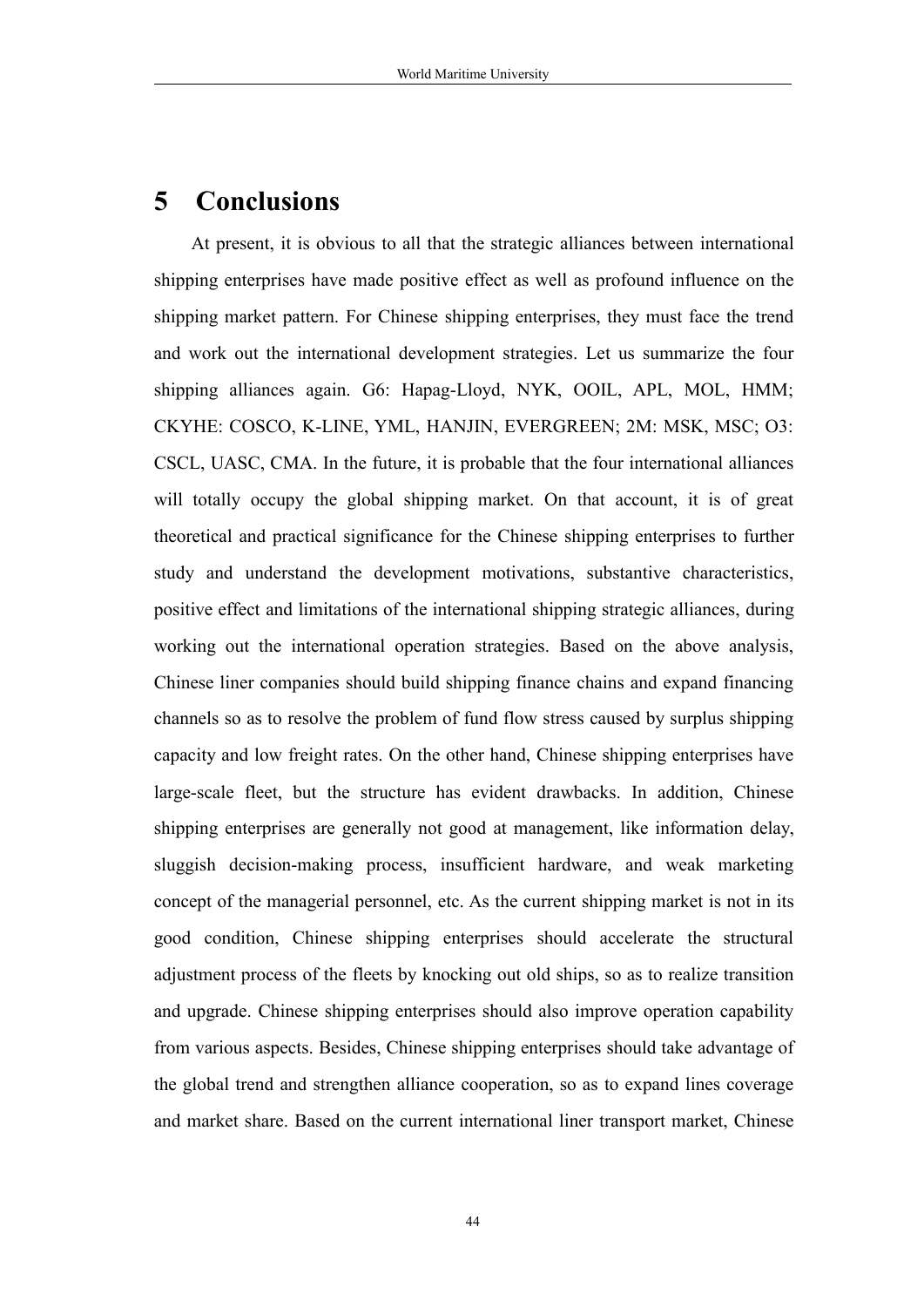companies should consider the situation and strive to hold the market initiative, with a view to facilitating the strategic structural adjustment of the shipping industry. Chinese shipping enterprises should also improve their service quality and competitive edges so as to consolidate the market position and create opportunities. Meanwhile, Chinese shipping enterprises should actively expand cooperation channels on a broader and deeper level with a view to establishing cooperative and even alliance relationships with other international liner operators. Chinese shipping enterprises should keep up with the international standards, and seek for cooperation instead of competition, so as to raise operation efficiency, reduce operation costs, and improve operation situation to the largest extent. This is directly related to the survival and development of Chinese lining enterprises in the fierce competitions.

With the constant development of the international shipping alliances, the international shipping market becomes more and more centralized. This will bring enormous pressure to the current liner transport market that has been staying in the low-speed growth stage for a long time. Facing such a dim market situation, Chinese companies should reconsider the situation and strive to hold the market initiative, with a view to facilitating the strategic structural adjustment of the shipping industry. Chinese shipping enterprises should also improve service quality and competitive edges so as to consolidate the market position and create opportunities.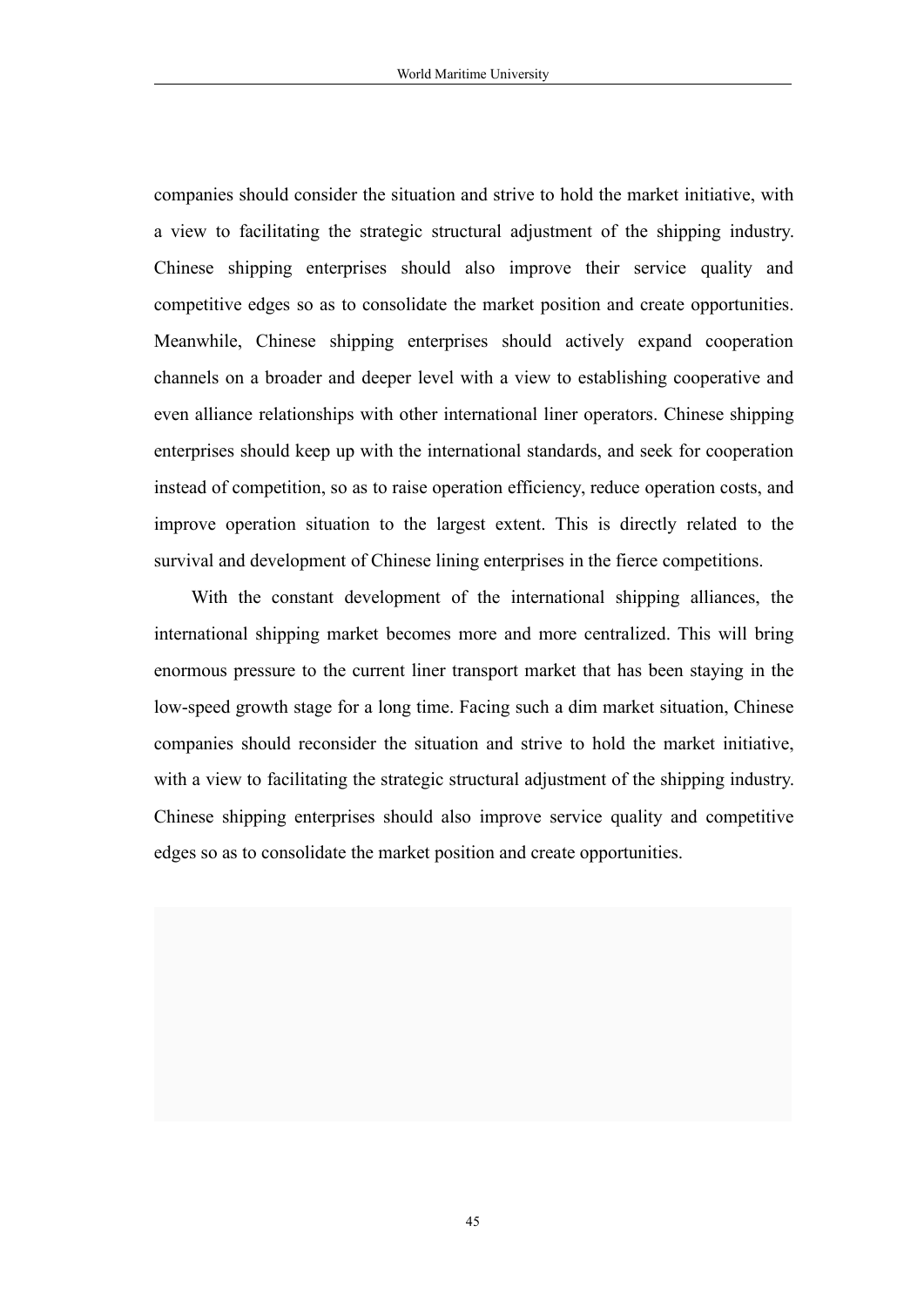### <span id="page-46-0"></span>**References**

[1] Wang Yan, the decline of the liner Association and the development of the shipping alliance [J], world shipping, 2001 06

[2], C, Wang Xuefeng. Prospect of cooperation between liner shipping companies after liner times [J]. Shanghai Maritime University Journal, 2007, 28 (4): 68-73.

[3] Liang Shengang, a number of issues on the strategic alliance of the international shipping industry [J]. waterway management, 24, 2002 (2): 15-17.

[4] Lei Hai. The idea and advantage of the global container transportation alliance [J]. transportation management, 2012, 34 (2): 4-8.

[5] Shi Kai Zhang. Motivation and countermeasures liner companies trying to build strategic alliance [J]. Chinese ports, 2008 (Suppl 1):91 - 92.

[6] Ding Yusong. Research on the international container liner transportation Union (J). Container, 2003 (2): 3 - 8

[7] Wang Shuguang, Strategic alliance of liner companies with motivation [J], shipping management, 2002 03

[8] Chen Jihong, the study of the cooperation between the transport capacity of the Container liner Company, Shanghai Maritime Univeristy master's thesis

[9] Zhu Guofeng, Shen Lixin. Decision-making method of shipping enterprises choosing strategic alliance partners [J]. Navigation of China, 2003 (1): 10 - 12.

[10] min Jie. The development trend of international container shipping market and the shipping companies coping strategies [J]. Marine technology, 2006 (5): 2 - 4.

[11] Zhang Yumei, Wang Huan. The development of international container liner alliance and how China's shipping enterprises coping with it.

[12] Wang Zhiming. The possible impact of the P3 Network Alliance on the Asia Europe route market and the measures China's shipping enterprises to deal with it.

[13] beam. Kaibao strategy.1995.NO.4 shipping alliance motivation analysis and the strategy COSCO should take.

[14] Li Yu. The revelation of the development of shipping associates to the shipping industry of our country. September 2013

[15] Li Baomin. Chinese enterprises should take part in the international shipping alliance.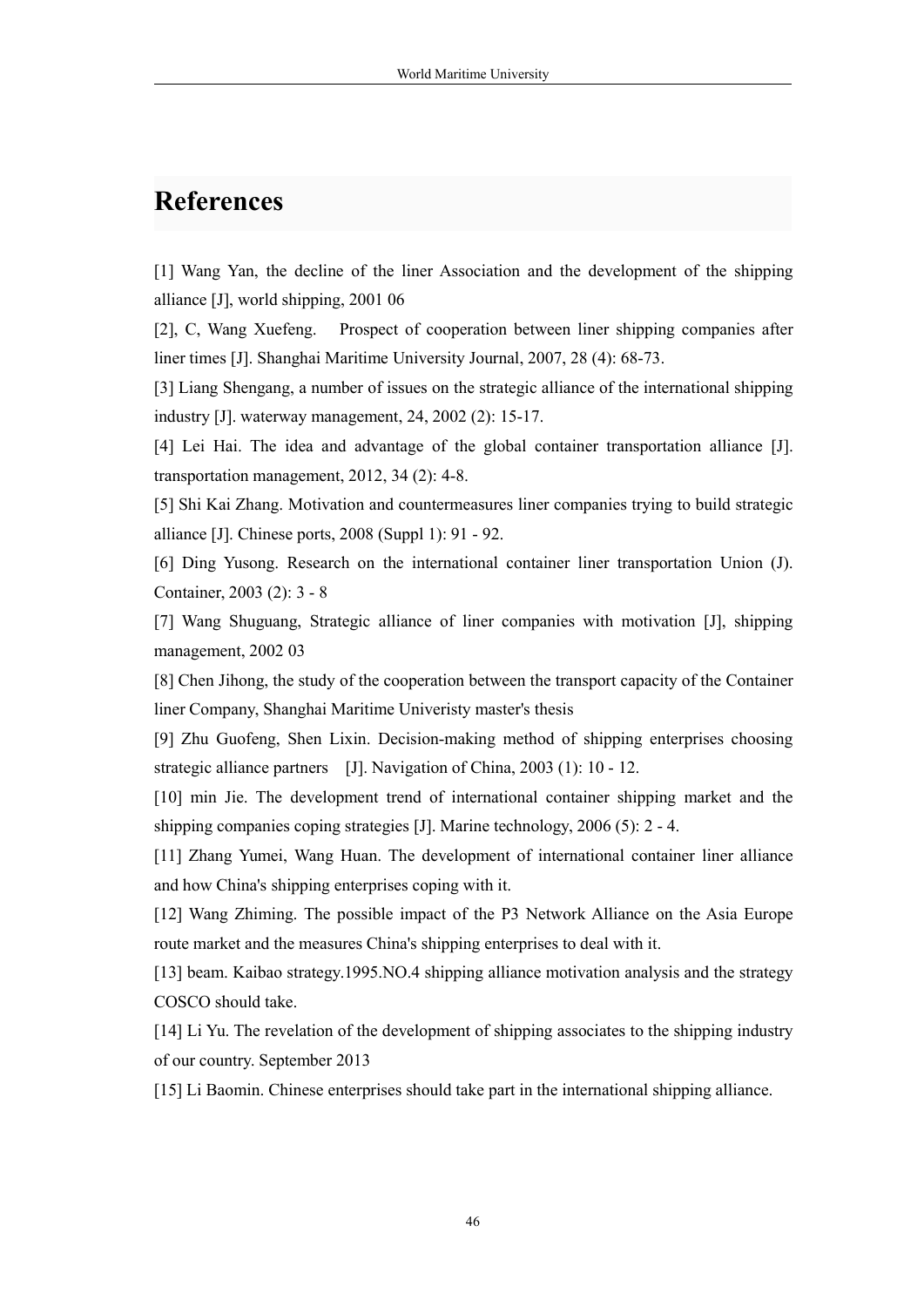[16] Liang Shengang, a number of issues on the development of international shipping alliance

[17] DOI M, OHTA H, ITOH H. A Theoretical Analysis of Liner Shipping Conferences and Strategic Alliances [J]. Review of Urban & Regional Development Studies. 2000, 12 (3): 228-249.

[18] PANAYIDES P M, WIEDME R R. Strategic alliances in container liner shipping [J]. Research in Transportation Economics,  $2011$ ,  $32(1)$ :  $25 - 38$ .

[19] DING Jifeng, LIANG Ginshuh. Using fuzzy MCDM to select partners of strategic alliances for liner shipping  $[J]$ . Information Sciences, 2005, 173(1/3): 197 - 225. [20] BANG Heeseok, et al. The impact of operational and strategic management on liner shipping efficiency: A two-stage DEA approach  $[J]$ . Maritime Policy & Management, 2012,  $39(7)$ : 653 - 672.

[21] KROZER J, MASS K, KOTHUIS B. Demonstration of Environmentally Sound and Cost-Effective Shipping [J]. Journal of Cleaner Production. 2003, 11 (7): 767-177.

[22] Brian Slsckc, Claude Comtois, Robert Mccal L A. Strategic Alliance in the Container Shipping Industry: A Global Perspective [J]. Maritime Policy & Management, 2002,  $29:65 - 76.$ 

[23] Richa Agarwal, Zlem Ergun. Ship Scheduling and Network Design for Cargo R outing in Liner Shipping  $[J]$ . Transportation Science, 2008, 42(2) :175 - 196.

[24] Geir Bronmo, Bjorn Nygreen A, Jens Lysgaard. Column Generation Approaches to Ship Scheduling with Flexible Cargo Sizes[J]. European Journal of Operational R esearch, 2009,  $42( 2)$  : 175 - 196.

[25] Nurhadi Siswanto, Daryl Essam, Ruhul Sarker. Solving the Ship Inventory Routing and Scheduling Problem with Undedicated Compartments [J]. Computers & Industrial Engineering,  $2011(61)$ : 289 - 299.

[26] Marielle Christiansen, Kjetil Fagerholt, David Ronen. Ship Routing and Scheduling: Status and Perspectives  $[J]$ . Transportation Science, 2004, 38(1): 1 - 18.

[27] IZABELLA G G. The influence of the global economic crisis on the evolution of liner shipping market [J]. Journal of Academic Research in Economics, 2011, 3(3): 285  $-$ 293.

[28] LUO Meifeng, FAN Lixian, LIU Liming. An econometric analysis for container shipping market(J). Maritime Policy & Management, 2009, 36(6):  $507 - 523$ .